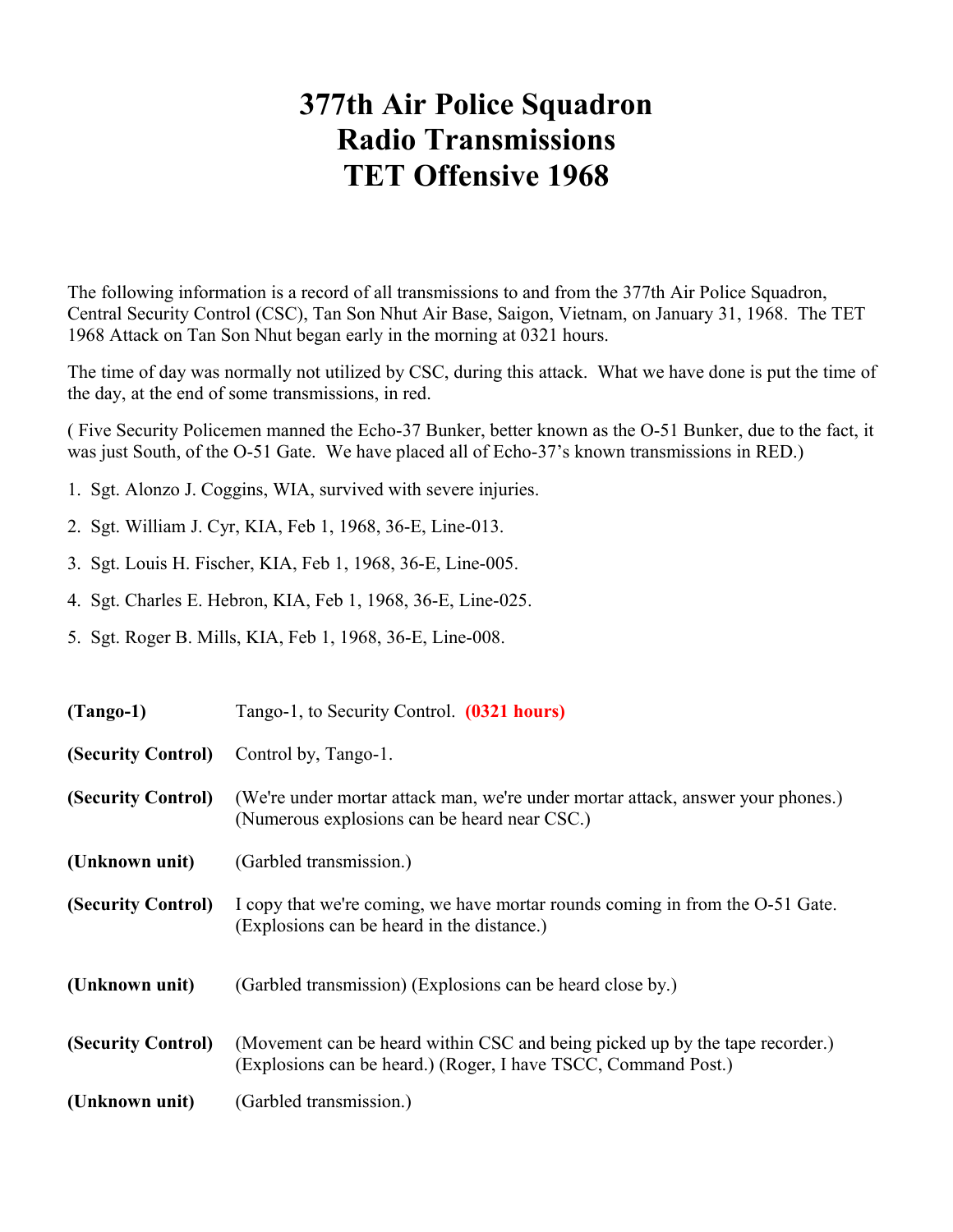| (Mobile-56)        | Security Control, Mobile-56.                                                                                                                                      |
|--------------------|-------------------------------------------------------------------------------------------------------------------------------------------------------------------|
| (Security Control) | Control by, Mobile-56.                                                                                                                                            |
| (Mobile-56)        | 10-12, the 1300 area.                                                                                                                                             |
| (Security Control) | 10-4, it's been accomplished. (Voice inside CSC: Who did we get?)                                                                                                 |
| (Mobile-56)        | 10-4, do you have any reports on attempts to breech the perimeter?                                                                                                |
| (Security Control) | 10-25. (Voice inside CSC: Did you get them?) (0322 hours)                                                                                                         |
| (Mobile-56)        | 10-4. (Garbled transmission)                                                                                                                                      |
| (Mobile-56)        | Security Control, this is -56.                                                                                                                                    |
| (Security Control) | Control by, -56.                                                                                                                                                  |
| (Mobile-56)        | Go ahead and use the sirens and notify the installation.                                                                                                          |
| (Security Control) | I copy that. Security Control RSAT. (Garbled voices) (Loud explosions can be heard<br>close by.) (You can hear people inside CSC, lock and loading their M-16's.) |
| (Security Control) | Security Control, Mobile-56.                                                                                                                                      |
| (Mobile-56)        | Mobile-56, by.                                                                                                                                                    |
| (Security Control) | Your message?                                                                                                                                                     |
| (Mobile-56)        | Go ahead and re-hit the siren and notify all the installation.                                                                                                    |
| (Security Control) | Do you copy Defense Control? (Installation siren can be heard in the background.)                                                                                 |
| (Defense Control)  | Security Control, 10-4. Damn! (Loud explosions can be heard.)                                                                                                     |
| $(Tango-10)$       | Security Control, this is Tango-10. (Loud explosions can be heard.)                                                                                               |
| (Security Control) | (Loud explosions can be heard) Control by Tango-10.                                                                                                               |
| $(Tango-10)$       | We're in the North, uh South, uh West, 4201, still haven't been able to augment some<br>choppers out here.                                                        |
| (Security Control) | Copy, Defense Control?                                                                                                                                            |
| (Defense Control)  | 10-4, working on that right now.                                                                                                                                  |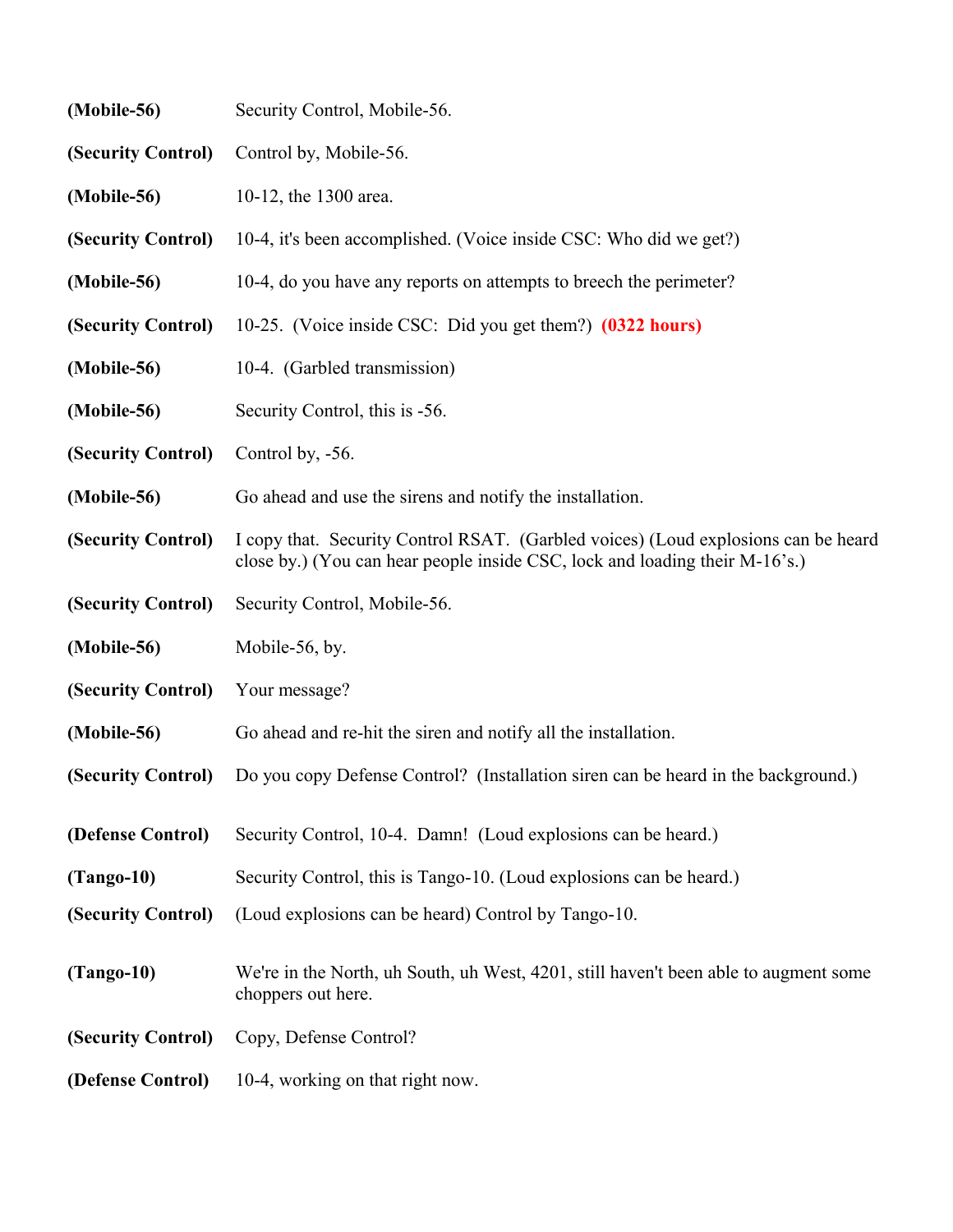|  |  | (Security Control) | Roger that, 10-36. |  |  |
|--|--|--------------------|--------------------|--|--|
|--|--|--------------------|--------------------|--|--|

- **(Security Control)** (Security Control is on the phone.) Yes sir, I need you ... Signal-100. ... 10-4. (Loud explosions can be heard.)
- **(Unknown unit, garbled)** Security Control ... (Garbled transmission.)
- **(Security Control)** 10-4, 10-36.
- **(Security Control)** (Loud Explosions can be heard.) **(0323 hours)**
- **(Mobile-56)** Alert the 1300 Area and roll the QRT's.
- **(Security Control)** Security Control, to the 1300 Area, Alert NCO, roll the QRT. Get them rolling.
- **(Alpha-34)** Security Control, Alpha-34.
- **(Security Control)** Control by, Alpha-34.
- **(Alpha-34)** I took a hit, I'll probably need an ambulance.
- **(Security Control)** 10-4, Golf-2, from Security Control. (Move em, hurry up.)
- **(Bravo-1)** Security Control, to Bravo-1, we're getting hit heavy, up here on the North end.
- **(Security Control)** 10-4. (Explosions can be heard.) (They're moving them out. Yeah. Okay)
- **(Bravo-2)** Bravo-2, to Security Control. (Loud explosions can be heard.)
- **(Security Control)** Control by, Bravo-2.
- **(Bravo-2)** Reference the rear of the POL area. (Garbled voice, loud explosion.)
- **(Security Control)** 10-4, 10-36. (Loud Explosions can be heard.) (Loud Explosions can be heard again.) **(0324 hours)**
- **(Security Control)** Control by, last calling unit.
- **(O-53 Bravo bunker)** (Garbled transmissions, they are talking over each other.)
- **(Security Control)** Control by, O-53, Bravo bunker.
- **(O-53, Bravo Bunker)** We've got mortars, coming in from the West.
- **(Security Control)** 10-4, Security Control, to all units, unless you've got something to say, just take cover. If you see something to report, report it, be especially alert for a penetration attempts. No acknowledgment necessary, 10-36.
- **(Mobile-56)** Security Control, this is Mobile-56.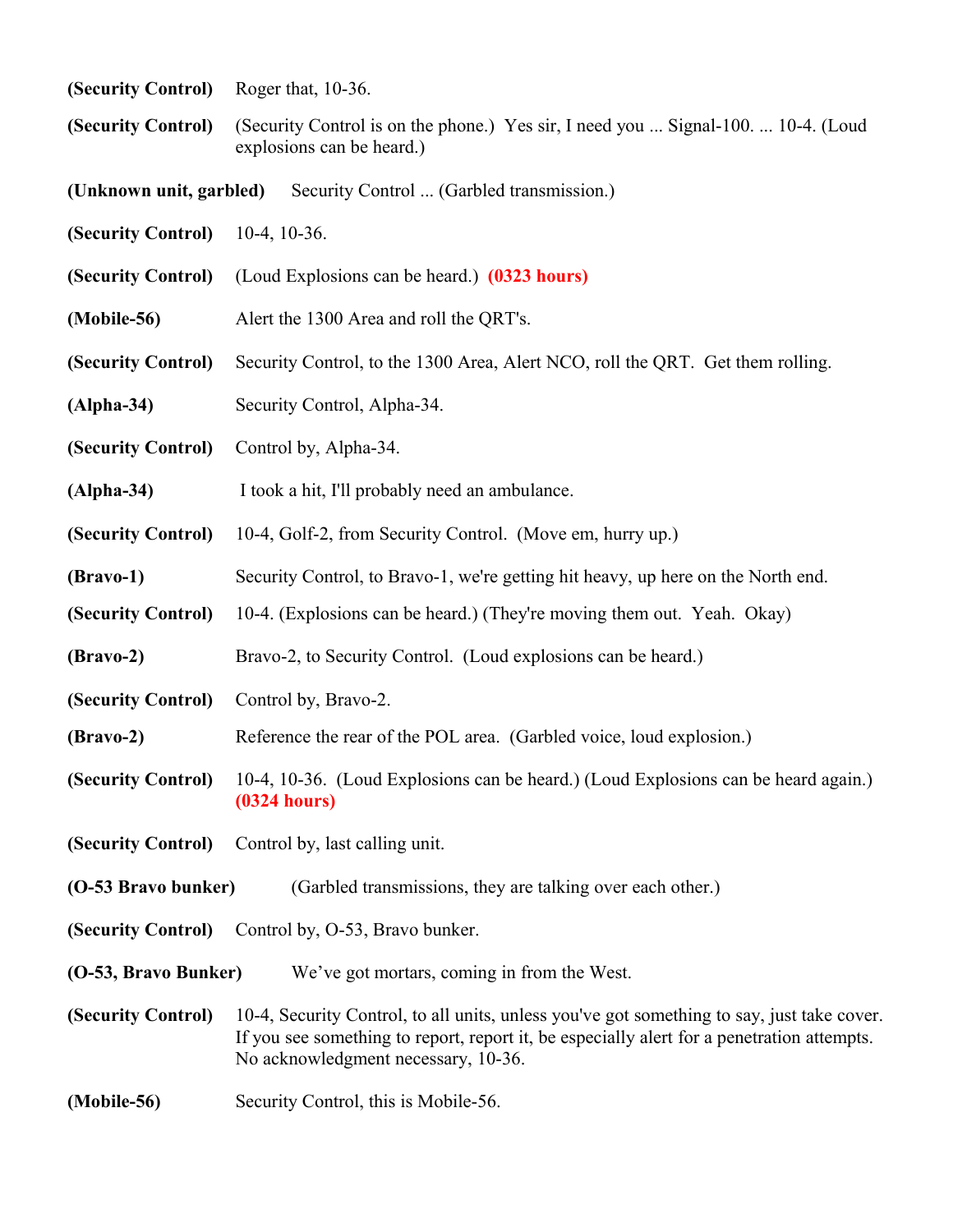| (Security Control) | Control by.                                                                                                                                                         |
|--------------------|---------------------------------------------------------------------------------------------------------------------------------------------------------------------|
| (Mobile-56)        | Security Control, Mobile-56.                                                                                                                                        |
| (Security Control) | Control by, Mobile-56.                                                                                                                                              |
| (Mobile-56)        | (Garbled)  can you tell me if we have any penetration attempts on the West end                                                                                      |
| (Security Control) | uh, As far as I know sir, the West end is still secure. Tango-4, from Security Control.<br>(Loud explosions can be heard.)                                          |
| $(Tango-4)$        | Tango-4 by.                                                                                                                                                         |
| (Security Control) | How's everything down there on the West end?                                                                                                                        |
| $(Tango-4)$        | There not coming on base, on the West end so far.                                                                                                                   |
| (Security Control) | That's a good 10-4.                                                                                                                                                 |
| $(Tango-10)$       | Security Control, Tango-10.                                                                                                                                         |
| (Security Control) | Control by, Tango-10. (0325 hours)                                                                                                                                  |
| $(Tango-10)$       | Have another reading  (Garbled transmission)                                                                                                                        |
| (Security Control) | 10-4, Security Control  (Loud Explosion) 1300 Area, Alert NCO.                                                                                                      |
| (Security Control) | Golf, from Security Control.                                                                                                                                        |
| (Security Control) | (Garble voices within CSC)  them sum-of-a-bitches ain't going to roll up there.<br>Yeah man, they ain't worth shit, I called them twice. (Explosions can be heard.) |
| (Security Control) | Alpha QRT, from Security Control.                                                                                                                                   |
| (Mobile-56)        | Control, this is -56.                                                                                                                                               |
| (Security Control) | Control by.                                                                                                                                                         |
| (Mobile-56)        | Let's leave QRT on the line, unless we are sure that we have penetration.                                                                                           |
| (Security Control) | That's 10-4, Alert (Explosion) NCO, Security Control.                                                                                                               |
| (Security Control) | Alert NCO, from Security Control.                                                                                                                                   |
| (Unknown unit)     | (Garbled transmission.)                                                                                                                                             |
| (Security Control) | 10-4. (0326 hours)                                                                                                                                                  |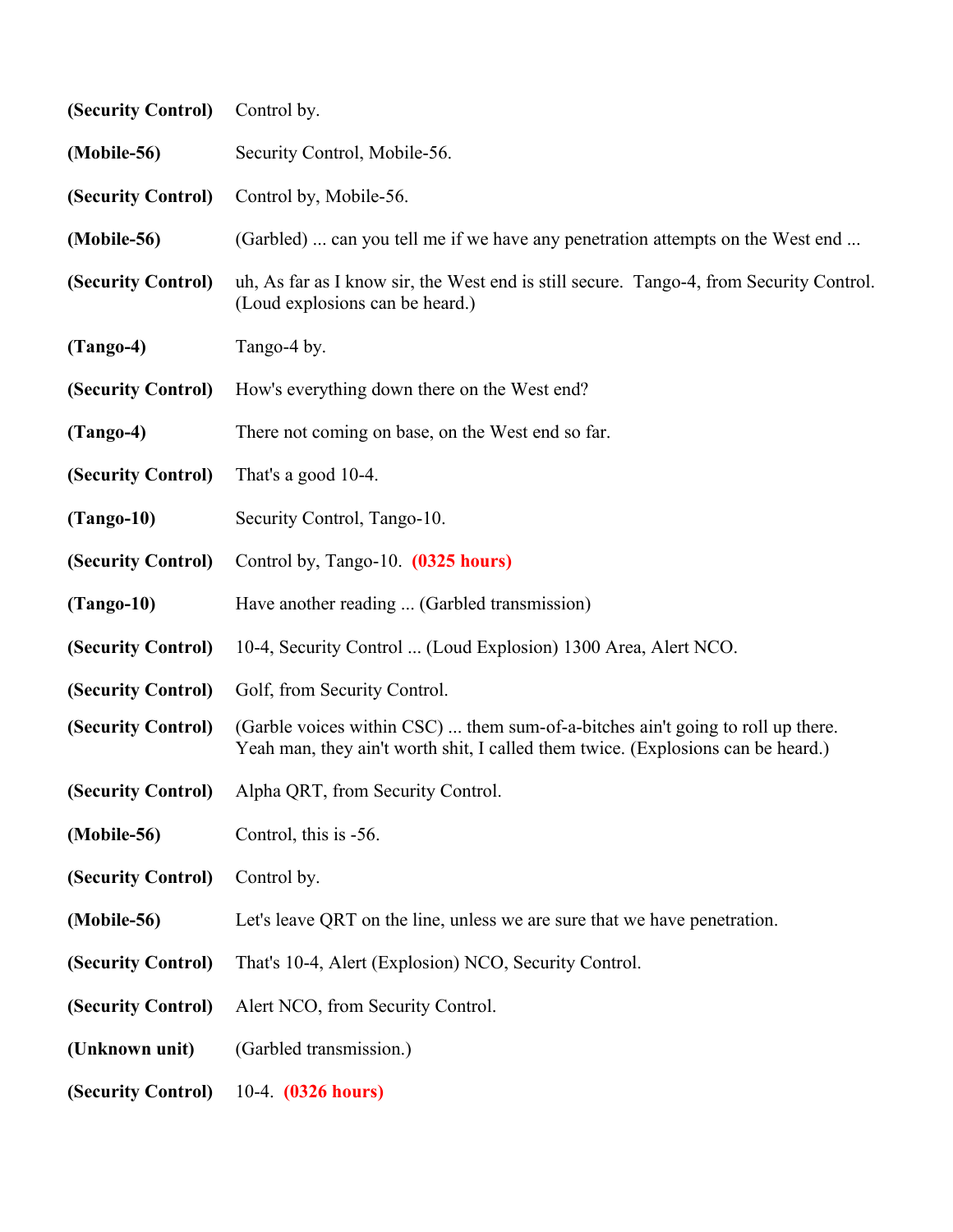| (Unknown unit)     | (Garbled transmission.)                                                                                                                               |
|--------------------|-------------------------------------------------------------------------------------------------------------------------------------------------------|
| (Security Control) | Control by.                                                                                                                                           |
| (Unknown unit)     | 10-4, we're still getting it up from the North, can we get some choppers out there?                                                                   |
| (Security Control) | Hey, Defense Control, we sure would appreciate, appreciate some choppers in the<br>North.                                                             |
| (Defense Control)  | (Garbled transmission)                                                                                                                                |
| $(Tango-4)$        | Security Control, Tango-4.                                                                                                                            |
| (Security Control) | Control by, Tango-4.                                                                                                                                  |
| $(Tango-4)$        | Choppers up in the West.                                                                                                                              |
| (Security Control) | 10-4, good show. (Was that choppers?)                                                                                                                 |
| (RSAT)             | Security Control, RSAT. (Garbled transmission) (Loud explosion can be heard.)                                                                         |
| (Security Control) | RSAT, from Security Control, 10-5, keep your radio on and take cover.                                                                                 |
| (RSAT)             | 10-4, we're gonna be standing by the bunker, next to the vehicle.                                                                                     |
| (Security Control) | Good show.                                                                                                                                            |
| (Unknown unit)     | Security Control.                                                                                                                                     |
| (Security Control) | Control by.                                                                                                                                           |
| $(Tango-5)$        | Tango-5, will you contact Base Police and uh, see if they are able raise them up on my<br>frequency. (Garbled transmission, talking over each other.) |
| (Security Control) | That's 10-4.                                                                                                                                          |
| (Charlie-1)        | Control, Charlie-1.                                                                                                                                   |
| (Security Control) | Control by, Charlie-1. (Has he got communications.)                                                                                                   |
| (Charlie-1)        | (Garbled transmission)  We're coming under small arms fire on our MLR.<br>$(0327)$ hours)                                                             |
| (Security Control) | Coming from your MLR?                                                                                                                                 |
| (Charlie-1)        | Affirmative. It's approximately coming from Charlie-34.                                                                                               |
| (Security Control) | Charlie-34, from Security Control.                                                                                                                    |
|                    |                                                                                                                                                       |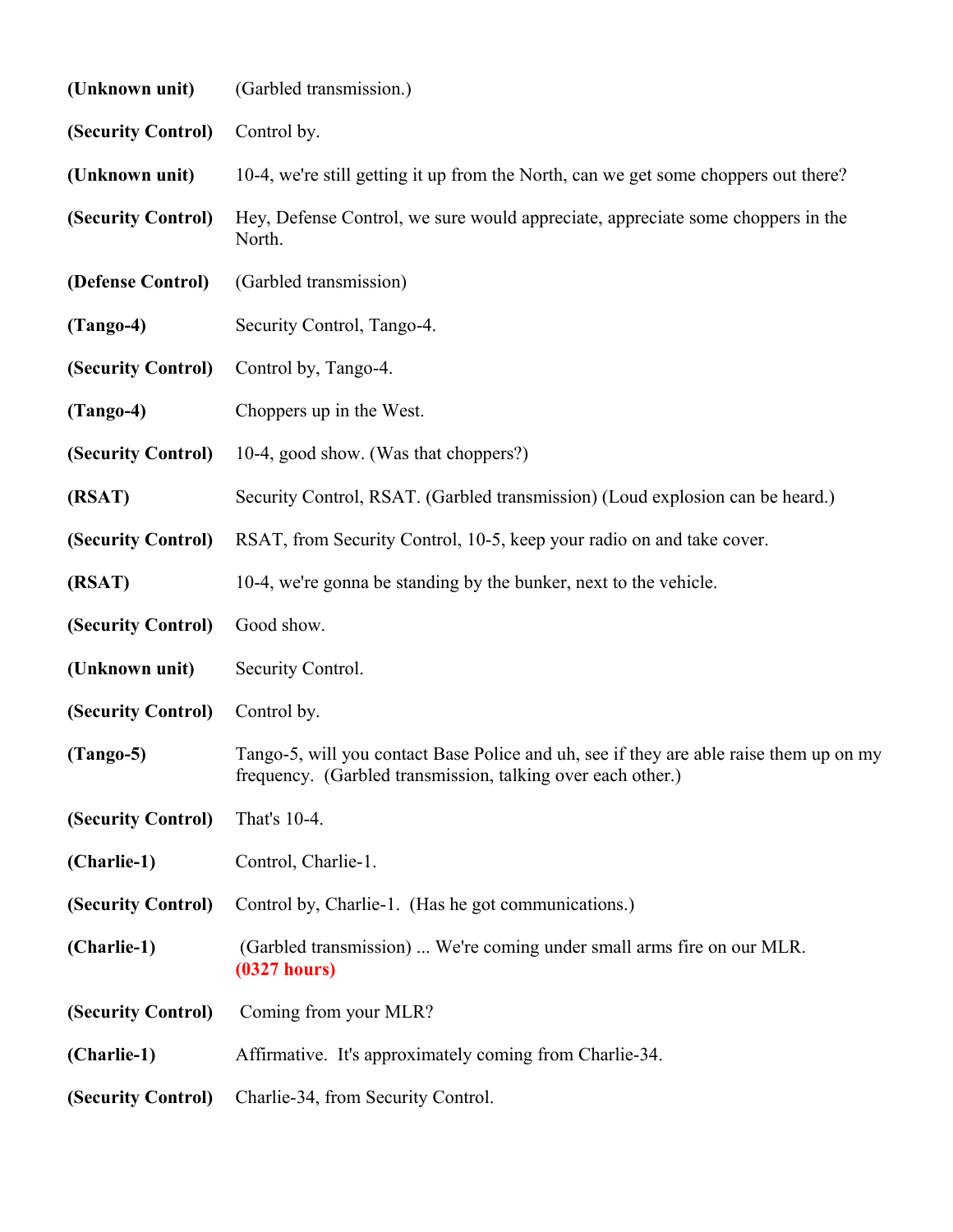| (Charlie-34)       | That will be a negative, I have a building here on fire and it's, it's burning up.                                                                                                                                                         |
|--------------------|--------------------------------------------------------------------------------------------------------------------------------------------------------------------------------------------------------------------------------------------|
| (Security Control) | They have a what on fire? They have a building on fire. 10-4, 10-36.                                                                                                                                                                       |
| (Unknown unit)     | (Garbled transmission.)                                                                                                                                                                                                                    |
| (Security Control) | Charlie-1, your message.                                                                                                                                                                                                                   |
| (Charlie-1)        | I'm taxing in that area, 10-5 for a minute.                                                                                                                                                                                                |
| (Security Control) | 10-4, 10-36. (Loud Explosion) (Loud Explosion again.) (Voice inside CSC: Did<br>CSC initiate a, "Covered Wagon." Yes we did, sir. (Loud Explosion) (Loud Explosion<br>again.) Tango-1, from Security Control.                              |
| (Security Control) | Tango-1, from Security Control. Tango-1. (A lot of movement within CSC.) (We've<br>lost our communications. Aw-son-of-a-bitch. You going to go out there sir?)<br>Mobile-56, from Security Control. Defense Control from Security Control. |
| (Mobile-56)        | Mobile-56, Security Control.                                                                                                                                                                                                               |
| (Security Control) | Mobile-56, we have, been knocked out, I'm trying to raise Defense Control.<br>$(0328 \text{ hours})$                                                                                                                                       |
| (Mobile-56)        | I'm going out at that 10-9.                                                                                                                                                                                                                |
| (Security Control) | 10-4. (Voice inside CSC: Let's see if we can't get that generator going. I'll be going<br>over to Defense Control. Get that generator going sir. Ain't this a bitch.)                                                                      |
| (Mobile-56)        | Security Control, Mobile-56.                                                                                                                                                                                                               |
| (Security Control) | Control by, Mobile-56. (Explosion can be heard.)                                                                                                                                                                                           |
| (Mobile-56)        | Is the LT inside?                                                                                                                                                                                                                          |
| (Security Control) | Yes sir, we're fine.                                                                                                                                                                                                                       |
| (Mobile-56)        | Have him standby, there's something I want to talk to him about.                                                                                                                                                                           |
| (Security Control) | $10-4.$                                                                                                                                                                                                                                    |
| $(Bravo-1)$        | Control, Bravo-1.                                                                                                                                                                                                                          |
| (Security Control) | Control by, Bravo-1.                                                                                                                                                                                                                       |
| $(Bravo-1)$        | It slacked off on our end, just a little bit here.                                                                                                                                                                                         |
| (Security Control) | Bravo-1, 10-20, please.                                                                                                                                                                                                                    |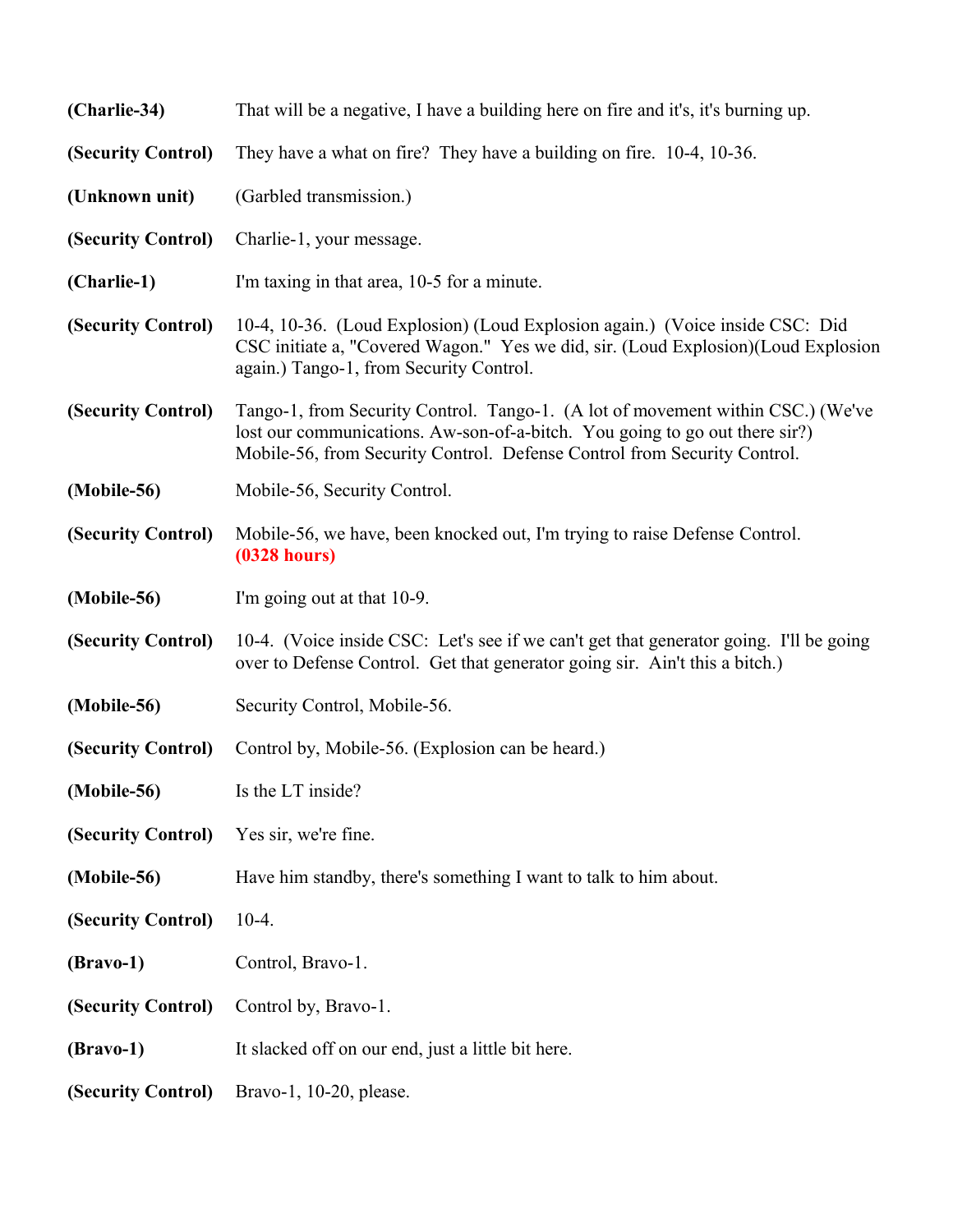| (Security Control) | Bravo-1, from Security Control could you give me a 10-20.                                                                                                                                                                                                                                                                                                                                             |
|--------------------|-------------------------------------------------------------------------------------------------------------------------------------------------------------------------------------------------------------------------------------------------------------------------------------------------------------------------------------------------------------------------------------------------------|
| $(Bravo-1)$        | They have slacked off a little bit on our end, but we can hear them going over head,<br>from the East. I have shifted my position, closer, to the perimeter fence, between 79th<br>and closer to Bravo-45. (0329 hours)                                                                                                                                                                               |
| (Security Control) | $10-4.$                                                                                                                                                                                                                                                                                                                                                                                               |
| $(Tango-10)$       | Security Control, this is Tango-10.                                                                                                                                                                                                                                                                                                                                                                   |
| (Security Control) | Control by, Tango-10.                                                                                                                                                                                                                                                                                                                                                                                 |
| $(Tango-10)$       | 10-4, I've got ground to air tracers going out, heading to the North and I still have no<br>choppers over this area.                                                                                                                                                                                                                                                                                  |
| (Security Control) | 10-4, copy, Defense Control?                                                                                                                                                                                                                                                                                                                                                                          |
| (Defense Control)  | $10-25.$                                                                                                                                                                                                                                                                                                                                                                                              |
| (Security Control) | 10-4, we've got ground to air tracers going out, on the North end but we still have no<br>choppers in the area.                                                                                                                                                                                                                                                                                       |
| (Defense Control)  | 10-4, we'll check it out.                                                                                                                                                                                                                                                                                                                                                                             |
| (Security Control) | $10-4.$                                                                                                                                                                                                                                                                                                                                                                                               |
| (Mobile-56)        | Security Control, this is -56, this unit is out, on the outer perimeter road. We've got<br>two directions of a, tracer fire coming from Golf-3's position, uh, tracer fire is parallel<br>to the East perimeter. The majority of it however is low trajectory into the installation.<br>It's all tracer fire, currently directed at the POL and the Bravo area on the North-east<br>end. (0330 hours) |
| (Security Control) | $10-4$ , $10-36$ .                                                                                                                                                                                                                                                                                                                                                                                    |
| $(Arm-y-2)$        | Army-2, Security Control.                                                                                                                                                                                                                                                                                                                                                                             |
| (Security Control) | Control by.                                                                                                                                                                                                                                                                                                                                                                                           |
| $(Arm-y-2)$        | You attempted to contact this unit before, but no message.                                                                                                                                                                                                                                                                                                                                            |
| (Security Control) | 10-4, get your team on the truck and stand-by.                                                                                                                                                                                                                                                                                                                                                        |
| $(Arm-y-2)$        | $10-4.$                                                                                                                                                                                                                                                                                                                                                                                               |
| (Security Control) | Yes sir, this is Sgt Bloom from Security Control, uh, this is a "Covered Wagon."<br>We're under small arms attack from the East end  (Other radio calls come in.)                                                                                                                                                                                                                                     |
| (Mobile-56)        | Security Control, this is Mobile-56, we're on the outer perimeter road proceeding to<br>-56, O-56 Gate that is. We are not receiving or giving any fire at this time.)                                                                                                                                                                                                                                |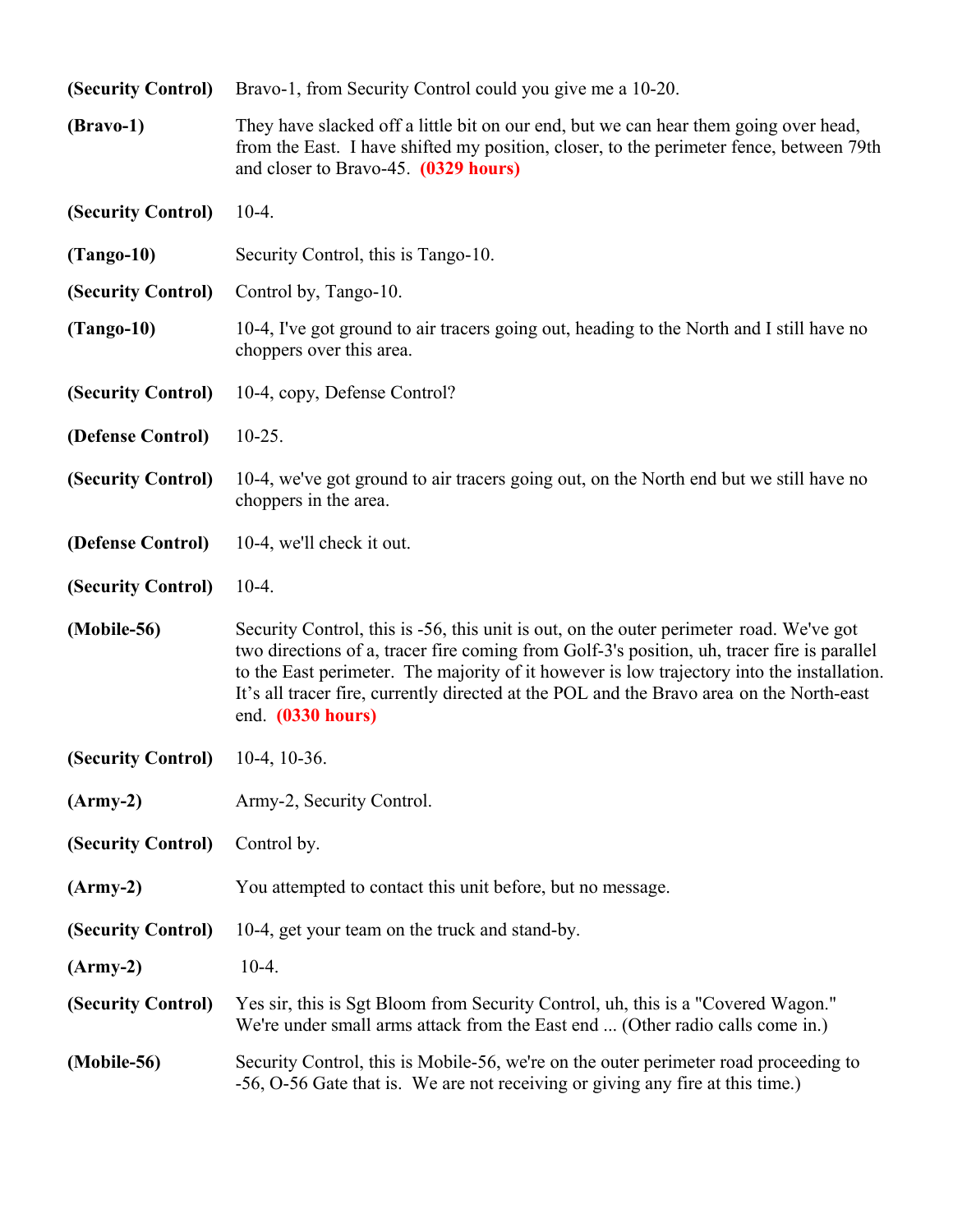| (Security Control)                   | $10-4$ , $10-36$ .                                                                                                                                                     |  |
|--------------------------------------|------------------------------------------------------------------------------------------------------------------------------------------------------------------------|--|
| $(Tango-18)$                         | Security Control, Tango-18.                                                                                                                                            |  |
| (Security Control)                   | Control by.                                                                                                                                                            |  |
| $(Tango-18)$                         | Have Bravo-3, come by my post. (0331 hours)                                                                                                                            |  |
| $(Bravo-1)$                          | Bravo-3, copy.                                                                                                                                                         |  |
| (Security Control)                   | $10-4$ , $10-36$ .                                                                                                                                                     |  |
| $(Tango-1)$                          | Security Control, Tango-1.                                                                                                                                             |  |
| (Security Control)                   | Control by.                                                                                                                                                            |  |
| $(Tango-1)$                          | Picking up automatic weapons fire in the vicinity of Gate-2.                                                                                                           |  |
| (Security Control) 10-4, Any report? |                                                                                                                                                                        |  |
| $(Tango-1)$                          | 10-4, It's been reported.                                                                                                                                              |  |
| (Security Control)                   | 10-4. Foxtrot-2, from Security Control.                                                                                                                                |  |
| (Foxtrot-2)                          | Foxtrot-2, by Foxtrot-8.                                                                                                                                               |  |
| (Security Control)                   | $10-4$ , Stand-by.                                                                                                                                                     |  |
| (Foxtrot-2)                          | Roger, stand by one.                                                                                                                                                   |  |
| $(Bravo-1)$                          | (Garbled transmission) Bravo-1, set up as far as I can determine, it seems to be<br>around Tango-15. Do you advise any different?                                      |  |
| (Security Control)                   | 10-25, 10-5, 10-9. (Voice inside CSC: RSAT up yet?)                                                                                                                    |  |
| (Foxtrot-3)                          | Security Control, Foxtrot-3.                                                                                                                                           |  |
| (Security Control)                   | Control by. (0332 hours)                                                                                                                                               |  |
| (Foxtrot-3)                          | 10-4, there's automatic weapons fire, Gate-2, it's approximately three quarters, to a<br>mile out. Straight out from this unit.                                        |  |
| (Security Control)                   | 10-4. Mobile-56, to Security Control.                                                                                                                                  |  |
| (Security Control)                   | Mobile-56, from Security Control.                                                                                                                                      |  |
| (Mobile-56)                          | Mobile-56 by, we rendezvoused with Golf-3. Uh, The unit deployed South-East on<br>perimeter road, the source of the, uh weapons fire is about 150 meters South-East of |  |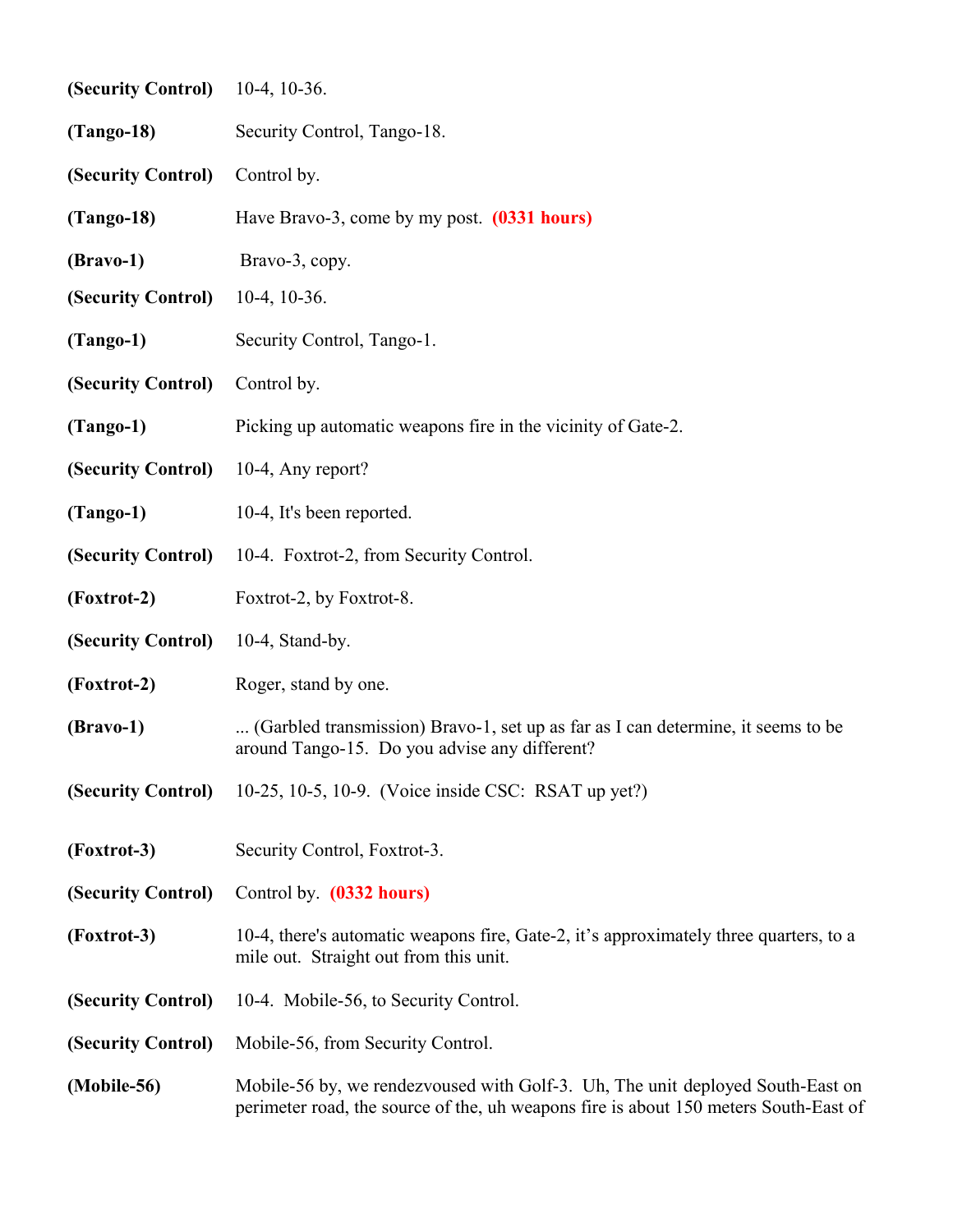|                       | the O-56 Gate. Be sure that Bravo-2, is 10-31 on perimeter road, toward the O-56<br>Gate.                                                  |
|-----------------------|--------------------------------------------------------------------------------------------------------------------------------------------|
| (Security Control)    | 10-4. Army-1, from Security Control.                                                                                                       |
| $(Arm-y-1)$           | Army-1 by.                                                                                                                                 |
| (Security Control)    | Status? (0333 hours)                                                                                                                       |
| $(Arm-y-1)$           | We're ready to go.                                                                                                                         |
| (Security Control)    | 10-4, 10-5. Army-2, from Security Control.                                                                                                 |
| $(Arm-y-2)$           | $Army-2.$                                                                                                                                  |
| (Security Control)    | Status?                                                                                                                                    |
| $(Arm-y-2)$           | Troops are getting dressed and getting ready to get on vehicles.                                                                           |
| (Security Control)    | 10-4, hustle em up. Army-3, from Security Control.                                                                                         |
| $(Army-3)$            | Army-3 by.                                                                                                                                 |
| (Security Control)    | Status?                                                                                                                                    |
| $(echo-37)(Echo-6)$   | Security Control, be advised (Echo-37 is the correct call-sign for the O-51 Bunker)<br>(Then Echo-6 also transmits) (Garbled transmission) |
| (Security Control)    | Echo-6, from Security Control, your message?                                                                                               |
| $( \mathbf{Echo-6} )$ | Echo-6, there's mortar rounds or grenade rounds landing on the West perimeter fence.                                                       |
| (Security Control)    | 10-4. Alpha-2, to Security Control.                                                                                                        |
| $(Alpha-2)$           | Alpha-2, go ahead.                                                                                                                         |
| (Security Control)    | 10-4, go, 10-20, on West perimeter. Tango-1, from Security Control. What do you<br>copy on the West end?                                   |
| $(Tango-1)$           | Tango-1, we're picking up these explosions coming in on-base. It seems to be coming<br>from grenades.                                      |
| (Security Control)    | 10-4, Echo-1, from Security Control. (0334 hours)                                                                                          |
| $( \mathbf{Echo-1} )$ | Echo-1 receiving, they're generally coming in near the O-51 bunker, (Echo-37).<br>(Garbled transmission.)                                  |
| (Security Control)    | Security Control, Mobile-56  (A jet takes off and drowns out the radio transmission.)                                                      |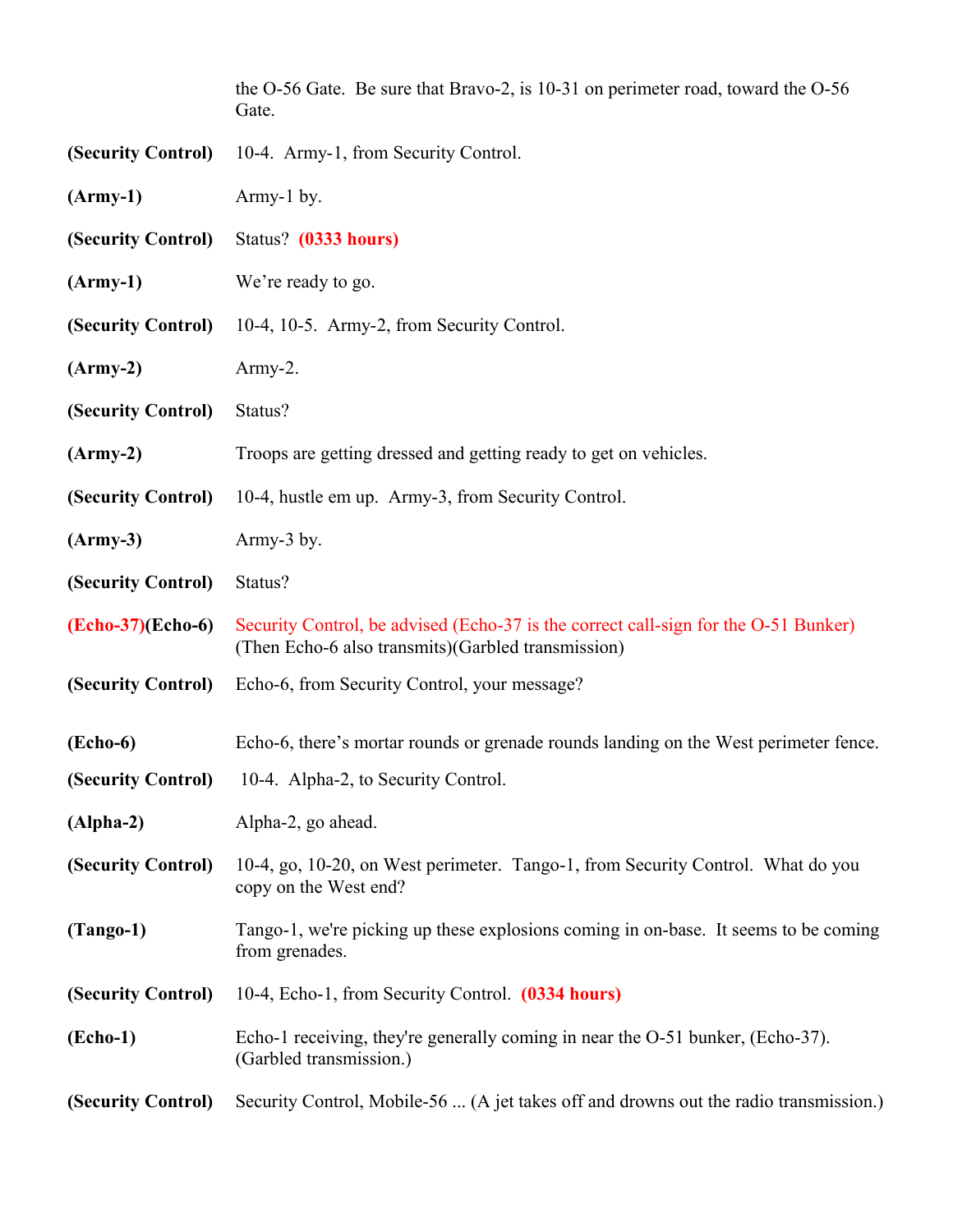| (Echo-37)          | Echo-37, to Security Control, (O-51 Bunker is also Echo-37.)                                                                                                                                                                               |
|--------------------|--------------------------------------------------------------------------------------------------------------------------------------------------------------------------------------------------------------------------------------------|
| (Echo-37)          | (Echo-37 is also known at the O-51 Bunker. It is manned tonight by five Air<br>Policemen.                                                                                                                                                  |
|                    | 1. Sgt Alonzo Coggins, who will be wounded seriously in a few minutes, and spend<br>approximately eight hours inside the O-51 Bunker with the enemy. He will also<br>endure, several tank rounds, Razorback rounds and jet bombs tonight.) |
|                    | 2. Sgt William Joseph Cyr, who will be Killed In Action, within minutes.                                                                                                                                                                   |
|                    | 3. Sgt Louis Harold Fischer, who will be Killed In Action, within minutes.                                                                                                                                                                 |
|                    | 4. Sgt Charles Edward Hebron, who will be Killed In Action, within minutes.                                                                                                                                                                |
|                    | 5. Sgt Roger Bertha Mills, who will be Killed In Action, within minutes.                                                                                                                                                                   |
| (Security Control) | Control by, Echo-37.                                                                                                                                                                                                                       |
| (Echo-37)          | Out there beyond the tree line is approximately about 25 people, they just fired mortar<br>barrages.                                                                                                                                       |
| (Security Control) | 10-4, Echo-1, from Security Control.                                                                                                                                                                                                       |
| $(Echo-1)$         | Echo-1, receiving.                                                                                                                                                                                                                         |
| (Security Control) | 10-31, O-51 Gate.                                                                                                                                                                                                                          |
| $(echo-1)$         | $10-4.$                                                                                                                                                                                                                                    |
| (Security Control) | RSAT, from Security Control.                                                                                                                                                                                                               |
| (Foxtrot-6)        | Security Control, Foxtrot-6.                                                                                                                                                                                                               |
| (Security Control) | Control by, Foxtrot-6.                                                                                                                                                                                                                     |
| (Foxtrot-6)        | Be advised, down below the Airborne area near Plantation Road, there were tracer<br>rounds, about fifty of them started firing at the outbound aircraft.                                                                                   |
| (Security Control) | 10-4. RSAT, from Security Control.                                                                                                                                                                                                         |
| (RSAT)             | This is RSAT, Security Control, we are enroute.                                                                                                                                                                                            |
| (Security Control) | Enroute to the O-51 Gate? (0335 hours)                                                                                                                                                                                                     |
| (Security Control) | RSAT, from Security Control, you are enroute to the O-51 Gate?                                                                                                                                                                             |
| (RSAT)             | Give me the 10-9, of the O-51 Gate?                                                                                                                                                                                                        |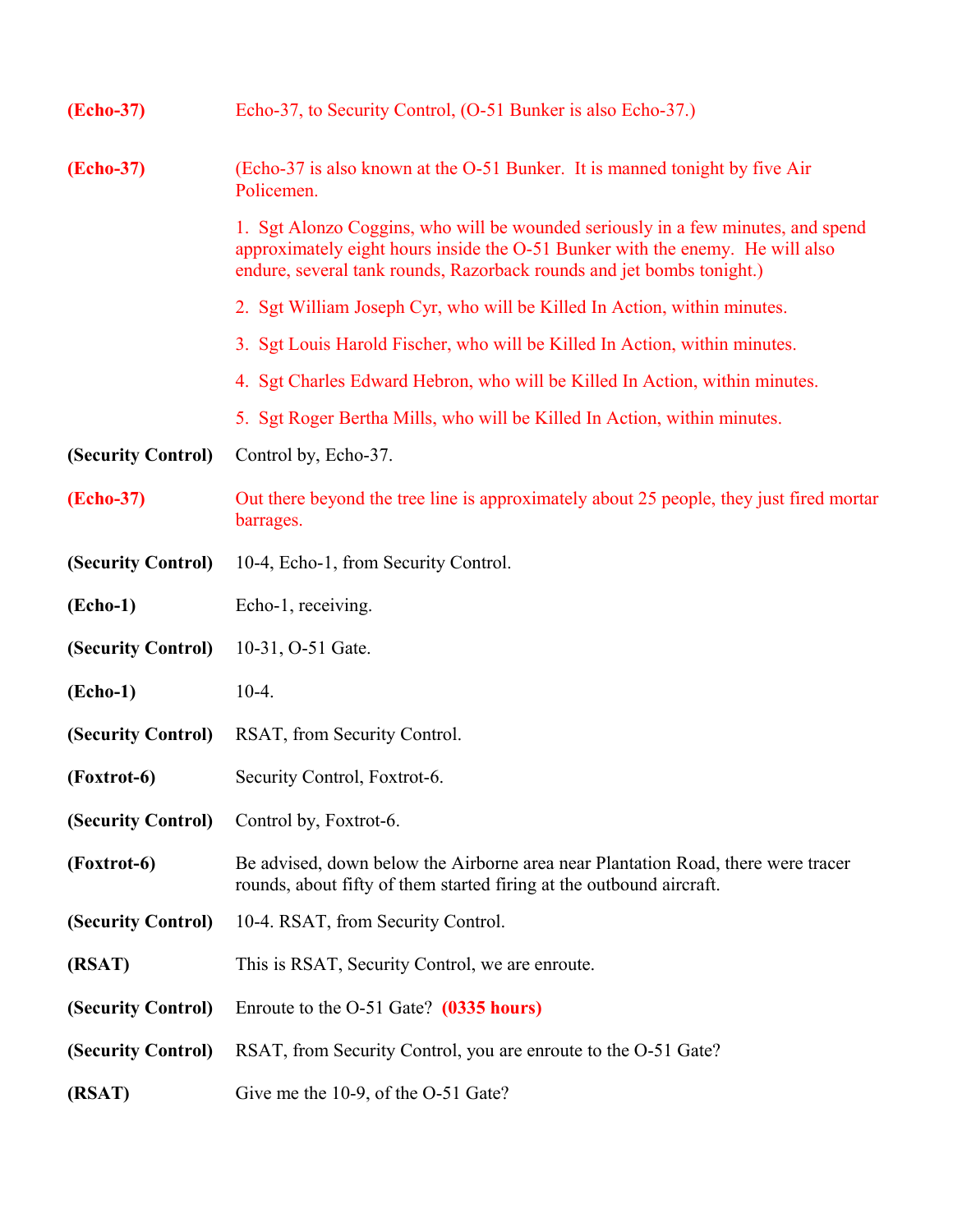| (Security Control)    | The O-51 Gate, on the West end. (Voice inside CSC: Have they caught anybody.)                                                                                                    |
|-----------------------|----------------------------------------------------------------------------------------------------------------------------------------------------------------------------------|
| (Security Control)    | Scout, from Security Control. (Voice inside CSC: Got anything you want me to<br>report to QRT?)                                                                                  |
| $(Tango-1)$           | Security Control, Tango-1.                                                                                                                                                       |
| (Security Control)    | Control by.                                                                                                                                                                      |
| $(Tango-1)$           | Picking up this heavy tracer fire, it's just out of the first tree line, it's coming from a<br>wide area, 4934 mil reading on it.                                                |
| (Security Control)    | (Yeah!)(Yeah!) That's 10-4. Alert NCO from Security Control. (Go ahead, I was<br>just outside) (See what's happen out there from their post.) (He's got em on the phone<br>now.) |
| (Security Control)    | Echo-1, from Security Control, 10-32.                                                                                                                                            |
| $(echo-1)$            | 10-20, enroute on Perimeter Road, to the O-51 Gate. (0336 hours)                                                                                                                 |
| (RSAT)                | Reserve SAT, to CSC.                                                                                                                                                             |
| (Security Control)    | Control by.                                                                                                                                                                      |
| (RSAT)                | What Sector is the O-51 Gate in?                                                                                                                                                 |
| (Security Control)    | It's Echo Sector.                                                                                                                                                                |
| (RSAT)                | $10-4.$                                                                                                                                                                          |
| $(Bravo-1)$           | Bravo-1, Security Control.                                                                                                                                                       |
| (Security Control)    | Control by.                                                                                                                                                                      |
| $(Bravo-1)$           | Bravo-1 and Golf-3, orders Mobile-56, are to patrol and control along East Perimeter,<br>from Tango-9 to Tango-16, over.                                                         |
| (Security Control)    | $10-4$ , $10-36$ .                                                                                                                                                               |
| (Mobile-56)           | Security Control, and all patrols, Mobile-56, 10-5, O-56 Bravo bunker.                                                                                                           |
| (Security Control)    | $10-4.$                                                                                                                                                                          |
| $( \mathbf{Echo-1} )$ | Security Control, Echo-1.                                                                                                                                                        |
| (Security Control)    | Control by.                                                                                                                                                                      |
| $(echo-1)$            | This unit, 10-8, just North of airport gate. (0337 hours)                                                                                                                        |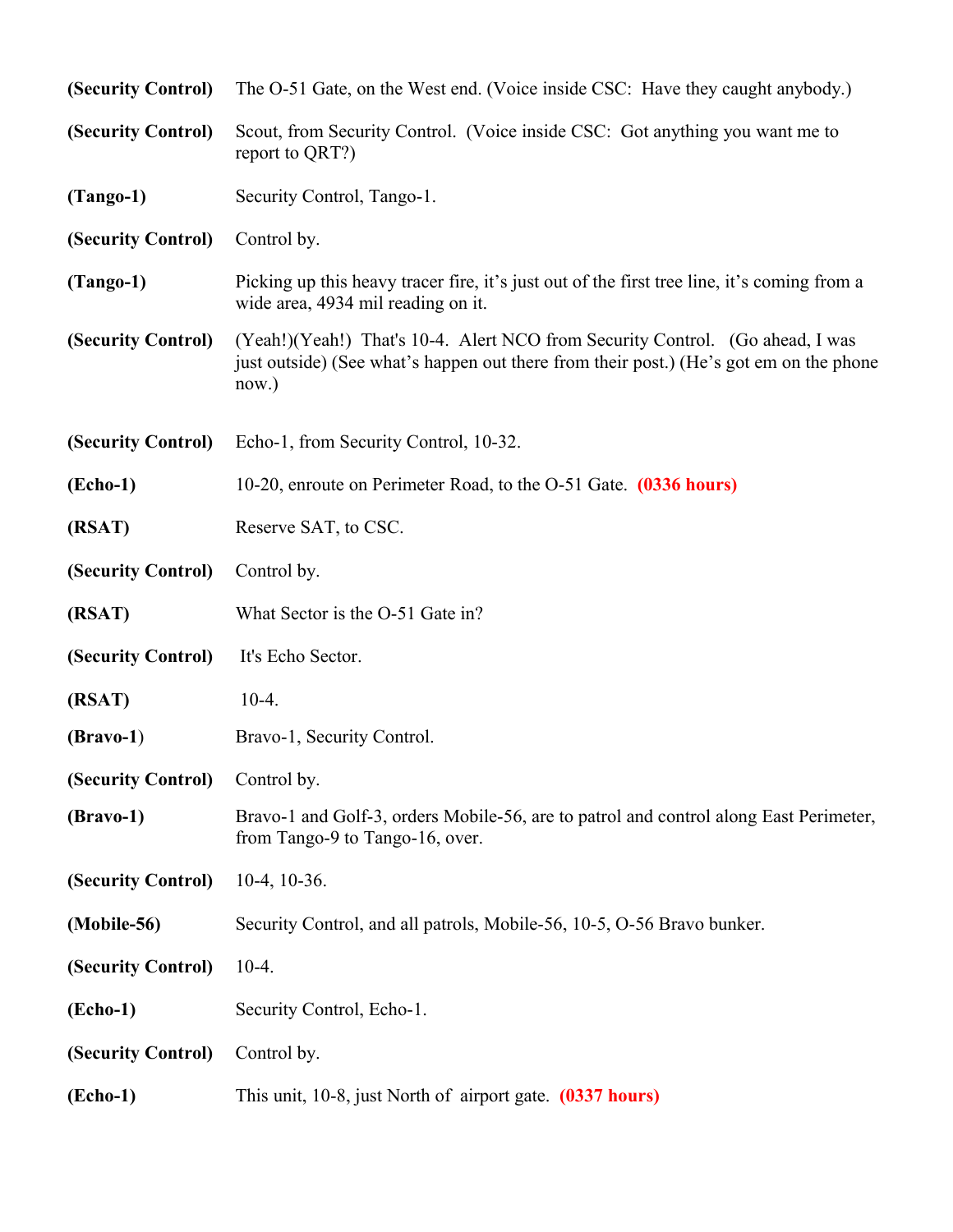|                       | (Security Control) Echo-1, from Security Control, 10-32.                                                                                                                     |
|-----------------------|------------------------------------------------------------------------------------------------------------------------------------------------------------------------------|
| $(echo-1)$            | Echo-1, this unit is in the ditch next to the O-51 bunker.                                                                                                                   |
| (Security Control)    | That's 10-4, what you guys got going on down there?                                                                                                                          |
| $( \mathbf{Echo-1} )$ | We're receiving small arms fire.                                                                                                                                             |
| $(Tango-4)$           | Security Control, Tango-4.                                                                                                                                                   |
| (Security Control)    | Control by, Tango-4.                                                                                                                                                         |
| $(Tango-4))$          | You go about 100 yards out, directly in front of my post, is about twenty men out<br>there, that are shooting off mortar fire. (Voice inside CSC: Yes sir, we initiated it.) |
| (Security Control)    | Tango-1, from Security Control.                                                                                                                                              |
| $(Tango-1)$           | Tango-1, receiving.                                                                                                                                                          |
| (Security Control)    | What do you copy on mortar fire?                                                                                                                                             |
| $(Tango-1)$           | Stand-by.                                                                                                                                                                    |
| (Security Control)    | (Voice inside CSC: Who's reporting this, sir?) (Huh?) (Who's reporting this? Tango-4<br>is.) Tango-4, from Security Control.                                                 |
| $(Tango-4)$           | Tango-4. (0338 hours)                                                                                                                                                        |
| (Security Control)    | 10-4, are they coming on base?                                                                                                                                               |
| $(Tango-4)$           | Directly, in front of my post, a hundred yards off the West perimeter.                                                                                                       |
| (Security Control)    | They are landing one hundred yards off the West perimeter?                                                                                                                   |
| $(Tango-4)$           | They are setting up a hundred yards, in front, of the West perimeter.                                                                                                        |
| (Security Control)    | Echo-1, from Security Control, do you observe this? (You got that?) (Okay, I'm<br>gonna get em on the line) (Keep your head low.)                                            |
| $(Tango-1)$           | Security Control, Tango-1.                                                                                                                                                   |
| (Security Control)    | Control by.                                                                                                                                                                  |

**(Tango-1)** There is mortar fire coming on base, just about a hundred yards off the West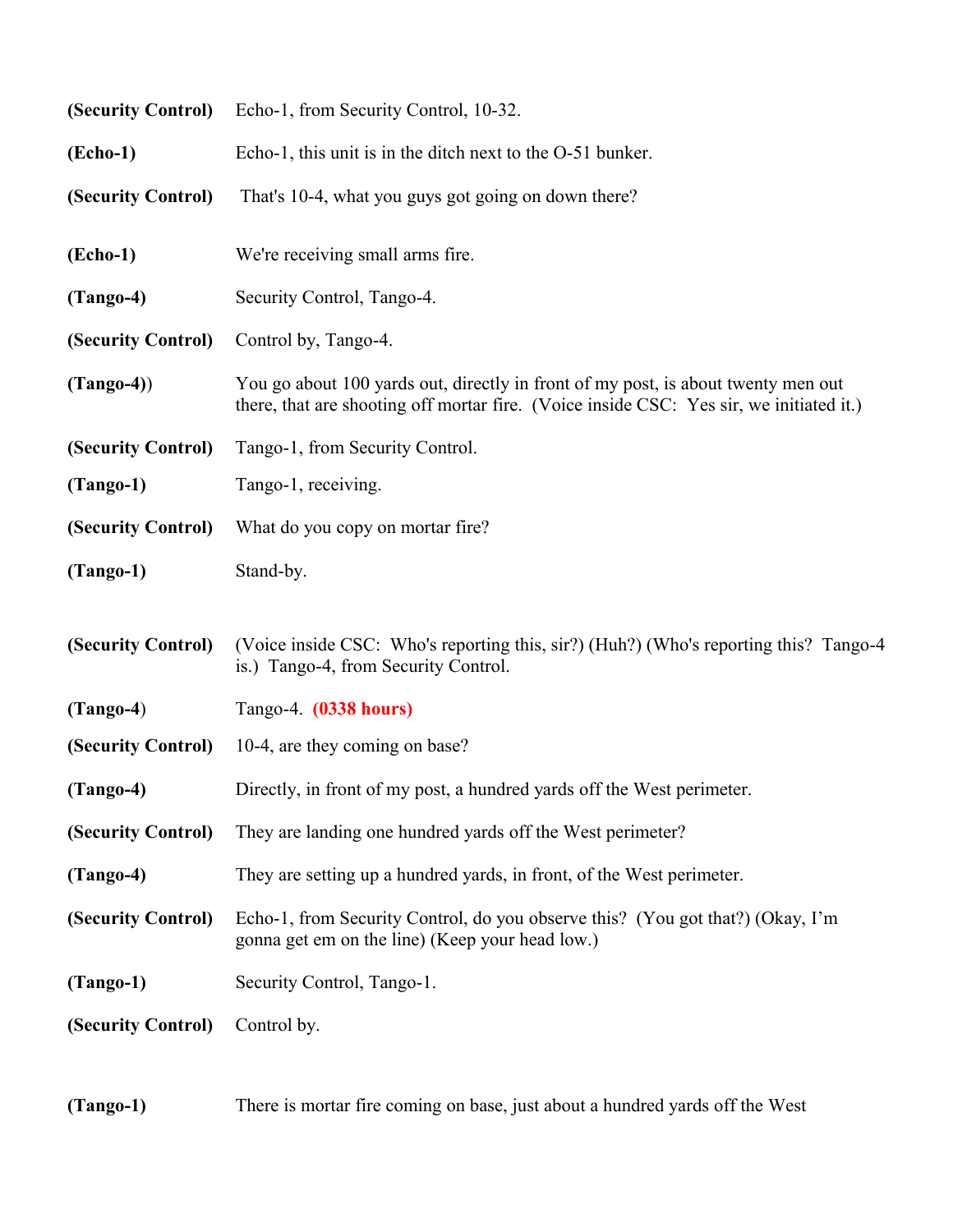perimeter. Five-zero-three-one, is the vicinity.

| (Security Control) | 10-4, Tango-10, from Security Control. (Voice inside CSC: Right)                                                                                                                                                                                |
|--------------------|-------------------------------------------------------------------------------------------------------------------------------------------------------------------------------------------------------------------------------------------------|
| $(Tango-10)$       | Tango-10, the trees are blocking us out. (Voice inside CSC: O-51 Gate.)                                                                                                                                                                         |
| (Security Control) | Do you copy, Defense Control? (Locate our QRT's yet?)                                                                                                                                                                                           |
| $(Tango-1)$        | Tango -1, Security Control, they're coming in toward the O-51 Gate, from those rows<br>of tree, coming from behind those trees. (0339 hours)                                                                                                    |
| (Security Control) | 10-4, RSAT, from Security Control.                                                                                                                                                                                                              |
| (RSAT)             | RSAT by.                                                                                                                                                                                                                                        |
| (Security Control) | Your status?                                                                                                                                                                                                                                    |
| (RSAT)             | RSAT, CSC escort.                                                                                                                                                                                                                               |
| (Security Control) | 10-4, Keep this office advised of your progress.                                                                                                                                                                                                |
| (RSAT)             | RSAT, 10-4.                                                                                                                                                                                                                                     |
| (Mobile-56)        | Security Control, Mobile-56.                                                                                                                                                                                                                    |
| (Security Control) | Control by.                                                                                                                                                                                                                                     |
| (Mobile-56)        | Golf is, Golf-3 unit and Bravo-1 are by the West perm, uh the East end perimeter.<br>You have Golf-2 standing-by at the O-56 Bravo Bunker. This unit is 10-31, at East<br>end, trying to rendevoue and make contact with troopers at that 10-9. |
| (Security Control) | 10-4. You copy on the mortars approximately one hundred yards off the East end?<br>West end of the O-51?                                                                                                                                        |
| (Mobile-56)        | That's 10-4, I copy the position is there, where are the mortars falling?                                                                                                                                                                       |
| (Security Control) | We have not received any. They are being set up at this time. This is, received from<br>Tango-4. (0340 hours)                                                                                                                                   |
| $(Tango-4)$        | CSC, Tango-4.                                                                                                                                                                                                                                   |
| (Mobile-56)        | I copy. Have we got Razorback support?                                                                                                                                                                                                          |
| $(Tango-4)$        | Tango-4  (Another radio drowns out Tango-4.)                                                                                                                                                                                                    |
| (Unknown Unit)     | East end receiving heavy tracer fire.                                                                                                                                                                                                           |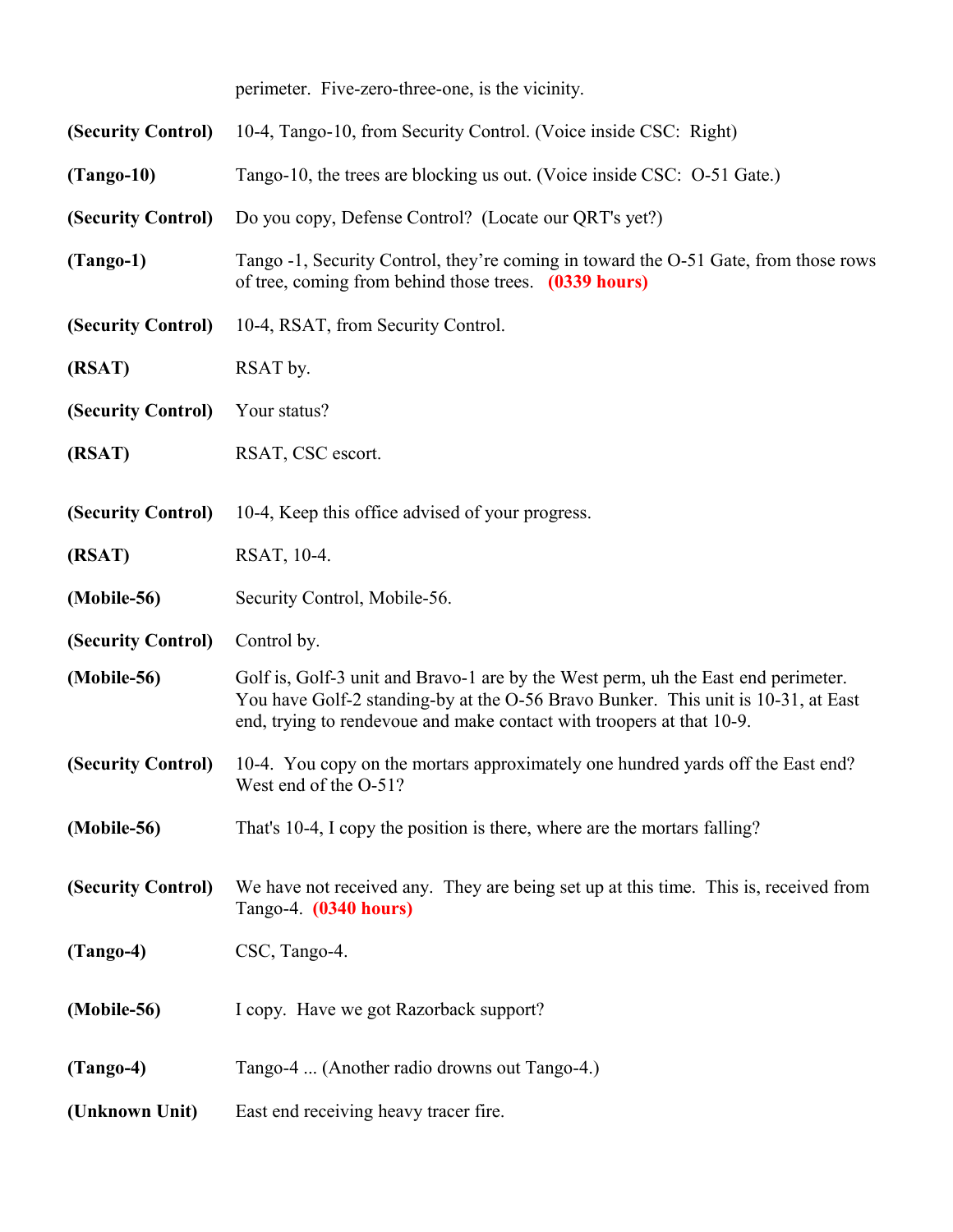| <b>(Echo-37)</b>      | Security Control, Echo-37.                                                                                                                                            |
|-----------------------|-----------------------------------------------------------------------------------------------------------------------------------------------------------------------|
| (Security Control)    | Control by.                                                                                                                                                           |
| (Echo-37)             | Be advised, vicinity of numerous VC outside the fence at Echo-37.                                                                                                     |
| (Security Control)    | 10-20, Echo-37.                                                                                                                                                       |
| (Echo-37)             | (Garbled transmission.)  on Echo-37.                                                                                                                                  |
| (Security Control)    | 10-4. (CSC is talking on the phone, Mobile-56 is out there now.)                                                                                                      |
| $(Tango-4)$           | Tango-4 to Security Control.                                                                                                                                          |
| (Security Control)    | Control by.                                                                                                                                                           |
| $(Tango-1)$           | They are directly in front, of the West perimeter. This area must be illuminated<br>because they might, try to attack the base there. They're ten feet from the base. |
| (Security Control)    | Mobile-56, from Security Control.                                                                                                                                     |
| (Mobile-56)           | $-56$ by. $(0341$ hours)                                                                                                                                              |
| $(Tango-4)$           | (Garbled transmission)  exploding about ten feet from the base.                                                                                                       |
| (Security Control)    | $10-4$ , $10-36$ .                                                                                                                                                    |
| $(Bravo-1)$           | Bravo-1, to Security Control.                                                                                                                                         |
| (Security Control)    | Control by.                                                                                                                                                           |
| $(Bravo-1)$           | We are South, vicinity of the old stone wall, East perimeter, we're receiving tracer fire<br>overhead, coming on Base, direction POL. We're10-5.                      |
| (Security Control)    | $10-4$ , $10-36$ .                                                                                                                                                    |
| (Echo-37)             | Echo-37.                                                                                                                                                              |
| (Security Control)    | Security Control, to the last calling unit, 10-20.                                                                                                                    |
| (Echo-37)             | This is Echo-37, I've been hit seriously, I'll probably need an ambulance.                                                                                            |
| (Security Control)    | 10-4, Echo-37, hang on boy, the ambulance is enroute.                                                                                                                 |
| $( \mathbf{Echo-1} )$ | Security Control, Echo-1.                                                                                                                                             |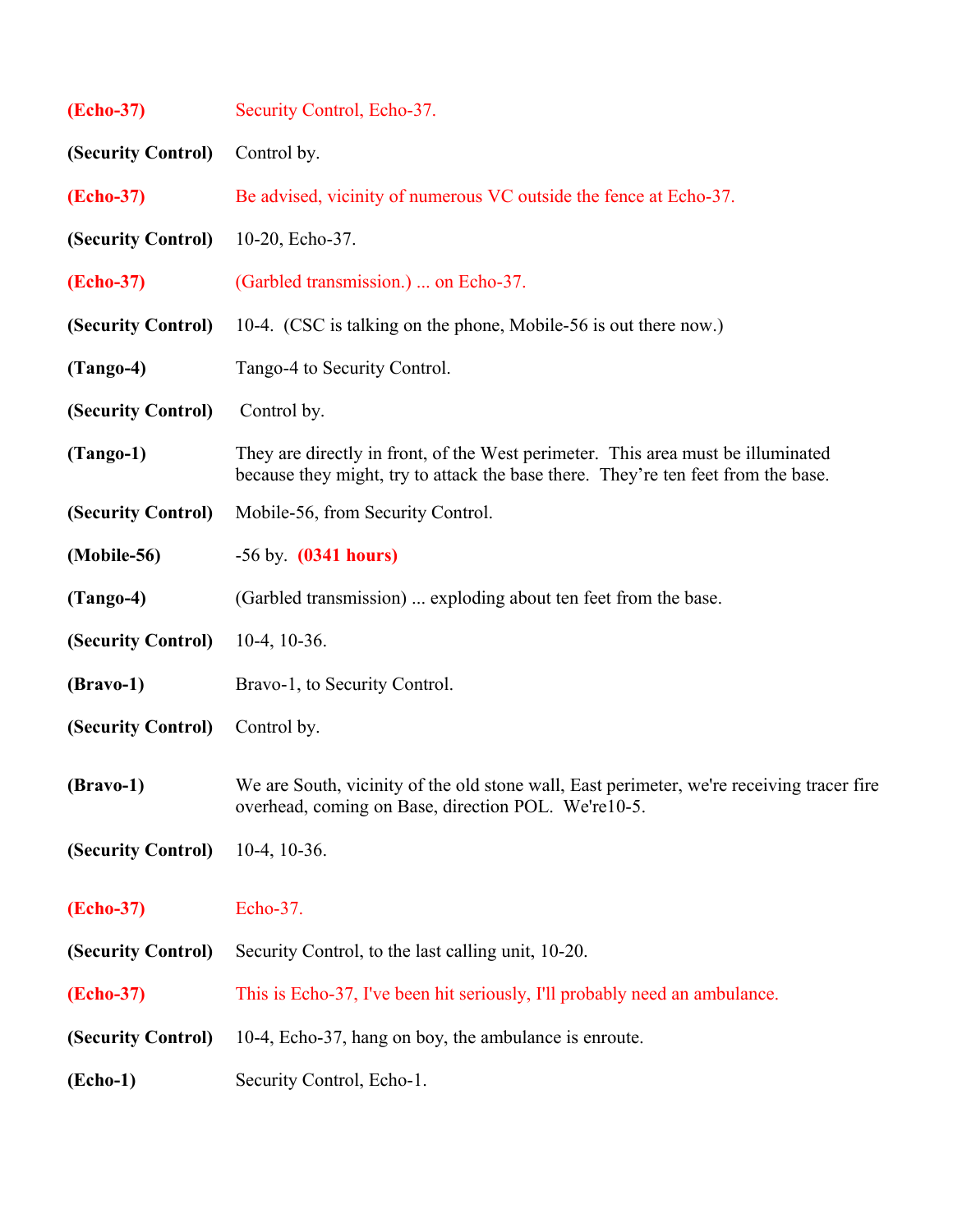| (Security Control)       | Echo-1, your message.                                                                                                         |
|--------------------------|-------------------------------------------------------------------------------------------------------------------------------|
| (Echo-1)                 | We need help down here, at the O-51 Bunker, bad.                                                                              |
| (Security Control)       | Golf-1, from Security Control. (Voice inside CSC, where are the QRT's)<br>(0342 hours)                                        |
| $(Tango-1)$              | Tango-1, to Security Control, those mortar rounds are coming into Tango Sector, uh,<br>Echo Sector.                           |
| (Security Control)       | 10-4, Security Control to all units, Security Control to all units, we are under mortar<br>attack! Take Cover! Take Cover!    |
| $(Tango-12)$             | Security Control, Echo-12.                                                                                                    |
| (Security Control)       | Control by, Echo-12.                                                                                                          |
| (Echo-12)                | 10-4, take cover  (garbled transmission) Echo Sector  The VC are all around his<br>post.                                      |
| (Security Control)       | 10-4, take cover. (This is Sgt ___, at CSC  QRT's going) (Damn it.)                                                           |
| (Charlie-41)             | Security Control, Charlie-41.                                                                                                 |
| <b>Security Control)</b> | Control By.                                                                                                                   |
| (Charlie-41)             | (Garbled transmission.)                                                                                                       |
| (Security Control)       | $10-4.$                                                                                                                       |
| (Security Control)       | Army-2, from Security Control. (Voice inside CSC: Get-um out, God-damn it, I don't<br>know where the hell our people are at.) |
| (Security Control)       | Army-2, from Security Control.                                                                                                |
| $(Arm-y-2)$              | $Army-2.$                                                                                                                     |
| (Security Control)       | 10-4, 10-31, O-51 Gate, advise this office, as to your progress. (0343 hours)                                                 |
| $(Arm-y-2)$              | $10-4.$                                                                                                                       |
| (Security Control)       | RSAT, from Security Control.                                                                                                  |
| (Security Control)       | RSAT, from Security Control.                                                                                                  |
| (RSAST)                  | RSAT.                                                                                                                         |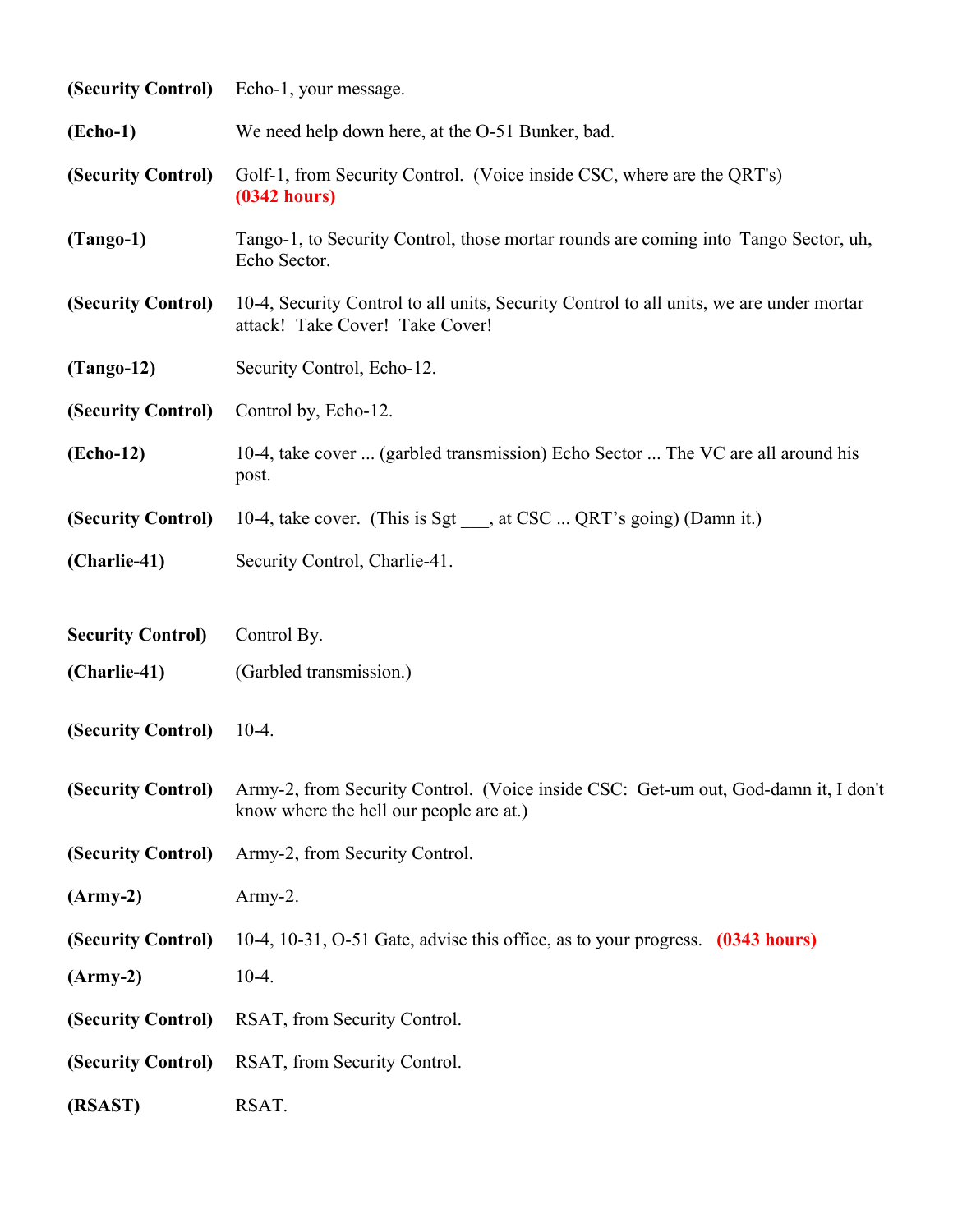| (Security Control) | What is your, position?                                                                                                                                                                                                                |
|--------------------|----------------------------------------------------------------------------------------------------------------------------------------------------------------------------------------------------------------------------------------|
| (Echo-53)          | (Garbled transmission.)                                                                                                                                                                                                                |
| (Mobile-56)        | Security Control, this is Echo-56.                                                                                                                                                                                                     |
| (Security Control) | Control by.                                                                                                                                                                                                                            |
| (Mobile-56)        | Approaching the O-51 Gate, you're going to have to haul additional ammo out to those<br>troops, they're nearly out. (Voice inside CSC: Tell them to get down.)                                                                         |
| (Security Control) | (Oh, Hell! Yeah!) 10-4. Army-2, from Security Control.                                                                                                                                                                                 |
| $(Arm-y-2)$        | Army-2 by.                                                                                                                                                                                                                             |
| (Security Control) | 10-5, until we get rid of this mortar attack.                                                                                                                                                                                          |
| $(Arm-y-2)$        | That's 10-4.                                                                                                                                                                                                                           |
| (Security Control) | That's 10-4, 10-36. (Phone rings in CSC, Sgt Moore, sir.)                                                                                                                                                                              |
| (Unknown unit)     | We are in Delta Sector, we are taking, we are taking cover in the bunker at Delta<br>Bunker-7. (0344 hours)                                                                                                                            |
| (Security Control) | $10-4$ , $10-36$ .                                                                                                                                                                                                                     |
| (Mobile-56)        | Security Control, this is Mobile-56.                                                                                                                                                                                                   |
| (Security Control) | Control by.                                                                                                                                                                                                                            |
| (Mobile-56)        | We're still near the O-51 Gate, mortars are continuing, we got a Razorback aircraft,<br>outside the perimeter, strafing right in front of the O-51 Gate.                                                                               |
| (Security Control) | 10-4, did the RSAT ever get there?                                                                                                                                                                                                     |
| (Mobile-56)        | That's unknown at this time, to this unit. If you need me, we are North, of the O-51<br>Gate.                                                                                                                                          |
| (Security Control) | 10-4, RSAT, to Security Control, your 10-9? (Voice inside CSC: Okay, will do. Hey<br>Jim. Yeah. Base Police request a couple of MG's down at the Main Gate. MG's?<br>Tell them we don't have them. How long have you been down there?) |
| $(Tango-16)$       | Tango-36, to Security Control. (0345 hours)                                                                                                                                                                                            |
| (Security Control) | Control by.                                                                                                                                                                                                                            |
| (Echo-36)          | We have VC breaking through, we're under attack, at the O-51 Gate.                                                                                                                                                                     |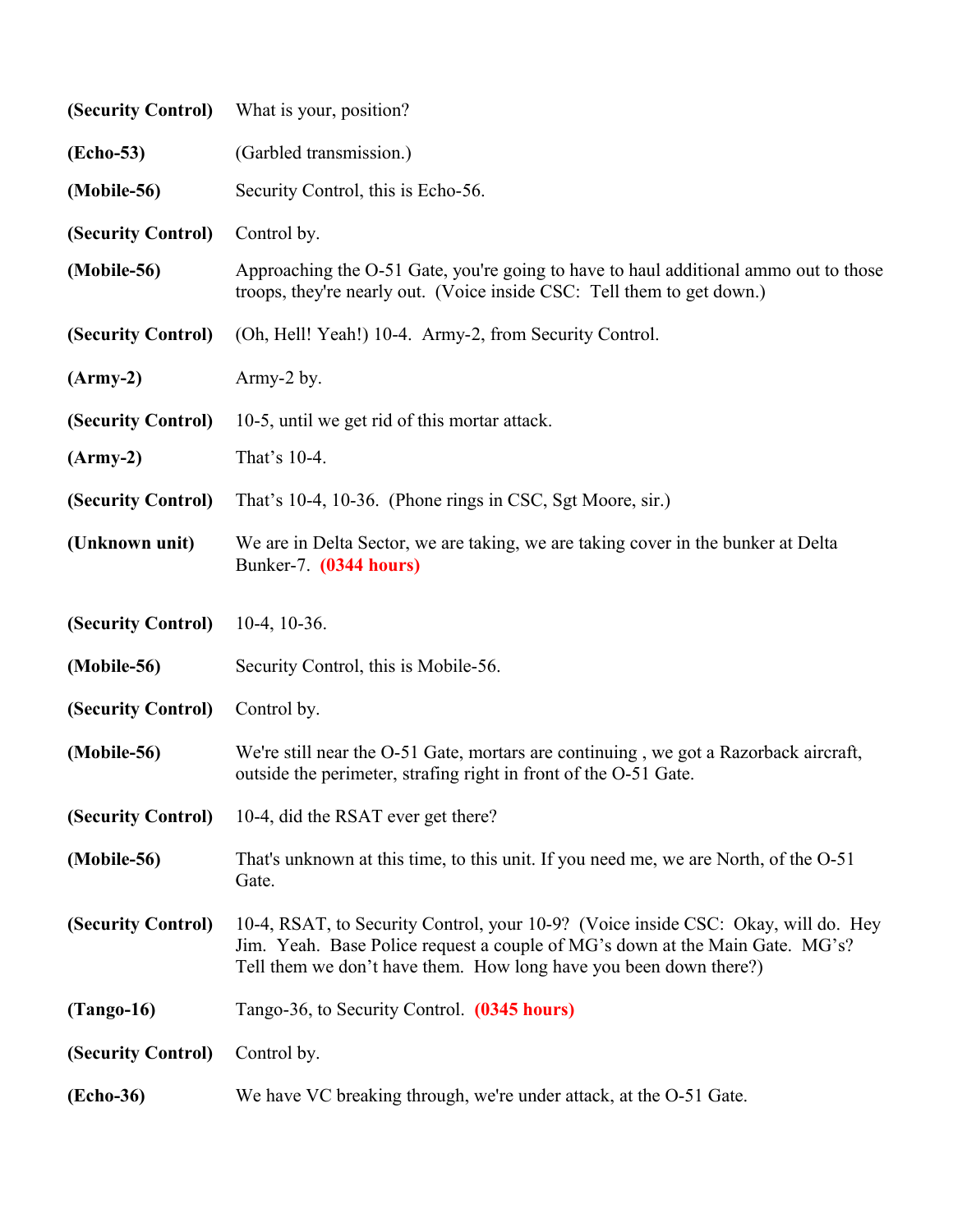| (Security Control)                  | Echo-36, from Security Control, slow down, I can't make you out.                                                                        |
|-------------------------------------|-----------------------------------------------------------------------------------------------------------------------------------------|
| (Echo-36)                           | There are VC breaking through our perimeter. Down at the O-51 Gate.                                                                     |
| (Security Control)                  | (Voice inside CSC: We're going to have to commit them. We can't stop them.<br>They're coming in under their own mortar attack.)         |
| (Security Control)                  | 10-4. Army-2, from Security Control.                                                                                                    |
| $(Arm-y-2)$                         | Army-2.                                                                                                                                 |
| (Security Control)                  | We are under mortar attack, the VC are breaking through the O-51 Gate. 10-31 that<br>10-9. (You can hear the roar of a jet taking off.) |
| $(Arm-y-2)$                         | $10-4.$                                                                                                                                 |
| (Security Control)                  | 10-36. (Voice inside CSC:  came in and they're penetrating now.)                                                                        |
| (Numerous units trying to transmit) | (Garbled transmissions for fifteen seconds.)                                                                                            |
| (Security Control)                  | Army 2, to Security Control, we are 10-5. (They come from here, right? Right, it<br>shouldn't take them too long.)                      |
| <b>(Echo-37)</b>                    | Security Control, Echo-37. (0346 hours)                                                                                                 |
| (Security Control)                  | Control by.                                                                                                                             |
| <b>(Echo-37)</b>                    | (Garbled transmission.)                                                                                                                 |
| (Security Control)                  | 10-20, I can not copy                                                                                                                   |
| (Echo-37)                           | The VC are running around, over-running our area. (  A lot of transmissions are<br>over-riding the radio frequency.)                    |
| (Delta QRT)                         | Security Control, Delta QRT.                                                                                                            |
| (Security Control)                  | Control by.                                                                                                                             |
| (Delta QRT)                         | Delta QRT, to Security Control.                                                                                                         |
| (Security Control)                  | Control by.                                                                                                                             |
| (Delta QRT)                         | We are receiving mortar fire, we are on perimeter road in Echo Sector, up from<br>Tango-3.                                              |
| $(Tango-1)$                         | Security Control, from Tango-1.                                                                                                         |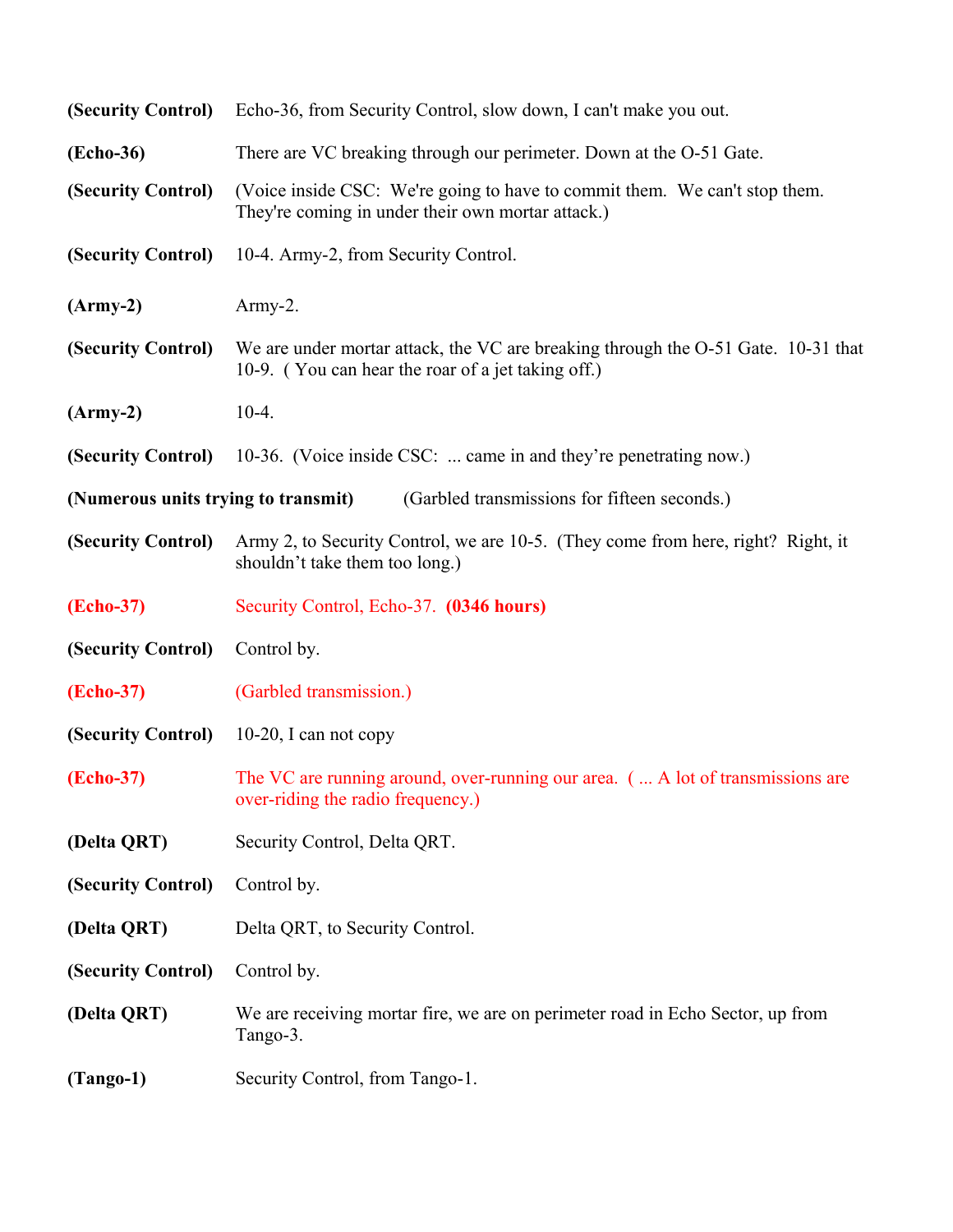| (Security Control) | Control by.                                                                                                                         |
|--------------------|-------------------------------------------------------------------------------------------------------------------------------------|
| $(Tango-1)$        | Be advised, there are a large number of enemy personnel in the field directly across<br>from the O-51 Bunker, coming onto the base. |
| (Security Control) | 10-4, Alpha QRT, from Security Control, your 10-9?                                                                                  |
| (Echo-9)           | Echo, Echo-9, receiving mortar fire in Echo Sector. Up from Tango-3. (0347 hours)                                                   |
| (Security Control) | That's 10-4, the VC are busting through the O-51 Gate. 10-31 the area to the South of<br>the O-51 Gate.                             |
| (Echo-2)           | Security Control, Echo-2.                                                                                                           |
| (Security Control) | Control by.                                                                                                                         |
| $( \text{Echo-2})$ | This unit's receiving mortar fire on the entire MLR, they're walking them up and<br>down the MLR.                                   |
| (Security Control) | $10-4$ , $10-36$ .                                                                                                                  |
| (QRT Team 8)       | QRT Team, Team 8, this unit is 10-8, enroute to your 10-9.                                                                          |
| (Security Control) | (Enroute to my 10-9) What QRT Team is this?                                                                                         |
| (QRT Team 8)       | Number 8, QRT.                                                                                                                      |
| (Security Control) | (Number 8) What is your call sign, that's not number 8. Are you Alpha, Bravo, etc.,<br>etc.?                                        |
| (Alpha QRT)        | Alpha QRT.                                                                                                                          |
|                    | (Security Control) 10-4, go to your respective rendezvous point.                                                                    |
| (Alpha QRT)        | 10-4. (Get'em out there. They're hitting' us all over.) (0348 hours)                                                                |
| (Security Control) | 10-4. Army-1, from Security Control.                                                                                                |
| (Security Control) | Correction, Army-3, from Security Control.                                                                                          |
| $(Army-3)$         | Army-3 by.                                                                                                                          |
| (Security Control) | Your 10-9?                                                                                                                          |
| $(Army-3)$         | We are 10-5, here at Camp Gaylor.                                                                                                   |
| (Security Control) | (There's a knock on the CSC door. Come on in.) 10-4.                                                                                |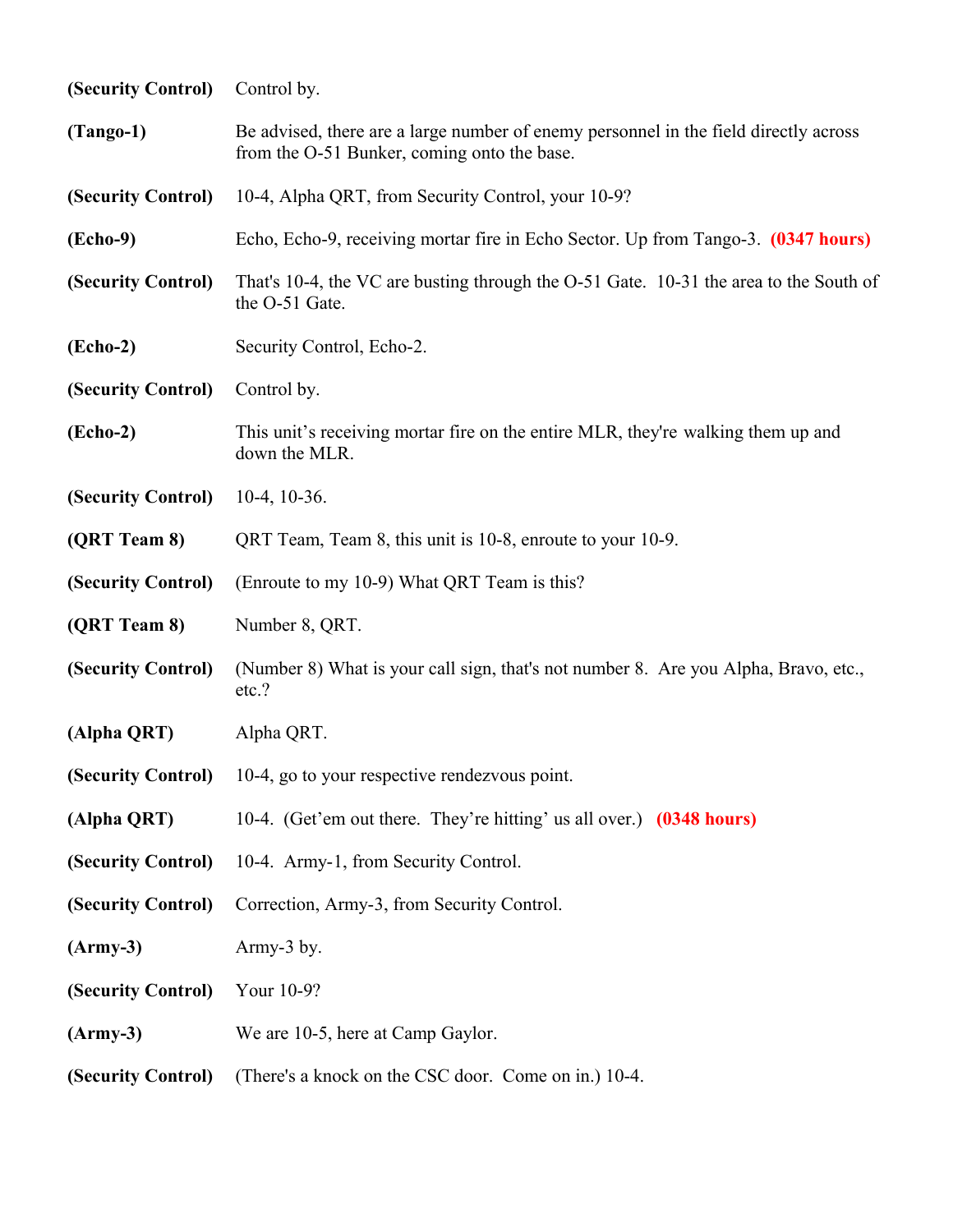| (Bravo QRT)            | Bravo QRT, 10-5 rendezvous point, ready for deployment.                                                                                            |
|------------------------|----------------------------------------------------------------------------------------------------------------------------------------------------|
| (Security Control)     | 10-4. (Bravo QRT)                                                                                                                                  |
| (Mobile-56)            | Security Control, Mobile-56.                                                                                                                       |
| (Security Control)     | Control by.                                                                                                                                        |
| $(Mobile-56)(Tango-1)$ | (Both units are talking at the same time, garbled transmission.)                                                                                   |
| $(Tango-1)$            | Security Control, to Tango-1.                                                                                                                      |
| (Security Control)     | 10-5, Tango-1. Mobile-56, 10-20?                                                                                                                   |
| (Mobile-56)            | 10-4, Are helicopters are getting ready, they keep coming up and down the fence,<br>they're right on them.                                         |
| (Security Control)     | Do you copy, Defense Control?                                                                                                                      |
| (Defense Control)      | Defense Control, 10-4.                                                                                                                             |
| (Mobile-56)            | (Garbled transmission.)  Control, have that helicopter keep  towards the O-51 Gate<br>right on em, keep moving up toward the $O-51$ . (0349 hours) |
| (Security Control)     | Copy, Defense Control?                                                                                                                             |
| (Defense Control)      | Defense Control, 10-4.                                                                                                                             |
| $(Tango-4)$            | (Spoken in an excited voice.) Tango-4, to Security Control.                                                                                        |
| (Security Control)     | Control by.                                                                                                                                        |
| $(Tango-4)$            | (Spoken in an excited voice.) Tango-4, to Security Control.                                                                                        |
| (Security Control)     | Control by, Tango-4.                                                                                                                               |
| $(Tango-4)$            | (Spoken in an excited voice.) There are numerous VC coming onto base, they are<br>coming from a house directly in front of this post.              |
| (Security Control)     | 10-4, Army-3, from Security Control.                                                                                                               |
| $(Army-3)$             | Army-3 by.                                                                                                                                         |
| (Security Control)     | $10-9.$                                                                                                                                            |
| $(Army-3)$             | We are 10-5, Camp Gaylor, security patrol Mobile K-3.                                                                                              |
| (Security Control)     | Army-2, to Security Control.                                                                                                                       |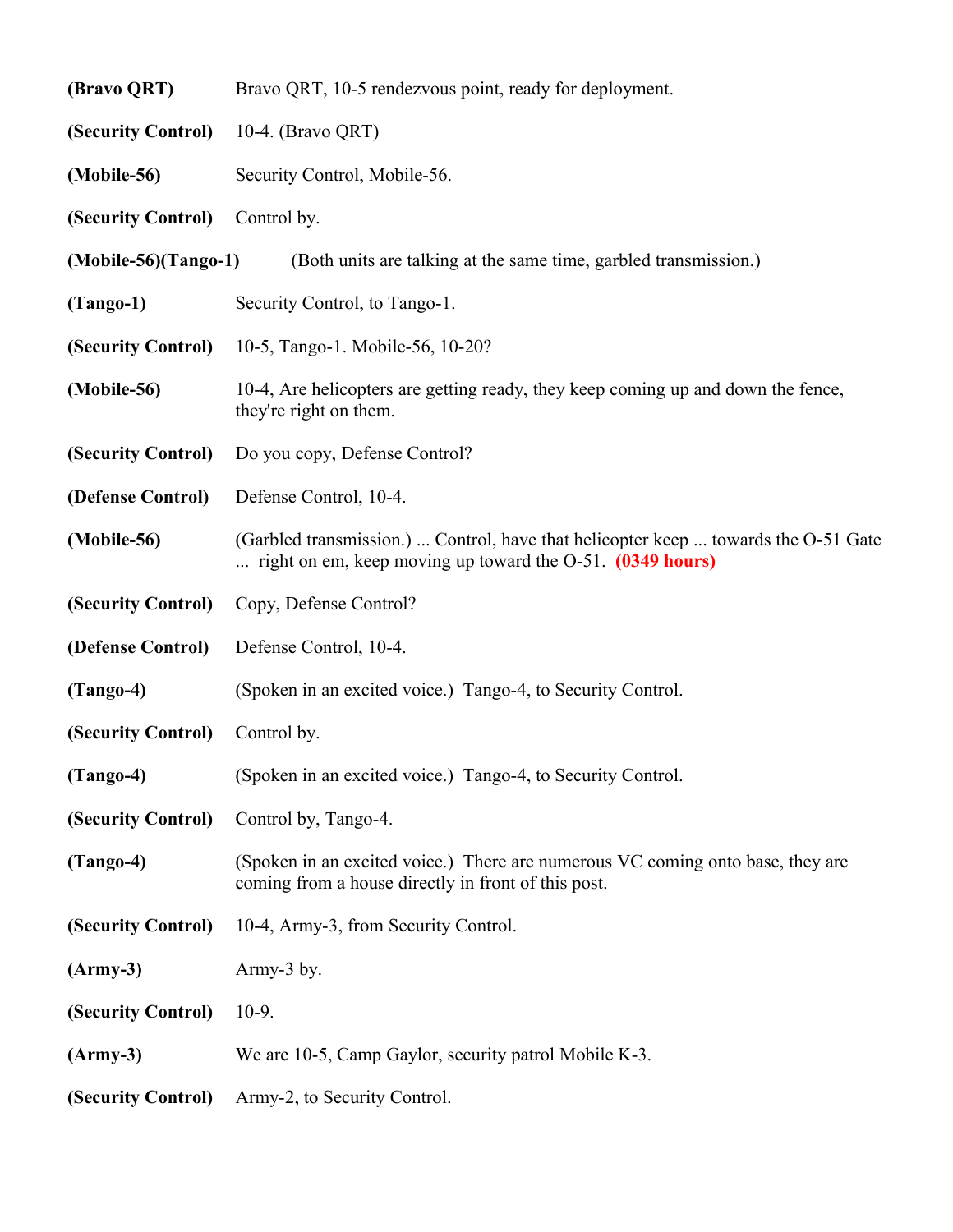| (Mobile K-3)            | Security Control, Mobile K-3.                                                                                                                                                                                                                         |
|-------------------------|-------------------------------------------------------------------------------------------------------------------------------------------------------------------------------------------------------------------------------------------------------|
| $(Army-2)$              | Army-2, enroute.                                                                                                                                                                                                                                      |
| (Security Control)      | Your 10-9 now.                                                                                                                                                                                                                                        |
| $(Army-2)$              | The armory. (Voice inside CSC: The armory?)                                                                                                                                                                                                           |
| (Mobile-46)             | Security Control.                                                                                                                                                                                                                                     |
| (Security Control)      | Control by.                                                                                                                                                                                                                                           |
| (Mobile-46)             | 10-4, we have an individual on the taxiway, at Whiskey-3, by the Air National Guard<br>camp. (Voice inside CSC: Whiskey-3?) (0350 hours)                                                                                                              |
| (Security Control)      | Delta 2, from Security Control.                                                                                                                                                                                                                       |
| (Kilo-14)               | Kilo-14 by.                                                                                                                                                                                                                                           |
| (Unknown unit)          | Was that you fired that round?                                                                                                                                                                                                                        |
| (Security Control)      | (Phone rings in CSC!! Sgt. West, sir)                                                                                                                                                                                                                 |
| (Kilo-14)               | 10-4, I have an unidentified individual  (Garbled transmission.)                                                                                                                                                                                      |
| (Unknown unit)          | Did you git em?                                                                                                                                                                                                                                       |
| (Kilo-14)               | Negative, he headed toward, MLR?                                                                                                                                                                                                                      |
| (Unknown unit)          | 10-4, You know where we are don't cha? Do you know where we are?                                                                                                                                                                                      |
| $(Kilo-14)$             | Negative.                                                                                                                                                                                                                                             |
| (Security Control)      | Echo QRT, from Security Control.                                                                                                                                                                                                                      |
| (Delta QRT)             | Delta QRT, receiving.                                                                                                                                                                                                                                 |
| (Security Control)      | 10-25, Echo QRT, from Security Control.                                                                                                                                                                                                               |
| $(Bravo-1)$             | Bravo 1.                                                                                                                                                                                                                                              |
| (Security Control)      | 10-20, Bravo 1                                                                                                                                                                                                                                        |
| (Bravo-1)(Unknown unit) | (Two units are talking at the same time.) <i>(Bravo-1)</i> We are; (Bravo-1 is<br>drowned out.) (Unknown unit) Kilo 14, we're coming over; (Bravo-1)<br>around the east perimeter,  Tango 20 to Tango 15,  10-4;  100 to 150<br>yards in front of us; |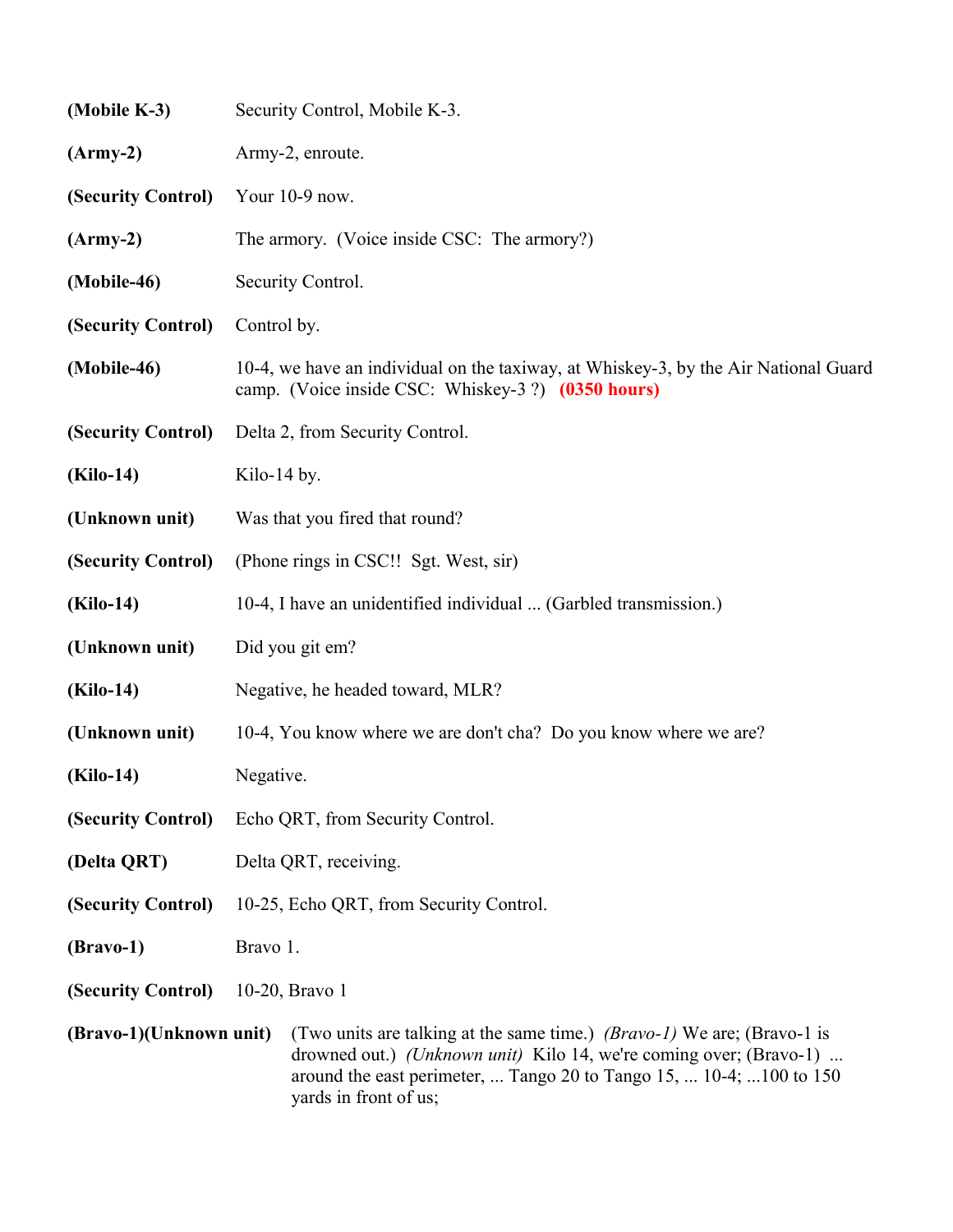| (Unknown Unit)     | Kilo 14?                                                                                                                                                                           |
|--------------------|------------------------------------------------------------------------------------------------------------------------------------------------------------------------------------|
| (Security Control) | Security Control, to all units, do not transmit direct, go through CSC, you are cutting<br>each other out, Mobile 56 your message. (0350 hours)                                    |
| (Mobile-56)        | Control, the Razorbacks have gotta continue in the area, the area of the enemy, we're<br>going to be by the 0-51 gate. Saturate the building in that area.                         |
| (Security Control) | You copy, Defense Control?                                                                                                                                                         |
| (Defense Control)  | Defense Control, 10-4.                                                                                                                                                             |
| (Security Control) | $10-36.$                                                                                                                                                                           |
| <b>(Echo-37)</b>   | <b>Security Control.</b>                                                                                                                                                           |
| (Security Control) | Control by.                                                                                                                                                                        |
| <b>(Echo-37)</b>   | They're directly in front of this post, in the ditch, there must be 15 of em.                                                                                                      |
| (Security Control) | 10-20, your call sign                                                                                                                                                              |
|                    | <b>(Echo-37)</b> (Tango 1) (Echo-37 speaks and then Tango-1 talks over them) Tango-1 to Security Control.                                                                          |
| (Security Control) | Control by.                                                                                                                                                                        |
| $(Tango-1)$        | What Tango-4, is trying to tell you is that there are personnel coming in along their<br>10-20, on the fence line mine field, along the 0-51 bunker and gate in front of his post. |
| (Security Control) | $10-4.$                                                                                                                                                                            |
| (Mobile K-3)       | Security Control, Mobile K-3.                                                                                                                                                      |
| (Security Control) | Control by.                                                                                                                                                                        |
| (Mobile K-3)       | Kilo-14, has challenged someone and fired on them, they're moving toward the ditch<br>line. $(0351$ hours)                                                                         |
| (Security Control) | (Voice inside CSC: Kilo-14?)                                                                                                                                                       |
| (Security Control) | 10-4, Alpha-2, from Security Control.                                                                                                                                              |
| (Security Control) | Army-1 from Security Control                                                                                                                                                       |
| $(Arm-y-1)$        | Army 1 by.                                                                                                                                                                         |
| (Security Control) | 10-4, go 10-8, 10-11, CSC, 10-5 for further instructions                                                                                                                           |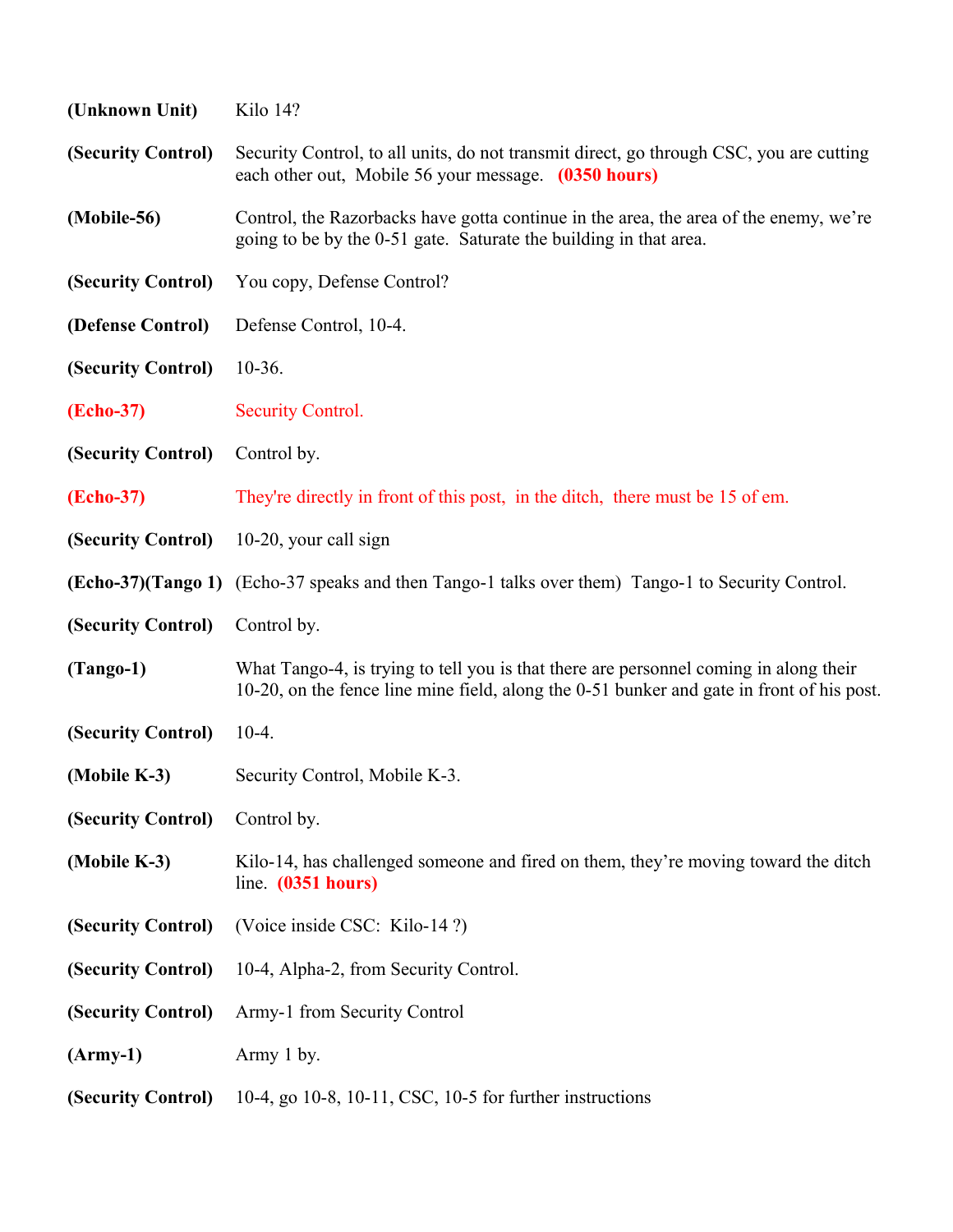| (Hotel QRT)                             | CSC, Hotel QRT.                                                                                                                                                                                                                                                    |
|-----------------------------------------|--------------------------------------------------------------------------------------------------------------------------------------------------------------------------------------------------------------------------------------------------------------------|
| (Security Control)                      | Control by, Hotel QRT.                                                                                                                                                                                                                                             |
| (Hotel QRT)                             | I'm on the north side of, uh, Republic street, there's no street.                                                                                                                                                                                                  |
| (Security Control)                      | Hotel QRT, 10-31 the Main Gate, assist there.                                                                                                                                                                                                                      |
| (Hotel QRT)                             | $10-4.$                                                                                                                                                                                                                                                            |
| (Security Control)                      | $10-36.$                                                                                                                                                                                                                                                           |
| (Unknown unit)                          | (Garbled transmission)  the other side of the taxiway                                                                                                                                                                                                              |
| (Security Control)                      | (Voice inside CSC: We've got Army-2 here and Army-1 is coming to CSC.)                                                                                                                                                                                             |
| (Security Control)                      | All units on the east end, friendlies will be firing mortars, in the vicinity of Tango-4,<br>off base. (0352 hours)                                                                                                                                                |
| $(Mobile-56)(Tango-1)$                  | (Tango-1 talks over the top of Mobile-56) <i>Mobile-56</i> : Security Control this is<br>I cop ; Tango-1 Security Control; Mobile-56: would you check with Echo-6<br>and Tango-4: <i>Tango-1 to Security Control, Mobile-56</i> :  through the<br>perimeter fence. |
| (Security Control)                      | 10-5, Tango-1, Mobile-56, you cut out, 10-20.                                                                                                                                                                                                                      |
| (Mobile-56)                             | 10-4, This unit's at the uh, 0-51, would you check with Echo-6 and Tango-4 to be sure<br>there was no breech of the perimeter fence in their areas.                                                                                                                |
| (Security Control)                      | Echo-6, from Security Control.                                                                                                                                                                                                                                     |
| $(Tango-1)$                             | Tango-1, Security Control.                                                                                                                                                                                                                                         |
| (Security Control) Control by, Tango 1. |                                                                                                                                                                                                                                                                    |
|                                         | (Tango-1)(Tango-5) Tango-1, 10-4,  (Tango-4 talks over Tango-1)  (Garbled Transmission.) Tango                                                                                                                                                                     |
| (Security Control)                      | 10-5, Tango-4.                                                                                                                                                                                                                                                     |
| (Security Control)                      | Tango-1, 10-20.                                                                                                                                                                                                                                                    |
| $(Tango-1)$                             | Tango-1 to Security Control, you have many VC going in the vicinity of the O-51<br>Bunker  (Garbled transmission, Tango-4 talks over the top of Tango-1)  Tango-4:<br>Tango 4, Security Control. (0353 hours)                                                      |
| (Security Control)                      | (Voice within CSC: Okay.) 10-4, Mobile-56 from Security Control.                                                                                                                                                                                                   |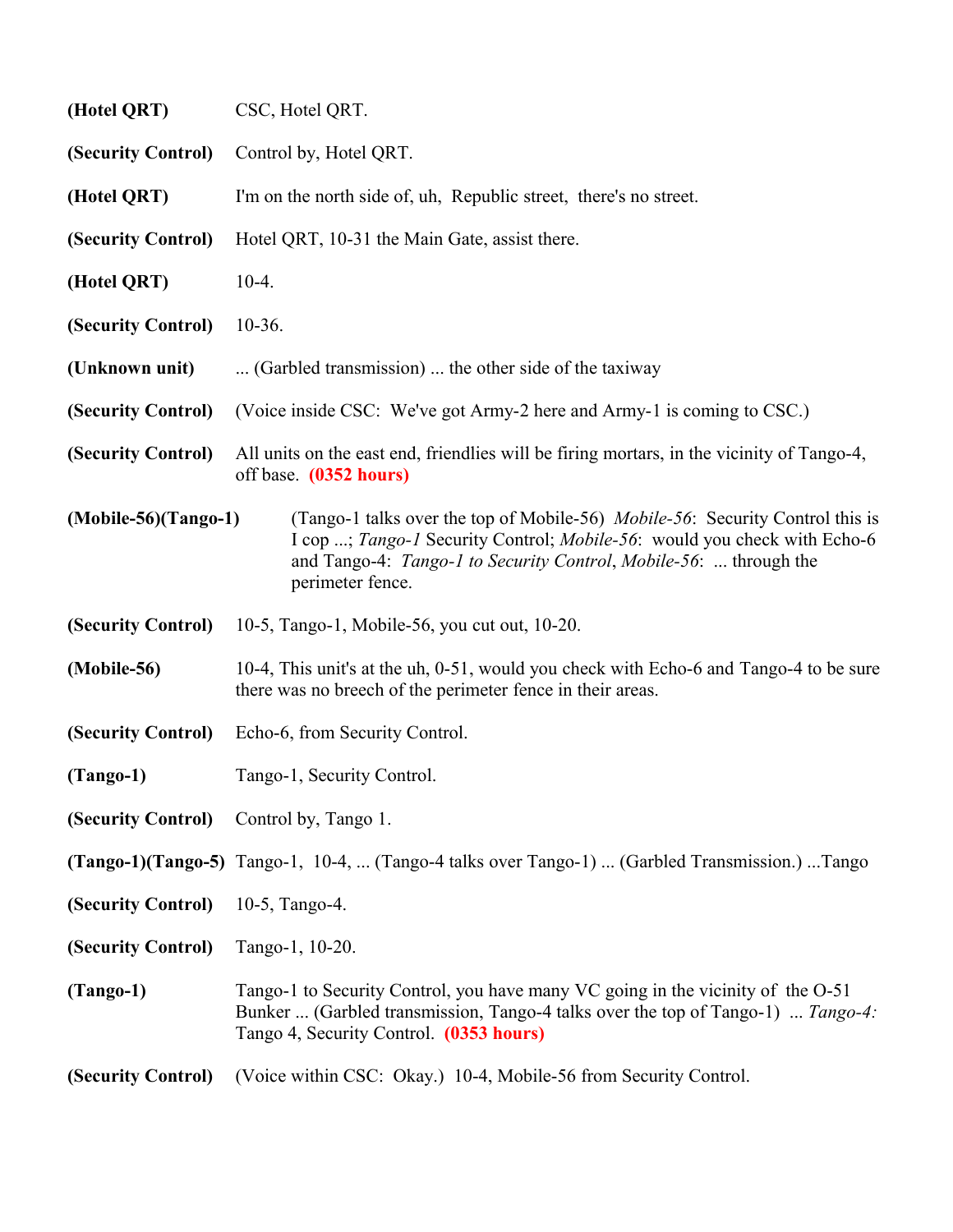| (Mobile-56)            | $-56$ by.                                                                                                                                                                                                                                    |
|------------------------|----------------------------------------------------------------------------------------------------------------------------------------------------------------------------------------------------------------------------------------------|
|                        | (Security Control) You copy on Tango-4's transmission?                                                                                                                                                                                       |
| $(Mobile-56)(Tango-4)$ | (Mobile-56 speaks and then Tango-4 speaks on top of him.) Mobile-56:<br>Negative he's trying  Tango-4: Tango-4 to Security Control. Tell them<br>to blow this house up, right directly in front of my post, along this house, blow<br>it up. |
| (Security Control)     | Copy, Defense Control?                                                                                                                                                                                                                       |
| (Defense Control)      | Defense Control, 10-4.                                                                                                                                                                                                                       |
| (Security Control)     | Mobile-56, from Security Control.                                                                                                                                                                                                            |
| (Mobile-56)            | Mobile-56 by.                                                                                                                                                                                                                                |
| (Security Control)     | The house, directly in front of Tango-4, he says there's a congregation of VC in that<br>house.                                                                                                                                              |
| (Mobile-56)            | (Garbled Transmission)  go ahead and listen to Tango-4.                                                                                                                                                                                      |
| (Security Control)     | 10-4, Tango-4, from Security Control.                                                                                                                                                                                                        |
| <b>(Echo-37)</b>       | Security Control, from Echo-37                                                                                                                                                                                                               |
| (Security Control)     | Control by.                                                                                                                                                                                                                                  |
| (Echo-37)              | They're completely inside the base, they're all around this position, we're running low<br>on ammo, one man dead & two badly injured. (0354 hours)                                                                                           |
| (Security Control)     | $10-20$ , your call sign.                                                                                                                                                                                                                    |
| <b>(Echo-37)</b>       | Echo-37.                                                                                                                                                                                                                                     |
| (Security Control)     | Copy, Echo-37?                                                                                                                                                                                                                               |
| (Echo-37)              | That's 10-4. (Sad to say that this will be the very last transmission from Echo-37,<br>better known as the O-51 Bunker.)                                                                                                                     |
| (Security Control)     | (Voice inside CSC: Army-1) Mobile-56 from Security Control.                                                                                                                                                                                  |
| (Mobile-56)            | $-56$ by.                                                                                                                                                                                                                                    |
| (Security Control)     | There has been a breach. uh, Echo-37, they're over-running his post.                                                                                                                                                                         |
| (Mobile-56)            | 10-4, I'm uh, we're down here pinned down here at the O-51 gate with their people<br>we have to get Razorback                                                                                                                                |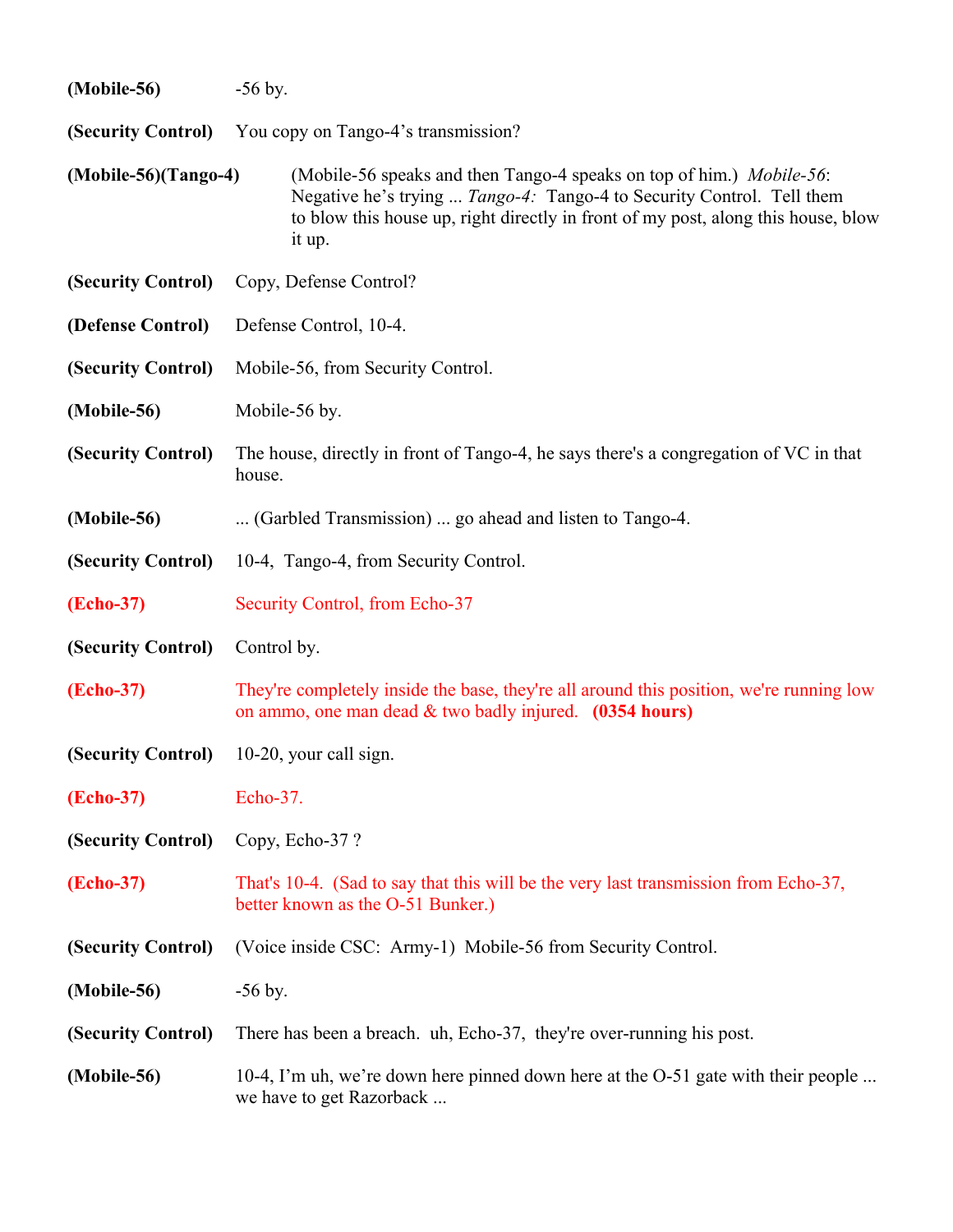| (Security Control) 10-4, Army-2, from Security Control your 10-9. |
|-------------------------------------------------------------------|
|-------------------------------------------------------------------|

|                    | <i>of Army-2</i> we just got into our vehicle, we're enroute to your 10-9.                                                                                |
|--------------------|-----------------------------------------------------------------------------------------------------------------------------------------------------------|
| (Security Control) | Army-2, from Security Control, I copy you are at the O-51 gate?                                                                                           |
| $(Army-2)$         | Just down, from the O-51 gate.                                                                                                                            |
| (RSAT-60)          | Security Control, from RSAT-60. (0355 hours)                                                                                                              |
| (Security Control) | 10-20, RSAT.                                                                                                                                              |
| $(RSAT-60)$        | RSAT-60, status, with Army-2.                                                                                                                             |
| (Security Control) | 10-4, What is your 10-9?                                                                                                                                  |
| $(RSAT-60)$        | Why don't you try, Army-2.                                                                                                                                |
| (Security Control) | (Voice inside CSC: Why don't you try Army-2, to find out where they're at?)<br>Army-2 from Security control. (Voice inside CSC: Where are they? Come on.) |
| (Security Control) | Army-2, from Security Control.                                                                                                                            |
| $(Army-2)$         | Army-2,  (Garbled transmission.)                                                                                                                          |
| (Security Control) | 10-4, Get down to the O-51 Gate, directly in front of Tango 4. VC are over-running<br>the base.                                                           |
| $(Army-2)$         | $10-4.$                                                                                                                                                   |
| (Echo QRT)         | Security Control, from Echo QRT, we are deployed across the taxiway from Tango-1.                                                                         |
| (Security Control) | I copy you are deployed on Whiskey-8?                                                                                                                     |
| (Echo QRT)         | $10-4$                                                                                                                                                    |
| (Security Control) | $10 - 4$                                                                                                                                                  |
| (Echo-12)          | Security Control, from Echo-12. (0356 hours)                                                                                                              |
| (Security Control) | Control by.                                                                                                                                               |
| (Echo-12)          | Echo QRT, is directly South-West of this post. They are just on Whiskey-7.                                                                                |
|                    |                                                                                                                                                           |

**(Army-2)(Unknown Unit)** Army-2, is adjacent to the O-51 Gate ... *Unknown Unit transmits over the top* 

**(Security Control)** Echo QRT, from Security Control, you are on Whiskey-7. Go on down further, West to the next taxiway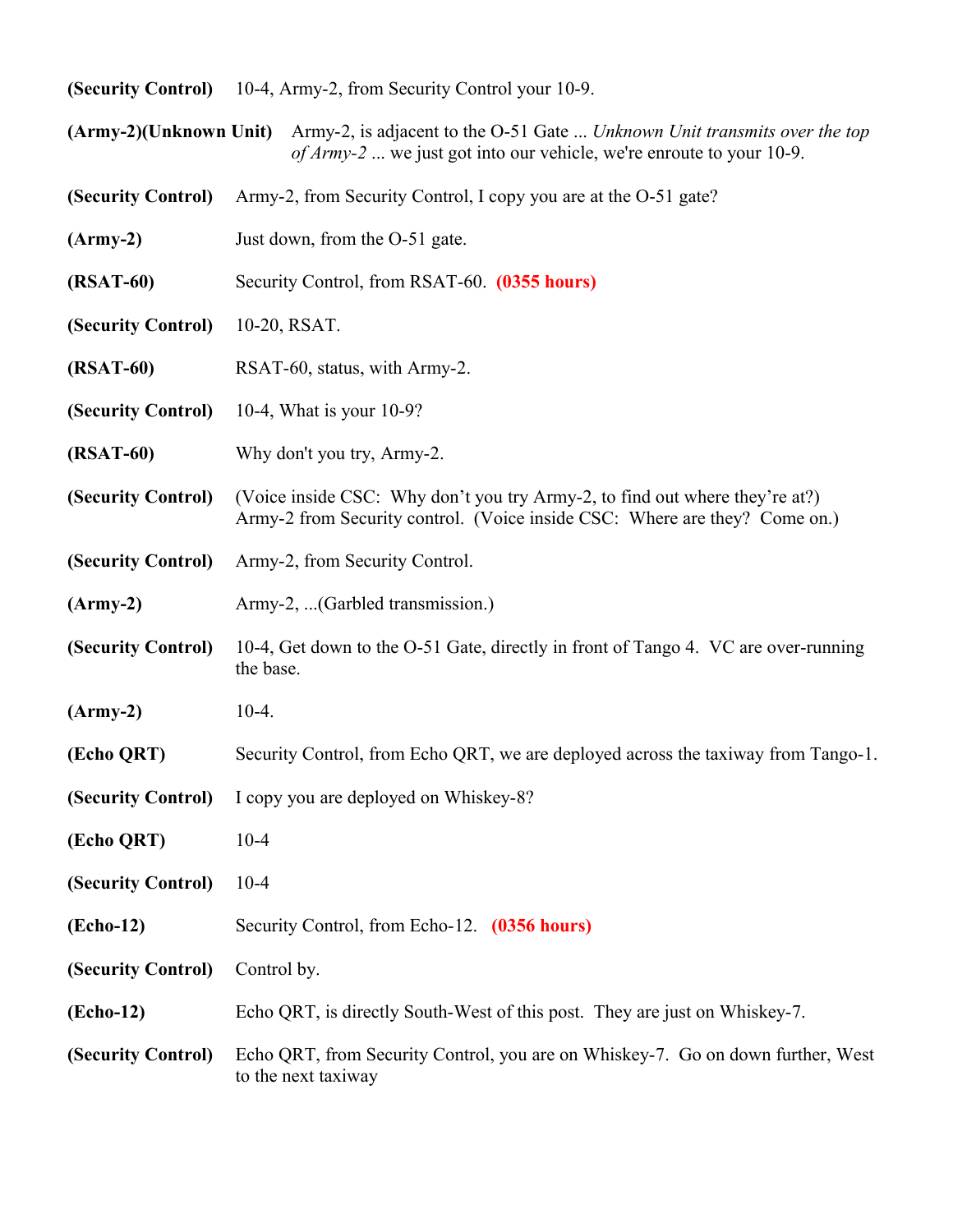| (Echo QRT)         | $10-4.$                                                                                                                                                                                      |
|--------------------|----------------------------------------------------------------------------------------------------------------------------------------------------------------------------------------------|
| $(Tango-1)$        | Tango-1, Security Control, be advised the VC are on base now, are on base.                                                                                                                   |
| (Security Control) | I copy they are on the base. What is their 10-9.                                                                                                                                             |
| $(Tango-1)$        | They are 50 yards North of O-51  you don't have nobody out there firing. You need<br>somebody to cut them off, out there.                                                                    |
| (Security Control) | (Voice inside CSC: Do we have Army-1 coming around?)                                                                                                                                         |
| (Security Control) | (Voice inside CSC: Army-1's just coming on now.)                                                                                                                                             |
| (Charlie-14)       | Security Control, Charlie-14.                                                                                                                                                                |
| (Security Control) | (Voice inside CSC: He's just coming on now)                                                                                                                                                  |
| (Security Control) | Control by, Army 14                                                                                                                                                                          |
| (Charlie-14)       | We've spotted about 20 individuals, I don't know  (Garbled transmission.)  We<br>can't tell if they are Vietnamese or American personnel. They're going are going<br>underneath an aircraft. |
| (Security Control) | (Voice inside CSC: Right out front Charlie-14)                                                                                                                                               |
| (Security Control) | 10-4, Army-1, from security control.                                                                                                                                                         |
| $(Arm-y-1)$        | Army-1 by. $(0357 hours)$                                                                                                                                                                    |
| (Security Control) | Army-1, from Security Control, your 10-9                                                                                                                                                     |
| $(Arm-y-1)$        | (Garbled transmission.)                                                                                                                                                                      |
| (Security Control) | 10-4, expedite to CSC.                                                                                                                                                                       |
| $(Arm-y-1)$        | $10-4.$                                                                                                                                                                                      |
| $(Tango-19)$       | Security Control, Tango-19.                                                                                                                                                                  |
| (Security Control) | Control by, Tango-19.                                                                                                                                                                        |
| $(Tango-19)$       | (Garbled transmission.)  firing down from me, half mile down the road.                                                                                                                       |
| (Security Control) | $10-4$ , $10-36$ .                                                                                                                                                                           |
| (Security Control) | (Voice inside CSC: Who you got down here?)                                                                                                                                                   |
| <b>(Kilo-4)</b>    | Security Control, Kilo-4.                                                                                                                                                                    |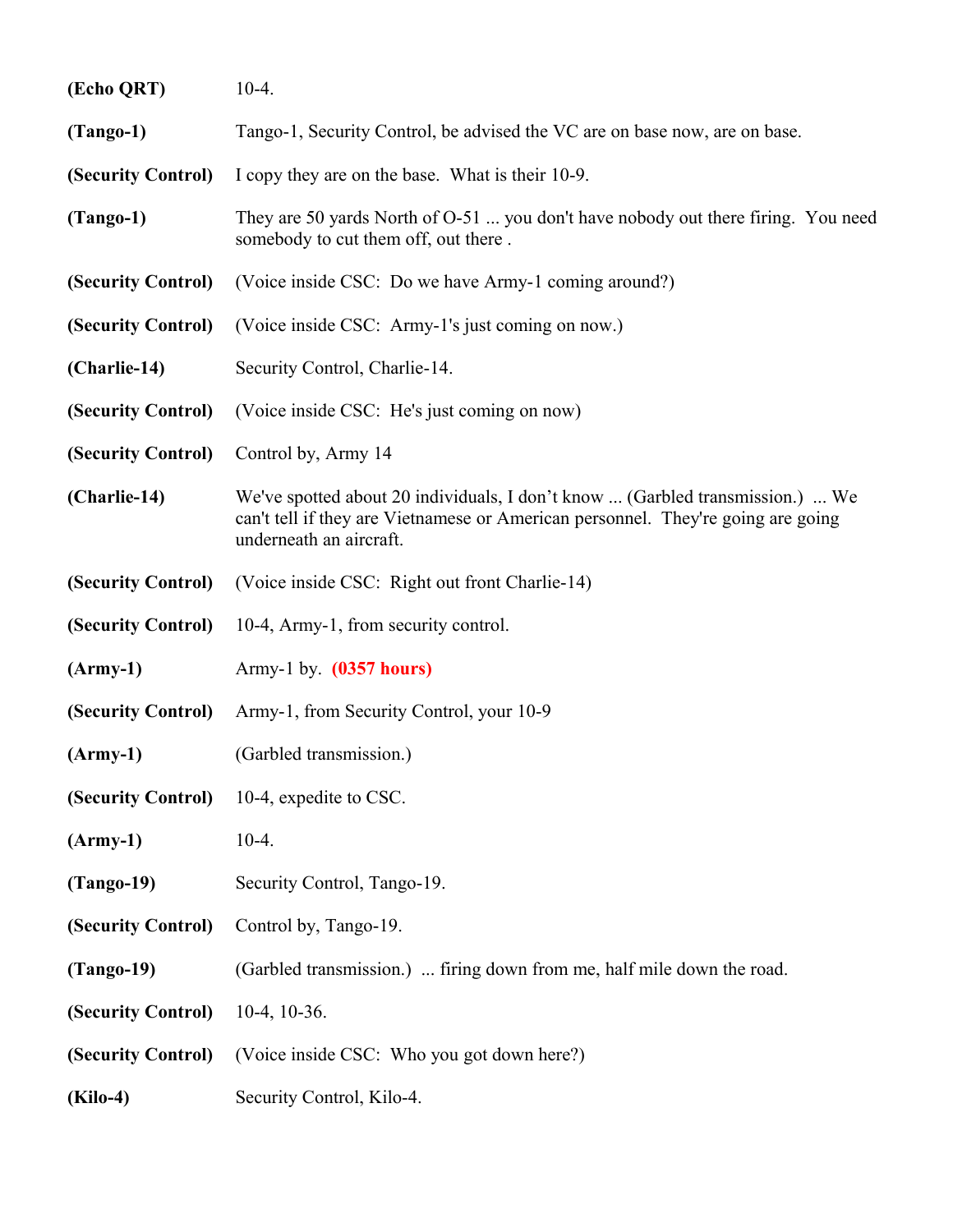| (Security Control)     | Control by.                                                                                                            |  |  |
|------------------------|------------------------------------------------------------------------------------------------------------------------|--|--|
| $(Kilo-4)$             | Tell Kilo-26, -27 to get in their bunker.                                                                              |  |  |
| (Security Control)     | Kilo-26, -27 get in your bunker.                                                                                       |  |  |
| (Kilo-27)              | Kilo-27 copy.                                                                                                          |  |  |
| (Alpha special post-2) | Security Control, from Alpha Special post-2.                                                                           |  |  |
| (Security Control)     | Control by.                                                                                                            |  |  |
| (Alpha special post-2) | Notify that QRT team that are about fifteen feet behind this post, that I am up<br>here. They are in the ditch.        |  |  |
| (Security Control)     | 10-4, this is Alpha QRT? $(0358$ hours)                                                                                |  |  |
| $(Tango-1)$            | Tango-1, to security control, mortars rounds are starting to impound on post again.                                    |  |  |
| (Security Control)     | $10-4$ , $10-36$ .                                                                                                     |  |  |
| <b>(Kilo-26)</b>       | Kilo-26.                                                                                                               |  |  |
| (Security Control)     | Army-2, from Security Control.                                                                                         |  |  |
| $(Arm-y-2)$            | Army-2.                                                                                                                |  |  |
| <b>(Kilo-26)</b>       | Kilo-26.                                                                                                               |  |  |
| (Security Control)     | Army-2, from Security Control.                                                                                         |  |  |
| $(Arm-y-2)$            | $A$ rmy-2.                                                                                                             |  |  |
| (Security Control)     | $10-32.$                                                                                                               |  |  |
| $(Army-2)$             | We can not move.                                                                                                       |  |  |
| (Security Control)     | What is your 10-9, now?                                                                                                |  |  |
| $(Arm-y-2)$            | By RSAT.                                                                                                               |  |  |
| (Security Control)     | (CSC in a louder voice: 10-4, I don't know where the RSAT is. What is your 10-9, in<br>relationship to the O-51 Gate?) |  |  |
| $(Army-2)$             | We are directly down from this tower, next to, the bunker tower  (Garbled<br>transmission.)                            |  |  |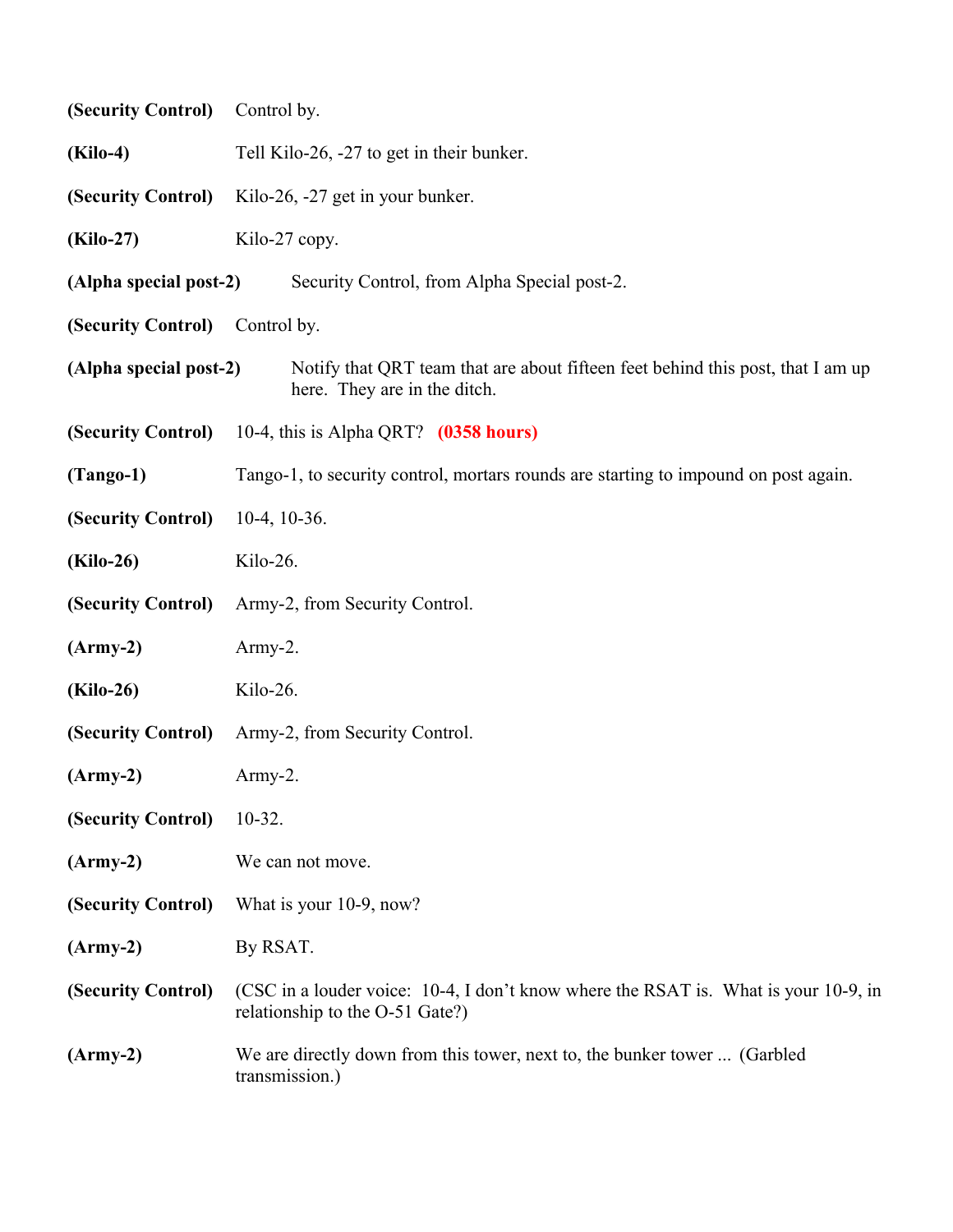| $(Tango-4)$        | (Spoken in an excited voice.) Tango-4, to Security Control.                                                                                                              |
|--------------------|--------------------------------------------------------------------------------------------------------------------------------------------------------------------------|
| (Security Control) | Control by.                                                                                                                                                              |
| $(Tango-4)$        | Right in front of my post, they're amassing an assault, we need help out here.<br>$(0359$ hours)                                                                         |
| (Security Control) | (Voice within CSC: Charlie-4? No, Tango-4. They're about to mount an assault.<br>Army-2,  CSC was then cut out.)                                                         |
| (Echo QRT)         | Security Control, Echo QRT.                                                                                                                                              |
| (Security Control) | Control by.                                                                                                                                                              |
| (Echo QRT)         | Which way do you want me to move, left or right?                                                                                                                         |
| (Security Control) | 10-4, you are down to the taxi-way at this time, correct?                                                                                                                |
| (Echo QRT)         | Directly across from Echo-9, connex.                                                                                                                                     |
| (Security Control) | (Voice within CSC: Listen to me, directly across from Echo-9.)                                                                                                           |
| (Security Control) | 10-4, move on down the taxi-way, to the end of the taxi-way, deploy, facing West,<br>and advance.                                                                        |
| (Security Control) | (Voice inside CSC: How many men do you have down there?)                                                                                                                 |
| (Echo QRT)         | $10-4.$                                                                                                                                                                  |
| (Security Control) | (Voice inside CSC: Do we have anybody down here, reserve RSAT? RSAT, well<br>RSAT is with Army-2 and he says he is up here. Cough, Cough. Have we got radio<br>contact?) |
| (Security Control) | Security Control, Mobile-56.                                                                                                                                             |
| (Unknown unit)     | (Garbled transmission.)                                                                                                                                                  |
| (Security Control) | Control by.                                                                                                                                                              |
| (Unknown unit)     | Do we have penetration?                                                                                                                                                  |
| (Security Control) | 10-20, your call sign.                                                                                                                                                   |
| (Unknown unit)     | (Garbled transmission.)  QRT.                                                                                                                                            |
| $(Tango-12)$       | Security Control, Tango-12. (0400 hours)                                                                                                                                 |
| (Security Control) | Control by.                                                                                                                                                              |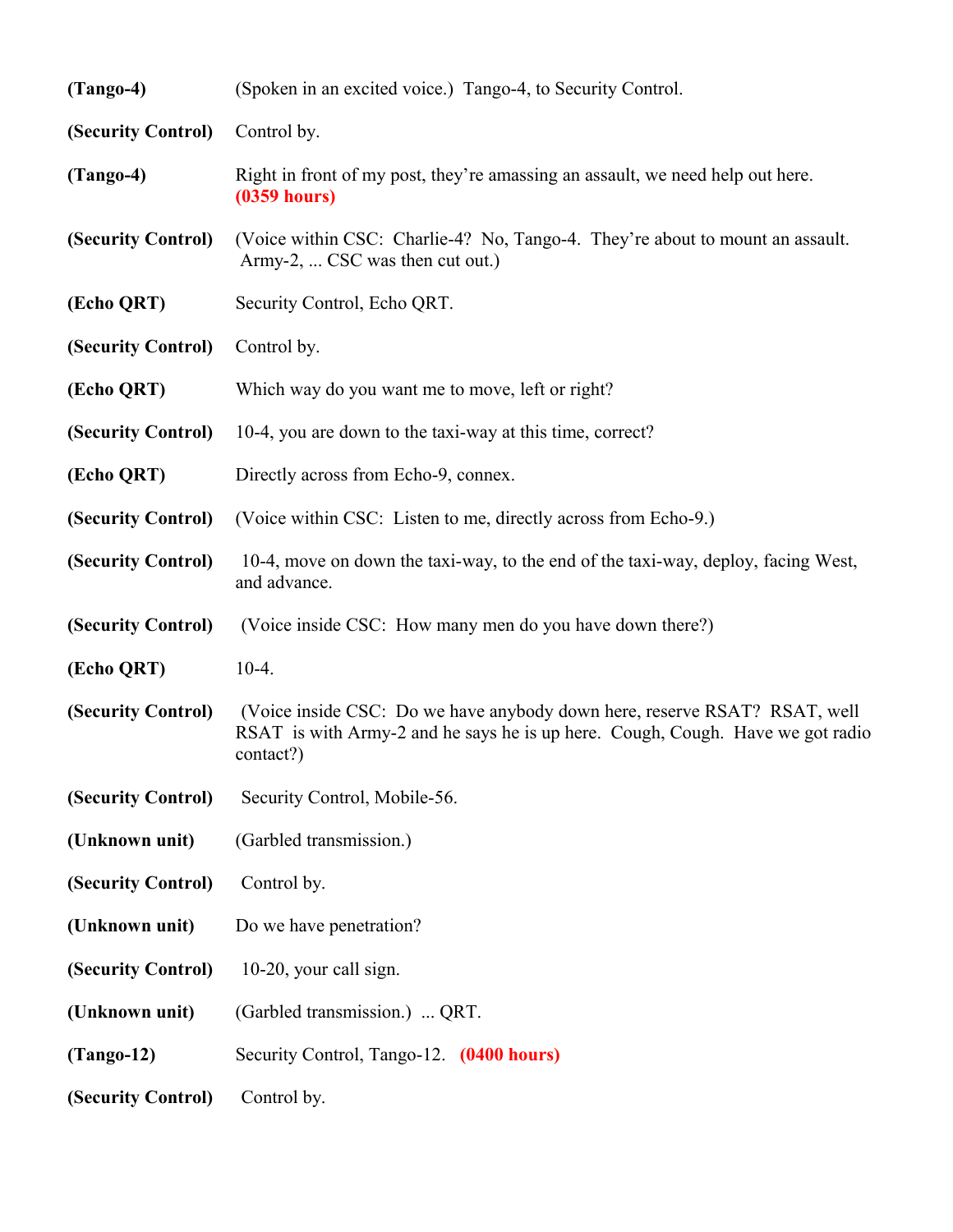|                               |                                                                              | (Tango-12)(Charlie QRT) (Tango-12 and Charlie QRT both transmits.) (Tango-12) Echo QRT  Echo<br>QRT <i>(Charlie QRT)</i> Charlie QRT is in position.             |  |
|-------------------------------|------------------------------------------------------------------------------|------------------------------------------------------------------------------------------------------------------------------------------------------------------|--|
| (Security Control)            |                                                                              | 10-4, Charlie QRT.                                                                                                                                               |  |
| (Security Control)            | Mobile-56, from Security Control.                                            |                                                                                                                                                                  |  |
| (Unknown unit)                | If they do, they are directly in front of fire from this machine gun bunker. |                                                                                                                                                                  |  |
| (Mobile-56)                   | Mobile-56 by.                                                                |                                                                                                                                                                  |  |
| (Security Control)            |                                                                              | 10-4, could you give us any information, I can not get any?                                                                                                      |  |
| (Mobile-56)(Security Control) |                                                                              | (Garbled transmission: Mobile-56 is on the radio and CSC is talking<br>loud.) 10-4, have the Echo QRT come up to the end of the taxi-way<br>and deploy.          |  |
| (Echo QRT)                    |                                                                              | Echo QRT, copy, Security Control.                                                                                                                                |  |
| (Security Control)            |                                                                              | 10-4, you are going straight on down the high-speed taxi-way toward O-51, correct?                                                                               |  |
| (Echo QRT)                    | $10-4$ , we copy.                                                            |                                                                                                                                                                  |  |
| (Security Control)            | $10-4$ , $10-36$ .                                                           |                                                                                                                                                                  |  |
| (Hotel QRT)                   |                                                                              | Security Control, Hotel QRT.                                                                                                                                     |  |
| (Mobile-56)                   |                                                                              | Security Control, Mobile-56.                                                                                                                                     |  |
| (Security Control)            | Control by.                                                                  |                                                                                                                                                                  |  |
|                               |                                                                              | (Unknown unit)(Mobile-56) (Garbled transmission) (Unknown unit:  (Mobile-56:)  just West of<br>Tango-4. Right by the Vietnamese bunker. (0401 hours)             |  |
| (Delta QRT)                   |                                                                              | Security Control, Delta QRT, they are coming down the C-47 taxi-way. About five,<br>request use of slap-flares.                                                  |  |
| (Security Control)            | 10-4, deploy and hold them off.                                              |                                                                                                                                                                  |  |
| (Security Control)            | Mobile-56, from Security Control, 10-20.                                     |                                                                                                                                                                  |  |
| (Mobile-56)                   | Mobile-56 by.                                                                |                                                                                                                                                                  |  |
| (Security Control)            |                                                                              | 10-4, 10-20, you were cut out, we have no information.                                                                                                           |  |
| (Mobile-56)                   |                                                                              | 10-4, Breech has occurred, South of Tango-4, this unit has deployed North of<br>Tango-4, tell them to hold their fire. We need those Razorbacks back in on those |  |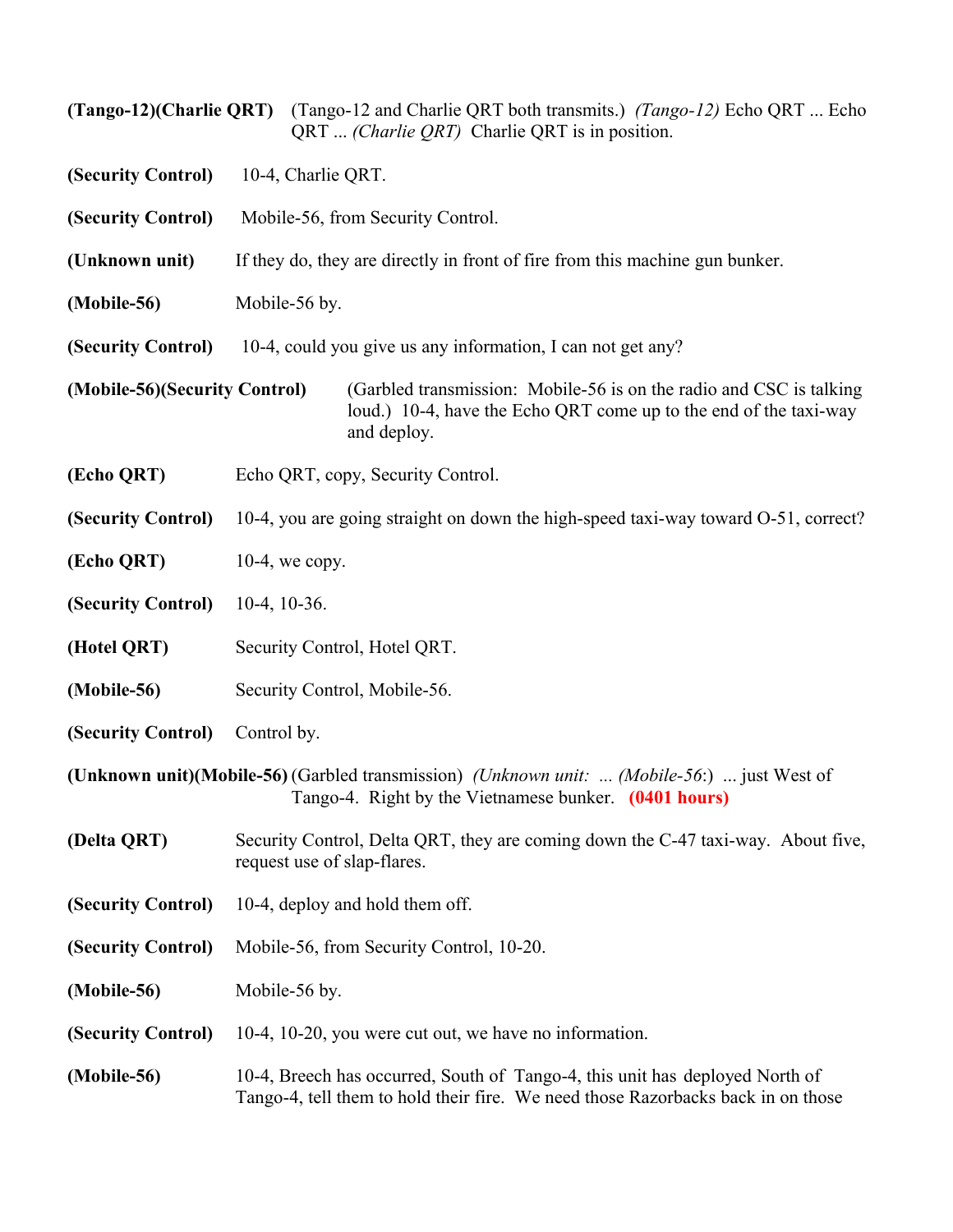|                             |                                                                                                               | buildings. Those VC are still coming from those buildings.                                                                                                              |
|-----------------------------|---------------------------------------------------------------------------------------------------------------|-------------------------------------------------------------------------------------------------------------------------------------------------------------------------|
| $(Tango-1)$                 |                                                                                                               | Tango-1, to Security Control Echo Sector and Delta Sector are firing.                                                                                                   |
| (Security Control)          | $10-4.$                                                                                                       |                                                                                                                                                                         |
| (Security Control)          |                                                                                                               | Defense Control, from Security Control, get the Razorbacks down there please.                                                                                           |
| (Tango-4)(Security Control) |                                                                                                               | (Garbled transmission) (Tango-4:)  (Security Control:) Security<br>Control, that's 10-4. (Tango-4:)  hit that bunker. (0402 hours)                                      |
| (Security Control)          | Tango-4, 10-20.                                                                                               |                                                                                                                                                                         |
| $(Tango-4)$                 |                                                                                                               | Vietnamese are in the Vietnamese bunker at the bottom of my tower, if you hit that<br>tower you will wipe them out, hit that bunker I mean.                             |
| (Security Control)          |                                                                                                               | (Voice inside CSC: Tell them that we are throwing everything that we can at them.)                                                                                      |
| (Delta QRT)                 | Security Control, Delta QRT, can you ascertain if any personnel working in the Navy,<br>working in that area? |                                                                                                                                                                         |
| (Security Control)          |                                                                                                               | (Voice inside CSC: 10-5 the O-51 Gate, that ARVN Bunker? Yeah.)                                                                                                         |
| $(Tango-4)$                 |                                                                                                               | They're climbing on top of everything                                                                                                                                   |
|                             |                                                                                                               | (Delta-1)(Tango-4)(Security Control)(Mobile-56) (Mass of garbled transmissions.)                                                                                        |
| (Security Control)          | (0403 hours)                                                                                                  | Security Control, to all units except for 5, -56, 10-5. Go ahead -56.                                                                                                   |
| (Mobile-56)                 | transmission, Control?                                                                                        | 10-4, have Razorback come into Tango-4. To the immediate South of Tango-4, (mass<br>of radio transmission come in at the same time.) Request assistance, do you copy my |
| (Security Control)          |                                                                                                               | I copy, just South of Tango-4.                                                                                                                                          |
| (Mobile-56)                 |                                                                                                               | That's 10-4. In the direction of Echo-6, it's the Vietnamese bunker next to it.                                                                                         |
| (Security Control)          |                                                                                                               | (Voice inside CSC: Okay, tell them to throw all available fire teams available into<br>that 10-9, as a harassment technique.)                                           |
| (Unknown unit)              | You copy Control?                                                                                             |                                                                                                                                                                         |
| (Security Control)          |                                                                                                               | 10-4, throw all fire that you can into that 10-9, uh, until we get Razorback, uh, on top.                                                                               |
| (Unknown unit)              | 10-4, we're deployed.                                                                                         |                                                                                                                                                                         |
| (Security Control)          | $10-4.$                                                                                                       |                                                                                                                                                                         |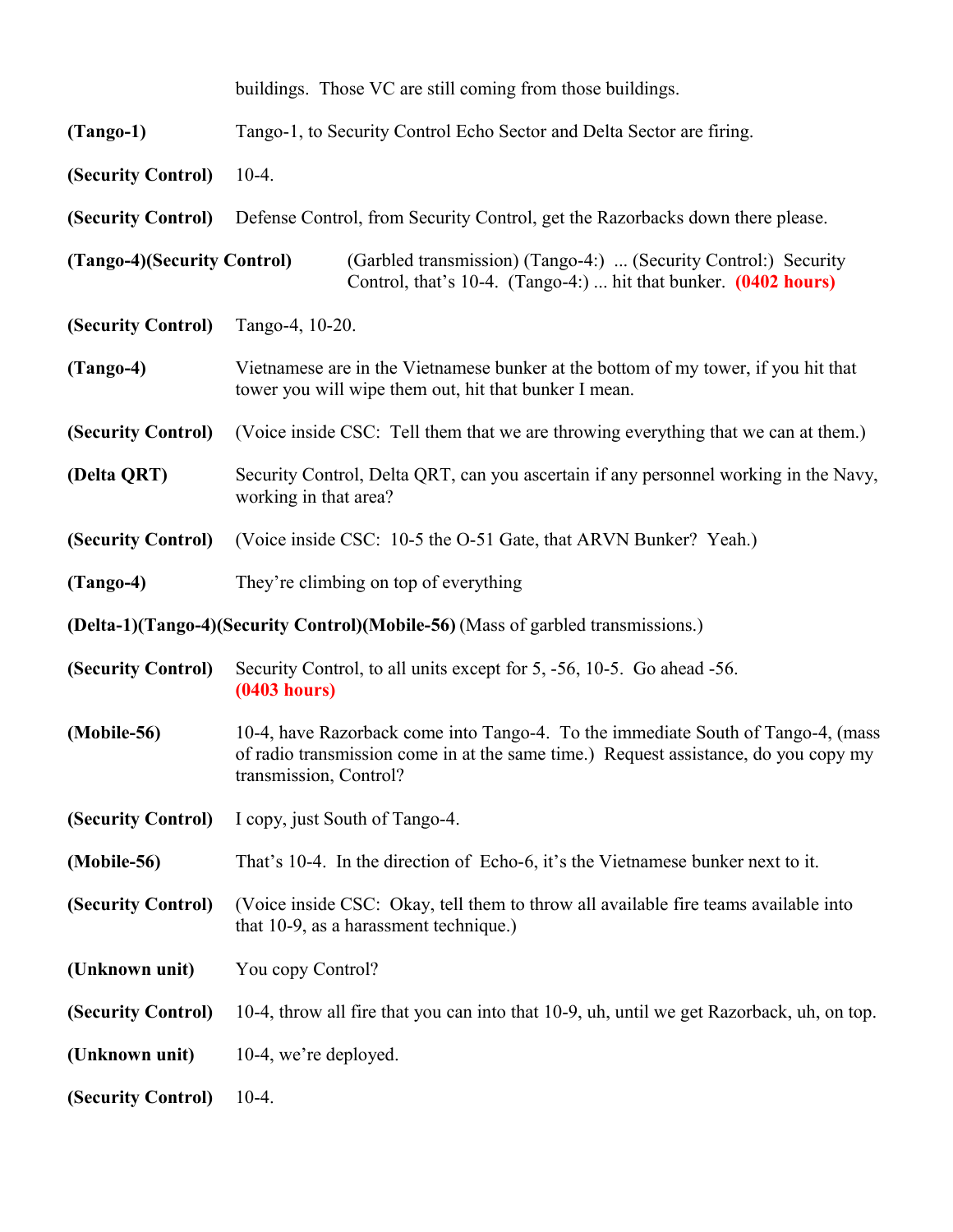| (Security Control)           | Echo QRT, from Security Control. (0404 hours) |                                                                                                                                                                                                                                                           |
|------------------------------|-----------------------------------------------|-----------------------------------------------------------------------------------------------------------------------------------------------------------------------------------------------------------------------------------------------------------|
| (Echo QRT)                   | Echo QRT by.                                  |                                                                                                                                                                                                                                                           |
| (Security Control)           | Your status?                                  |                                                                                                                                                                                                                                                           |
| $(Tango-4)$                  | Tango-4 to ???.                               |                                                                                                                                                                                                                                                           |
| (Unknown)                    | (Garbled transmission.)                       |                                                                                                                                                                                                                                                           |
| (Unknown)                    | (Garbled transmission.)                       |                                                                                                                                                                                                                                                           |
| (Security Control) (Warrior) |                                               | 10-20 your call sign. (Major Bender on the phone: This is Major<br>Bender, have we tried to get the Razorbacks back on those buildings,<br>down there South of Tango-4?)                                                                                  |
| $(Tango-4)$                  |                                               | Security Control, Tango-4. (0405 hours)                                                                                                                                                                                                                   |
| (Security Control)           | Control by.                                   |                                                                                                                                                                                                                                                           |
|                              |                                               | (Tango-1)(Numerous unknown)(Delta-5) (Tango-1:) VC are coming on post  (Unknown unit:) More<br>VC are coming on post  more are coming in.                                                                                                                 |
| (Security Control) (Warrior) |                                               | 10-4. Army-1, to Security Control. (Warrior is inside CSC: They're<br>in the Bunker, just South of Tango-4, and they're in that building just<br>North of the O-51 Gate. Tango-4 says that they are coming out of<br>there, that we've got to destroy it. |
| (Echo QRT)                   | Garbled transmission.                         |                                                                                                                                                                                                                                                           |
| (Security Control)           | Control by.                                   |                                                                                                                                                                                                                                                           |
| (Echo QRT)                   |                                               | 10-4, make sure that Echo-9, knows the situation and knows where we are at.                                                                                                                                                                               |
| <b>(Kilo-19)</b>             | Kilo-19.                                      |                                                                                                                                                                                                                                                           |
| (Security Control)           | over the place.)                              | Echo-9. (Voice inside CSC: I'll tell you what, I know we're under ground attack, all                                                                                                                                                                      |
| (Security Control)           |                                               | Echo-QRT, from Security Control, are you at the end of the runway on the West end?                                                                                                                                                                        |
| (Echo QRT)                   | $10-25.$                                      |                                                                                                                                                                                                                                                           |
| (Security Control)           |                                               | 10-4, go right down the high-speed taxi-way, headed West, get down there by the<br>O-51 Gate and help these people.                                                                                                                                       |
| (Echo QRT)                   | $10-4.$                                       |                                                                                                                                                                                                                                                           |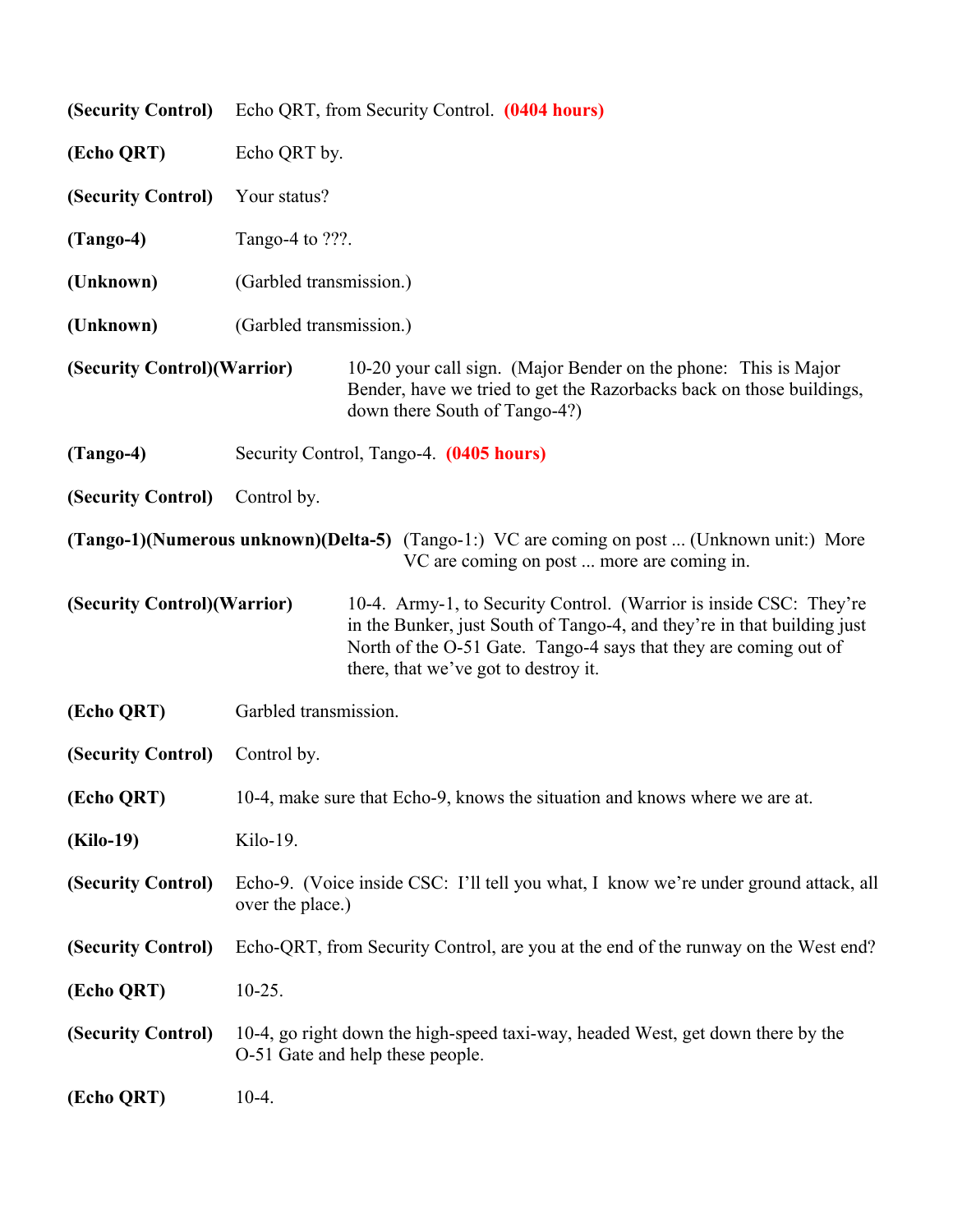| Tango-4, Security Control.                                                                                                                                                                                   |  |
|--------------------------------------------------------------------------------------------------------------------------------------------------------------------------------------------------------------|--|
| Control by, Tango-4.                                                                                                                                                                                         |  |
| If you blasted those houses, right in front of me and the bunkers directly to the left of<br>me, The enemy have been coming out of there for twenty minutes. They're still<br>coming from there! Blow it up! |  |
| 10-4, copy, Defense Control?                                                                                                                                                                                 |  |
| Defense Control, 10-4.                                                                                                                                                                                       |  |
| Security Control from Tango-2, get some flares up in the air. I'm with Charlie-2,<br>shots fired.                                                                                                            |  |
| Security Control, Delta-5.                                                                                                                                                                                   |  |
| Control by, Delta-5.                                                                                                                                                                                         |  |
| Security Control, from Tango-2. Get some flares up in the air over this tower, it's<br>where they're coming in. $(0406 \text{ hours})$                                                                       |  |
| Echo-2, from Security Control.                                                                                                                                                                               |  |
| Tango-2 by.                                                                                                                                                                                                  |  |
| Echo-2, from Security Control.                                                                                                                                                                               |  |
| Security Control, this is Charlie Sector.                                                                                                                                                                    |  |
| Control by.                                                                                                                                                                                                  |  |
| (Numerous units) (Garbled transmissions.)                                                                                                                                                                    |  |
| 10-20, Mobile-56.                                                                                                                                                                                            |  |
| 10-4, bring the Razorbacks back into the O-51 Gate (Garbled transmission.)  and<br>assault that Vietnamese bunker to the immediate South, of Tango-4.                                                        |  |
| Copy, Defense Control?                                                                                                                                                                                       |  |
| Defense Control, 10-25, he was coming in very garbled, 10-20.                                                                                                                                                |  |
| (Voice inside CSC: You're not going to get )                                                                                                                                                                 |  |
| Security Control, Echo QRT, we are receiving fire. Behind us. Will you stop them?                                                                                                                            |  |
|                                                                                                                                                                                                              |  |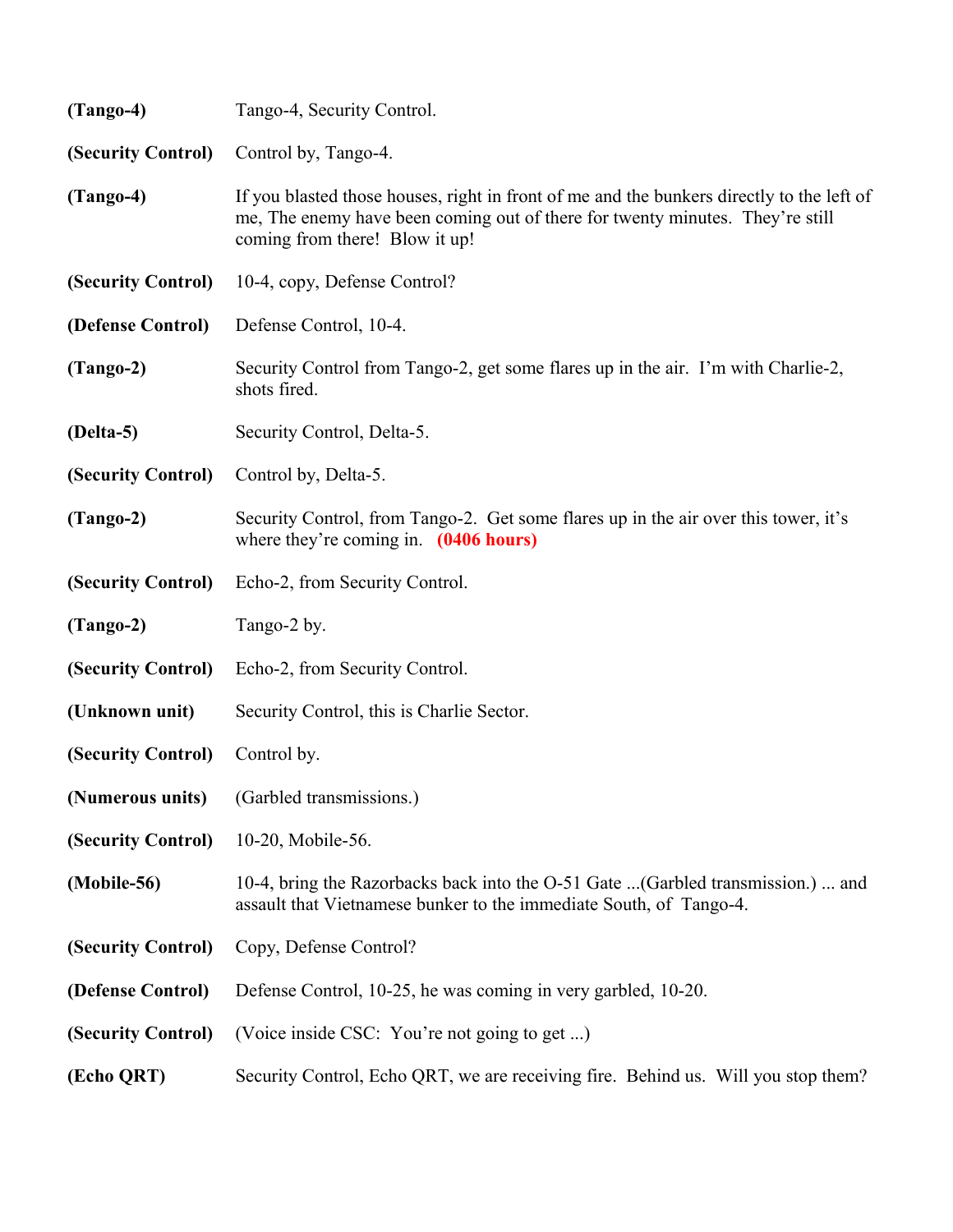| (Security Control) | 10-20, your call sign.                                                                                                                                                                        |
|--------------------|-----------------------------------------------------------------------------------------------------------------------------------------------------------------------------------------------|
| (Echo QRT)         | Echo QRT. (0407 hours)                                                                                                                                                                        |
| (Security Control) | Echo-12 Alpha, from Security Control.                                                                                                                                                         |
| (Echo-12-Alpha)    | Echo-12 Alpha, copy, this unit has not started firing yet, we do not have any,<br>unfriendly forces.                                                                                          |
| (Security Control) | 10-4, Security Control to any unit, any unit, to the, East portion of Echo Sector, please<br>identify yourself.                                                                               |
| (Delta QRT)        | Security Control, Delta QRT, we are along the taxiway, on the side of Delta-13.                                                                                                               |
| (Unknown unit)     | (Garbled transmission)                                                                                                                                                                        |
| (Security Control) | (Voice inside CSC: The O-51 Gate, they're all in their bunker. Yeah.)                                                                                                                         |
| $(Tango-4)$        | Tango-4, is that the one with the transformer on top of it, or next to it?                                                                                                                    |
| (Delta-7)          | Security Control, Delta-7.                                                                                                                                                                    |
| (Security Control) | Control by, Delta-7.                                                                                                                                                                          |
| (Delta-7)          | Be advised, I have personnel out here in the VNAF C-47 area. They seem to be<br>putting something under the planes, and running back into the bushes whenever<br>there's a flat. (0408 hours) |
| (Delta-5)          | Security Control, Delta-5, that's, uh, U.S. troops, in the C-47 Area by the connex.                                                                                                           |
| (Security Control) | $10-4.$                                                                                                                                                                                       |
| $(Delta-5)$        | Be advised this is the Vietnamese, C-47 area.                                                                                                                                                 |
| (Delta QRT)        | How far down?                                                                                                                                                                                 |
| (Delta-5)          | About two aircraft down.                                                                                                                                                                      |
| (Delta QRT)        | Delta QRT, how far down?                                                                                                                                                                      |
| (Unknown unit)     | (Garbled transmission.)                                                                                                                                                                       |
| (Security Control) | Control by, last calling unit.                                                                                                                                                                |
| (Delta QRT)        | Security Control, from Delta QRT, how far down, are the C-47 from his position?                                                                                                               |
| (Delta-5)          | (Garbled transmission.)  about two aircraft down.                                                                                                                                             |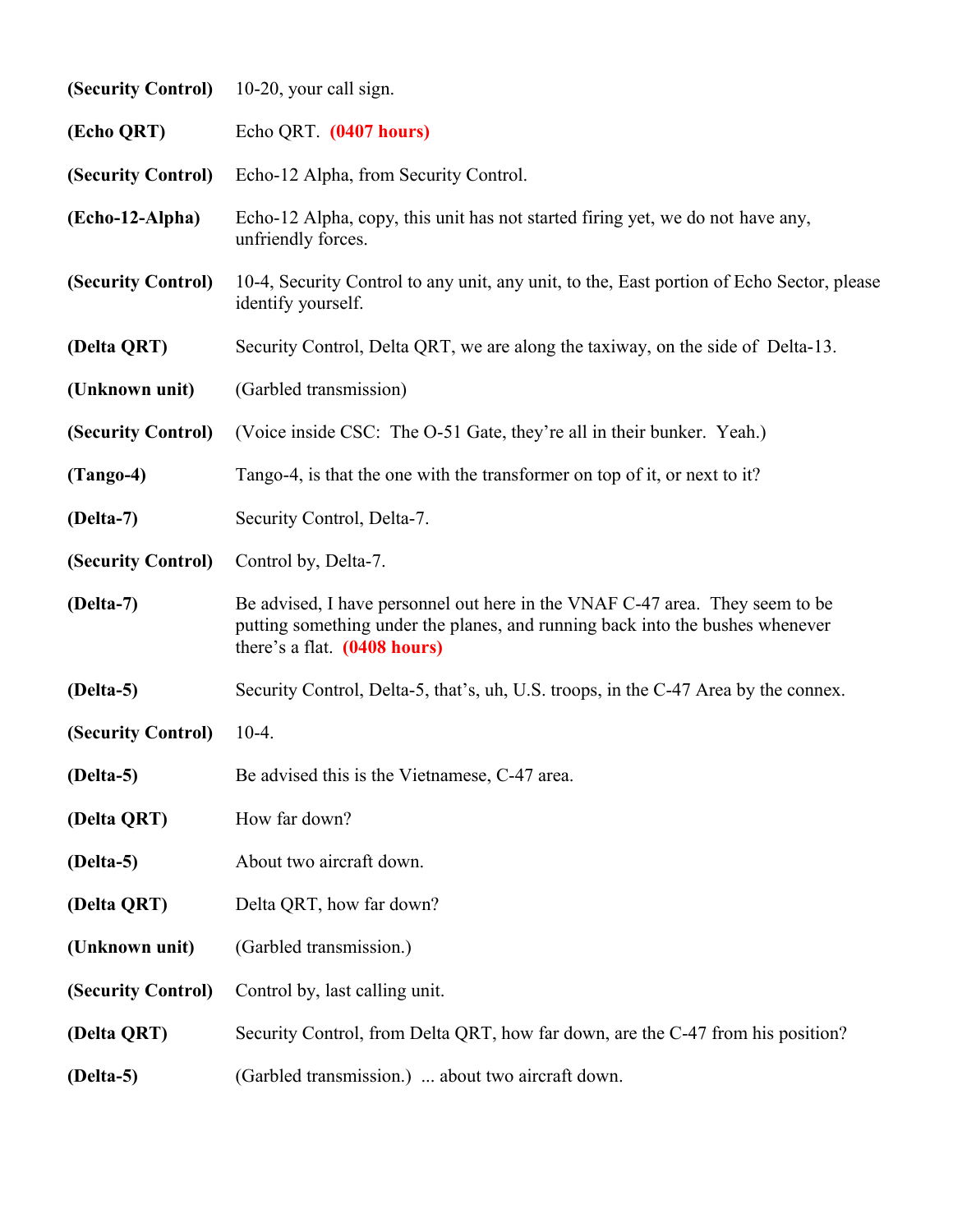| (Security Control)    | That doesn't make any difference Delta QRT, just go to that area and check them out.<br>Quit transmitting direct to each other.                    |
|-----------------------|----------------------------------------------------------------------------------------------------------------------------------------------------|
| (Delta QRT)           | Delta QRT, to CSC, we have an individual who we can't identify, we can't have them<br>down there yet. (0409 hours)                                 |
| (Security Control)    | (Voice inside CSC: Tell them to go down there, in a flash.) Delta QRT from Security<br>Control, go down there and identify these people.           |
| (Delta QRT)           | $10-4.$                                                                                                                                            |
| (Security Control)    | Army-2, from Security Control. What is your status?                                                                                                |
| $(Arm-y-2)$           | (Garbled transmission.)  we are attempting to move on foot on the runway.                                                                          |
| (Security Control)    | $10-4$ , $10-36$ .                                                                                                                                 |
| $(Tango-1)$           | (Garbled transmission.)                                                                                                                            |
| (Security Control)    | Tango-1, your message.                                                                                                                             |
| $(Tango-1)$           | Tango-1, to Security Control.                                                                                                                      |
| (Security Control)    | Control by, Tango-1.                                                                                                                               |
| $(Tango-1)$           | (Garbled transmission.)                                                                                                                            |
| (Security Control)    | Echo QRT, from Security Control.                                                                                                                   |
| (Echo QRT)            | Approximately sixty yards from the high speed taxi-way. (0410 hours)                                                                               |
| (Security Control)    | 10-4, head direct, deploy, head direct toward Tango-4.                                                                                             |
| (Unknown unit)        | Security Control, (Garbled transmission.)                                                                                                          |
| (Security Control)    | Control by.                                                                                                                                        |
| <b>Task Force 35:</b> | Army-1, consisted of thirty US Army personnel.<br>Army-2, consisted of thirty US Army personnel.<br>Army-3, consisted of thirty US Army personnel. |
| (Unknown unit)        | (Garbled transmission.)                                                                                                                            |
| (Mobile-56)           | Security Control, Mobile-56.                                                                                                                       |
| (Security Control)    | Control by, Mobile-56.                                                                                                                             |
| (Mobile-56)           | 10-4, Bring the Razorbacks back into the O-51 Gate and have them work the area                                                                     |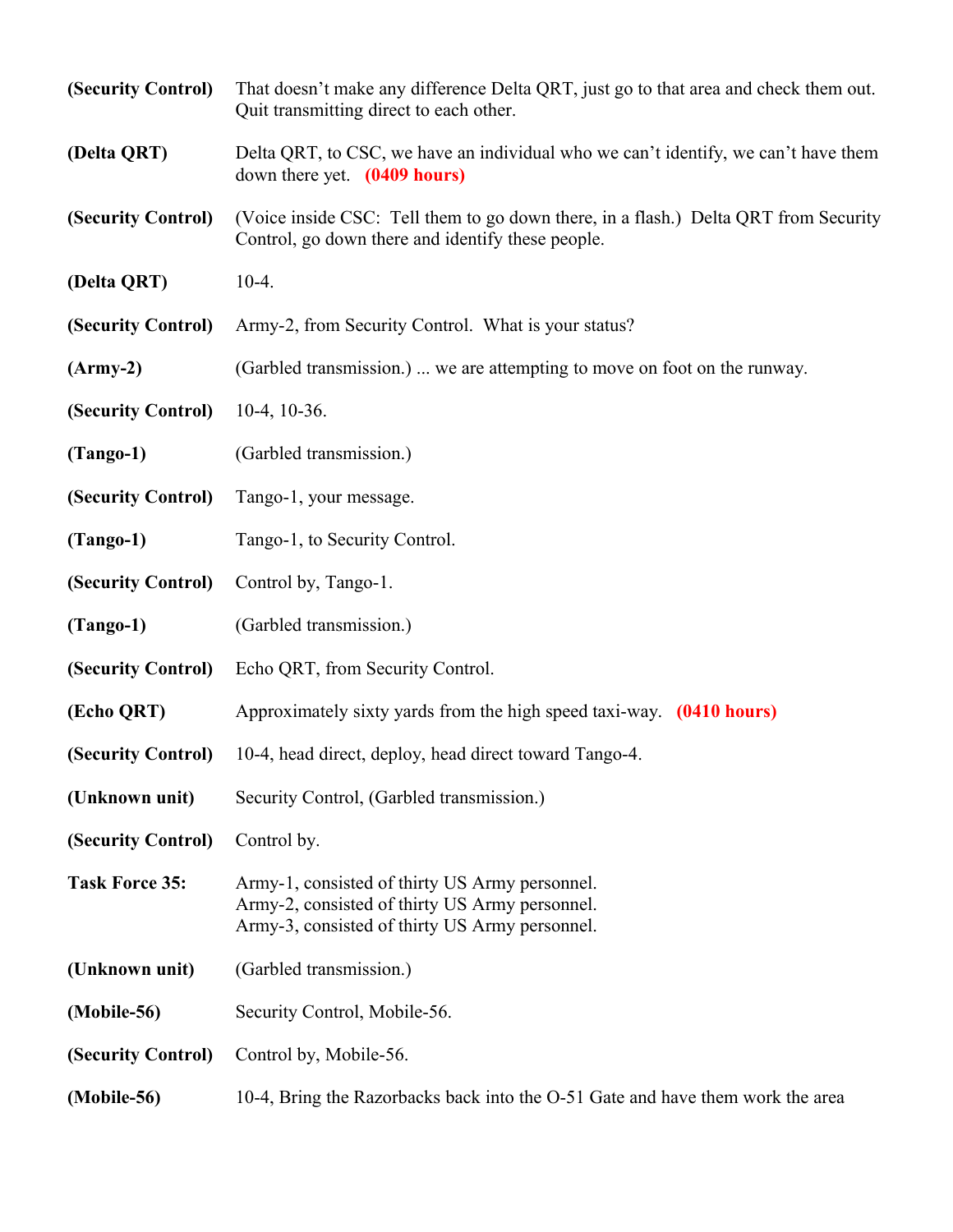against the fence.

- **(Warrior)** Mobile-56, this is Warrior at CSC. The 53rd Regional Forces are, behind the VC, by the O-51 Gate. The Razorbacks can not identify friendly and enemy forces. We are going to have to throw all the fire we have into those bunkers and hold them. The Razorbacks will not come in at this time. **(0411 hours)**
- **(Mobile-56)** 10-4, this unit is deployed, North of the O-51 Gate, I need information as to who is on the South side.
- **(Security Control)** 10-4, Mobile-56, Army-2, should be on the South side of the O-51 Gate.
- **(Mobile-56)** 10-4, check with Tango-4 and see if those individuals ever reached his unit.
- **(Security Control)** Tango-4, from Security Control.
- **(Tango-4)** Tango-4, to Security Control, that's a negative.
- **(Security Control)** Tango-4, from Security Control. (Voice inside CSC: They're right in this pocket as far as we can tell.)
- **(Army-1)** Security Control, Army-1.
- **(Security Control)** Control by, Army-1.
- **(Army-1)** Uh, (Garbled transmission) ... we are going to move on down there, check on that activity, we are going to start-up a line formation, move on to another position, across the taxi-way. **(0412 hours)**
- **(Security Control)** (Voice inside CSC: Who was that? Army-1.) 10-4, you are on a high-speed taxiway, move all the way down, that will be the last taxiway, that will be the curve in the runway, deploy your troops there.
- **(Delta Bunker-5)** Security Control, from Delta Bunker-5.
- **(Echo QRT)** Security Control, Echo QRT, there is activity out here, at this time.
- **(Golf QRT)** Security Control, Golf QRT.
- **(Security Control)** Control by, Golf QRT.
- **(Mobile-56)** (Garbled transmission.) ... Mobile-5.
- **(Golf QRT)** 10-4, we are deployed, East of the ... (Garbled transmission.)
- **(Delta QRT)** Security Control, Delta QRT, we are moving down very slowly, to about where the aircraft is, down from Delta-13.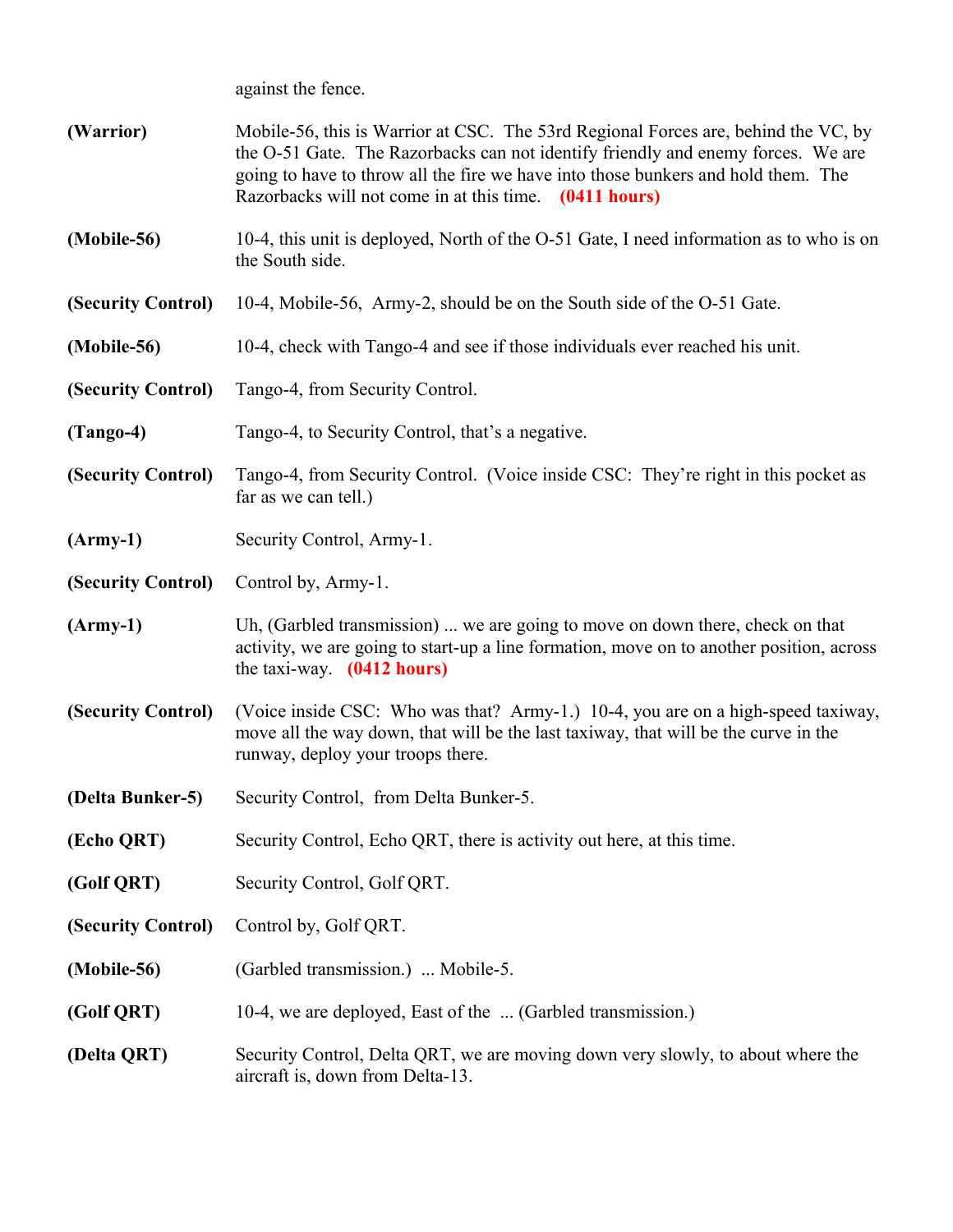| (Security Control)             | $10-4$ , 10 $-36$ .                                                                                                                                                                  |
|--------------------------------|--------------------------------------------------------------------------------------------------------------------------------------------------------------------------------------|
| (Security Control)             | Security Control, Delta-5, be advised, we have personnel on Delta-13, by the connex,<br>between the C-47's.                                                                          |
| (Security Control)             | 10-4, Delta QRT is sweeping the area.                                                                                                                                                |
| (Echo-12)                      | Security Control, from Echo-12.                                                                                                                                                      |
| (Security Control)             | Control by.                                                                                                                                                                          |
| (Echo-12)                      | Any possibility of flares, out over the East perimeter, we are showing a large number<br>of personnel here and we can't identify them. (0413 hours)                                  |
| (Security Control)             | Kilo-1, from Security Control.                                                                                                                                                       |
| (Security Control)             | Echo-12, from Security Control.                                                                                                                                                      |
| (Echo-12)                      | Echo-12.                                                                                                                                                                             |
| (Security Control)             | 10-4, you have Task Force-35 unit in front of you, also Echo QRT in front of you.<br>(Voice inside CSC: We have two reserve QRT's coming down the side of<br>(Garbled transmission.) |
| (Echo-12)                      | That's 10-4, but they are on the other side of the ditch, at this time.                                                                                                              |
|                                | (Security Control) 10-4, can you see them?                                                                                                                                           |
|                                | (Numerous transmissions) (Garbled transmissions.)                                                                                                                                    |
| (Echo QRT)                     | Security Control, Echo QRT.                                                                                                                                                          |
| (Security Control) Control by. |                                                                                                                                                                                      |
| (Echo QRT)                     | We have reached the end of the high-speed taxiway, 10-32.                                                                                                                            |
| (Security Control)             | That's 10-4, deploy yourself there, Army-1 is enroute. Deploy together, and move<br>slowly, toward the O-51 Gate. (0414 hours)                                                       |
| (Echo QRT)                     | $10-4.$                                                                                                                                                                              |
| (Security Control)             | Copy Army-1?                                                                                                                                                                         |
| (Security Control)             | Army-1, to Security Control.                                                                                                                                                         |
| (Security Control)             | 10-25, Army-1, to Security Control.                                                                                                                                                  |
| $(Arm-y-2)$                    | Army-2, to Security Control.                                                                                                                                                         |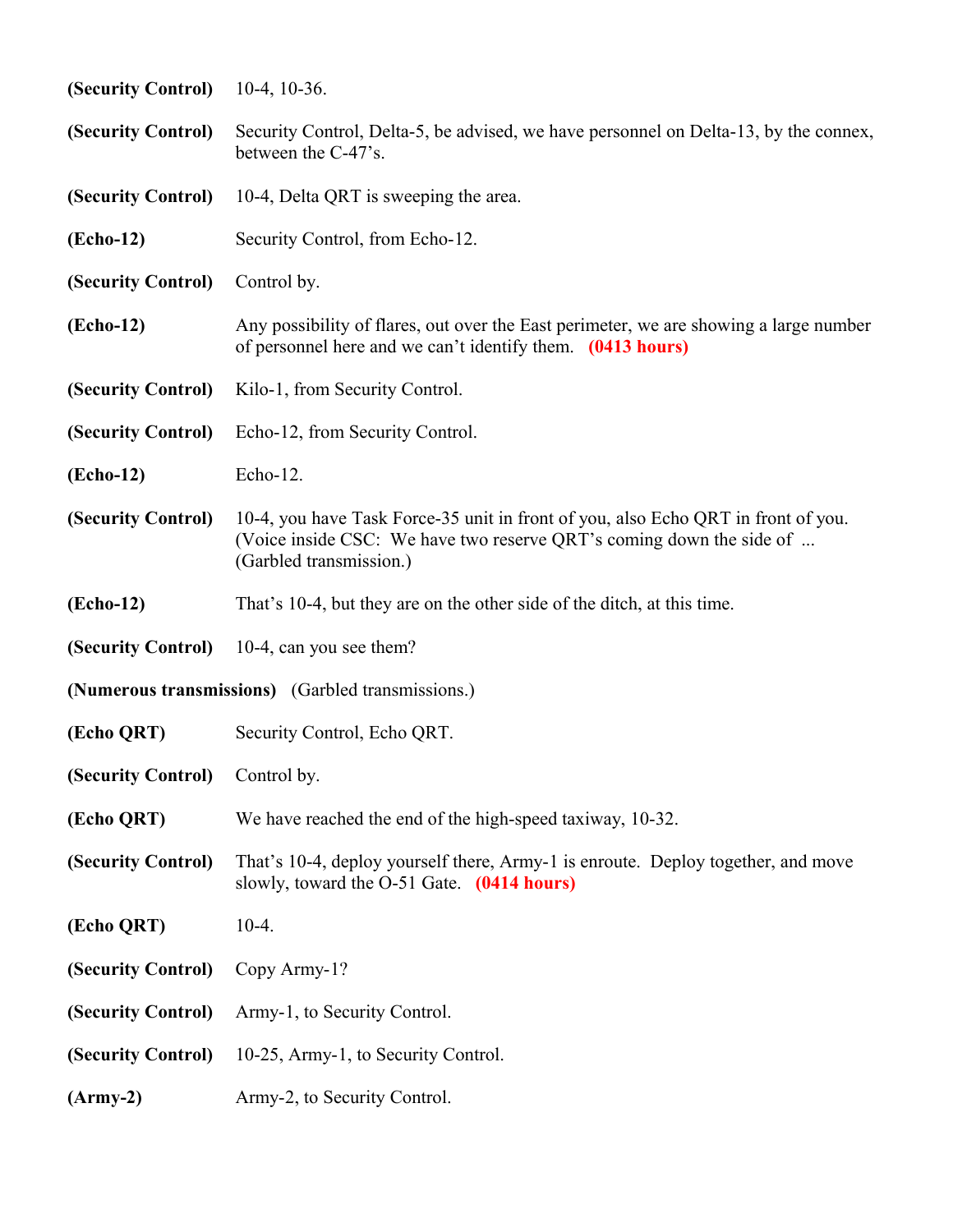| (Security Control) | Control by.                                                                                                                                       |  |
|--------------------|---------------------------------------------------------------------------------------------------------------------------------------------------|--|
| $(Arm-y-2)$        | I see a group of people moving East, toward Tango-4. As long as there's no flare<br>support here, I cannot distinguish if it's Charlie or Army-1. |  |
| (Security Control) | 10-4, do you have any flares?                                                                                                                     |  |
| $(Arm-y-1)$        | Negative.                                                                                                                                         |  |
| (Security Control) | RSAT, from Security Control.                                                                                                                      |  |
| (RSAT)             | RSAT by.                                                                                                                                          |  |
| (Security Control) | 10-4, can you illuminate the area?                                                                                                                |  |
| (RSAT)             | RSAT, to Control, you going to have to repeat that. (0415 hours)                                                                                  |  |
| (Security Control) | I copy it is, being done.                                                                                                                         |  |
| (RSAT)             | Negative.                                                                                                                                         |  |
| (Security Control) | You copy Army-2?                                                                                                                                  |  |
| (Security Control) | (Voice inside CSC: Where's, uh, Lt Grover?)                                                                                                       |  |
| (Security Control) | Mobile-51, from Security Control.                                                                                                                 |  |
| (Mobile-51)        | Mobile-51 by.                                                                                                                                     |  |
| (Security Control) | $10-9.$                                                                                                                                           |  |
| (Mobile-51)        | Mobile-51, by the O-51 Gate.                                                                                                                      |  |
| (Security Control) | $10-4$ , $10-36$ .                                                                                                                                |  |
| (Delta-36)         | Security Control, Delta-36.                                                                                                                       |  |
| (Security Control) | Control by.                                                                                                                                       |  |
| (Delta-36)         | We have a fire across, from Delta Post-39, we're going to have to wait for the breeze,<br>from the taxiway, here.                                 |  |
| $(Arm-y-2)$        | Security Control, Army-1.                                                                                                                         |  |
| (Security Control) | Control by, Army-1.                                                                                                                               |  |
| $(Arm-y-1)$        | We have machine-gun fire coming from  (Garbled transmission.)  we are unable                                                                      |  |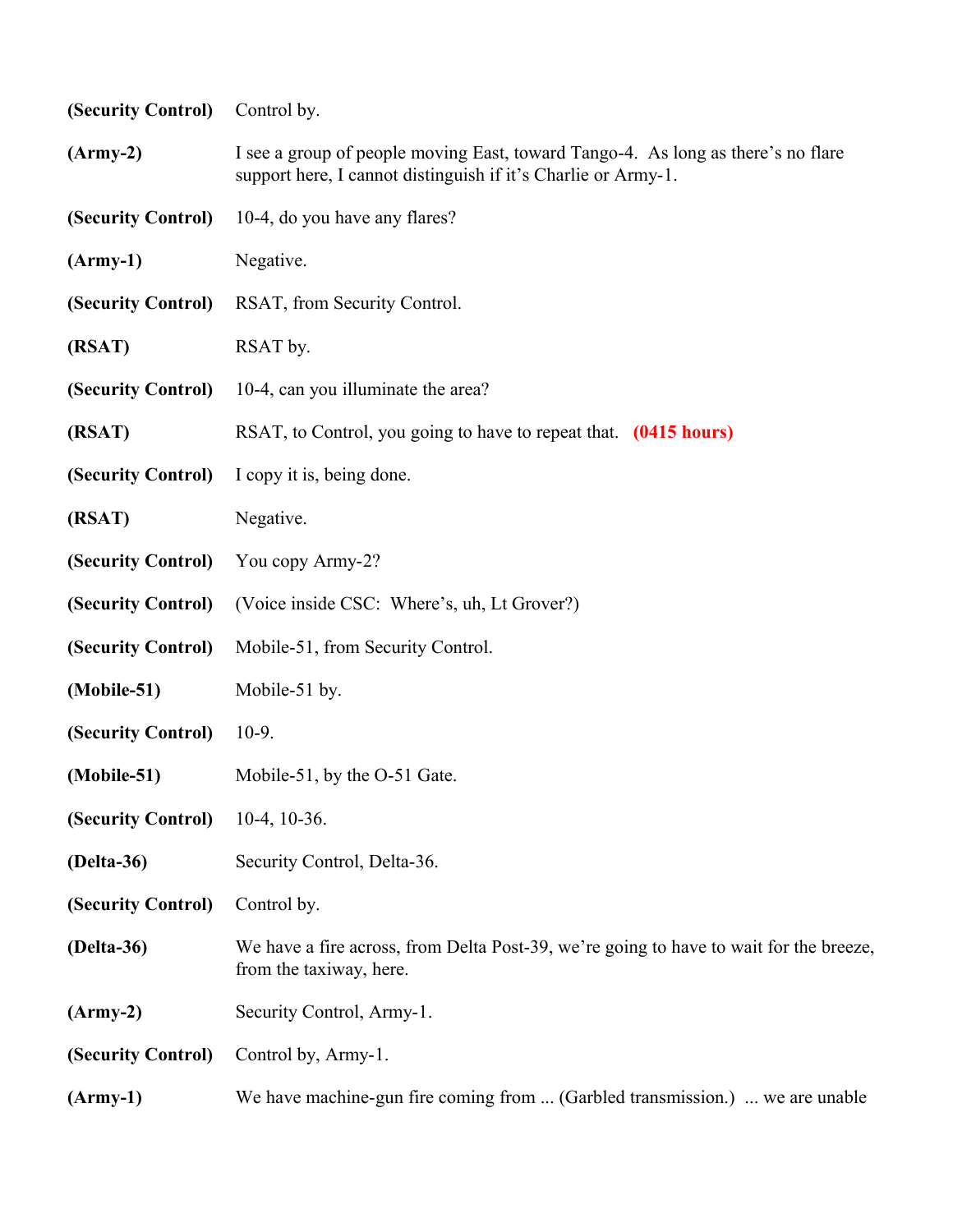to tell what they are firing at.

| (Security Control) | 10-4, you are at the end of the, high-speed taxiway now? (0416 hours)                          |
|--------------------|------------------------------------------------------------------------------------------------|
| (Security Control) | Army-1, from Security Control.                                                                 |
| (Security Control) | (Voice inside CSC: They said, that they are firing at them?)                                   |
| (Echo QRT)         | Security Control, Echo QRT.                                                                    |
| (Security Control) | Control by.                                                                                    |
| (Echo QRT)         | I am seeing individuals on the end of the high-speed taxiway.                                  |
| (Security Control) | Echo QRT, from Security Control, 10-20.                                                        |
| (Echo QRT)         | I am seeing individuals, coming on the high-speed taxiway, from the outer perimeter<br>fence.  |
| (Security Control) | 10-4, can you intercept?                                                                       |
| (Echo QRT)         | $10-4.$                                                                                        |
| (Security Control) | $10-4.$                                                                                        |
| (Security Control) | (Voice inside CSC: Ask Mobile-56 if they observe direction of any fire to the O-56<br>Bunker?) |
| (Security Control) | Mobile-56, to Security Control.                                                                |
| (Mobile-56)        | 56 by.                                                                                         |
| (Security Control) | Is anybody directing fire, to the, Bunker? (0417 hours)                                        |
| (Mobile-56)        | (Garbled transmission.)  friendly troop firing toward the O-55 Gate.                           |
| (Unknown unit)     | 10-4, what's your 10-9?                                                                        |
| (Security Control) | Army-2, from Security Control.                                                                 |
| (Security Control) | Army-2, from Security Control.                                                                 |
| (Unknown unit)     | (Garbled transmission.)                                                                        |
| (Security Control) | Army-2, from Security Control.                                                                 |
| (Security Control) | Mobile-56, from Security Control.                                                              |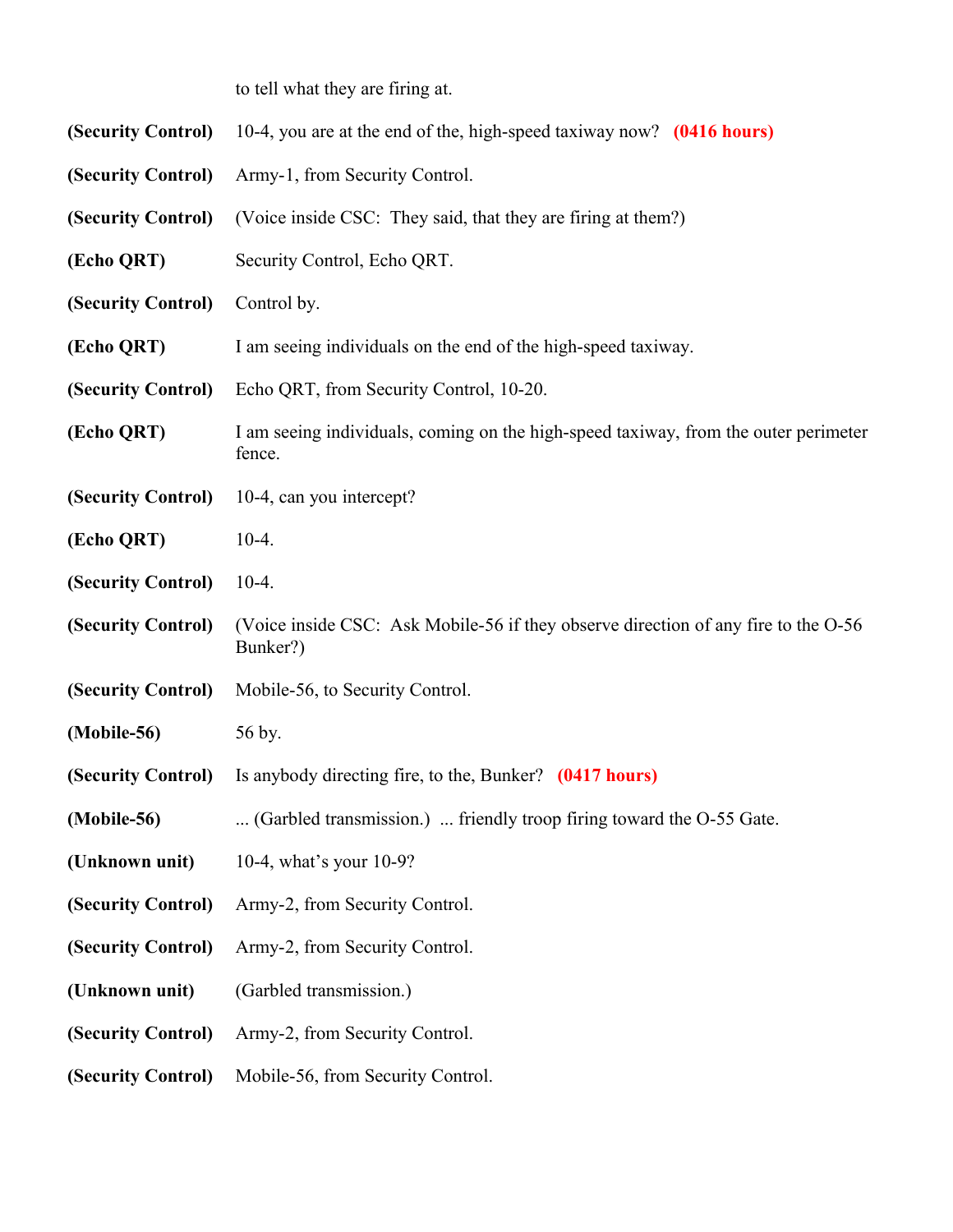| (Mobile-56)        | $-56$ by.                                                                                                                      |
|--------------------|--------------------------------------------------------------------------------------------------------------------------------|
| (Security Control) | Army-2, is to your South, near Tango-4, is this where the firing is coming from?                                               |
| (Mobile-56)        | 10-4, the only firing out here is toward the O-55 Gate.                                                                        |
| (Mobile-56)        | Security Control, Mobile-56. (0418 hours)                                                                                      |
| (Security Control) | Control by.                                                                                                                    |
| (Delta Bunker-53)  | Be advised we are receiving automatic weapons fire from the vicinity of Delta<br>Post-13, we have one man hit.                 |
| (Security Control) | Delta-13, from Security Control.                                                                                               |
| (Unknown unit)     | They are firing at us.                                                                                                         |
| (Security Control) | $10-20?$                                                                                                                       |
| (Delta Bunker-53)  | Delta-13, is firing at us.                                                                                                     |
| (Security Control) | I copy the firing is coming from Delta-3? (Voice inside CSC: 13.) Correction.<br>Delta-13.                                     |
| (Security Control) | Delta-13, from Security Control.                                                                                               |
| (Unknown Unit)     | (Garbled transmission.)  on the high-speed taxiway, heading East.                                                              |
| (Delta QRT)        | Security Control, Delta QRT, that was reported East, I am deploying here and<br>returning fire.                                |
| (Security Control) | 10-4, 10-36. $(0419 hours)$                                                                                                    |
| $(Tango-1)$        | Tango-1, to Security Control.                                                                                                  |
| (Security Control) | Control by.                                                                                                                    |
| $(Tango-1)$        | (Garbled transmission.)  the VC have over-run Echo Sector.                                                                     |
| (Security Control) | 10-20, last calling unit.                                                                                                      |
| $(Tango-1)$        | Tango-1.                                                                                                                       |
| (Security Control) | (Voice inside CSC: Are you locked and loaded?) Tango-1, from Security Control. I<br>copy the VC are headed, where are they at? |
| $(Tango-1)$        | In that bunker, directly West of  (Garbled transmission.)  They are engaging Echo<br>RSAT.                                     |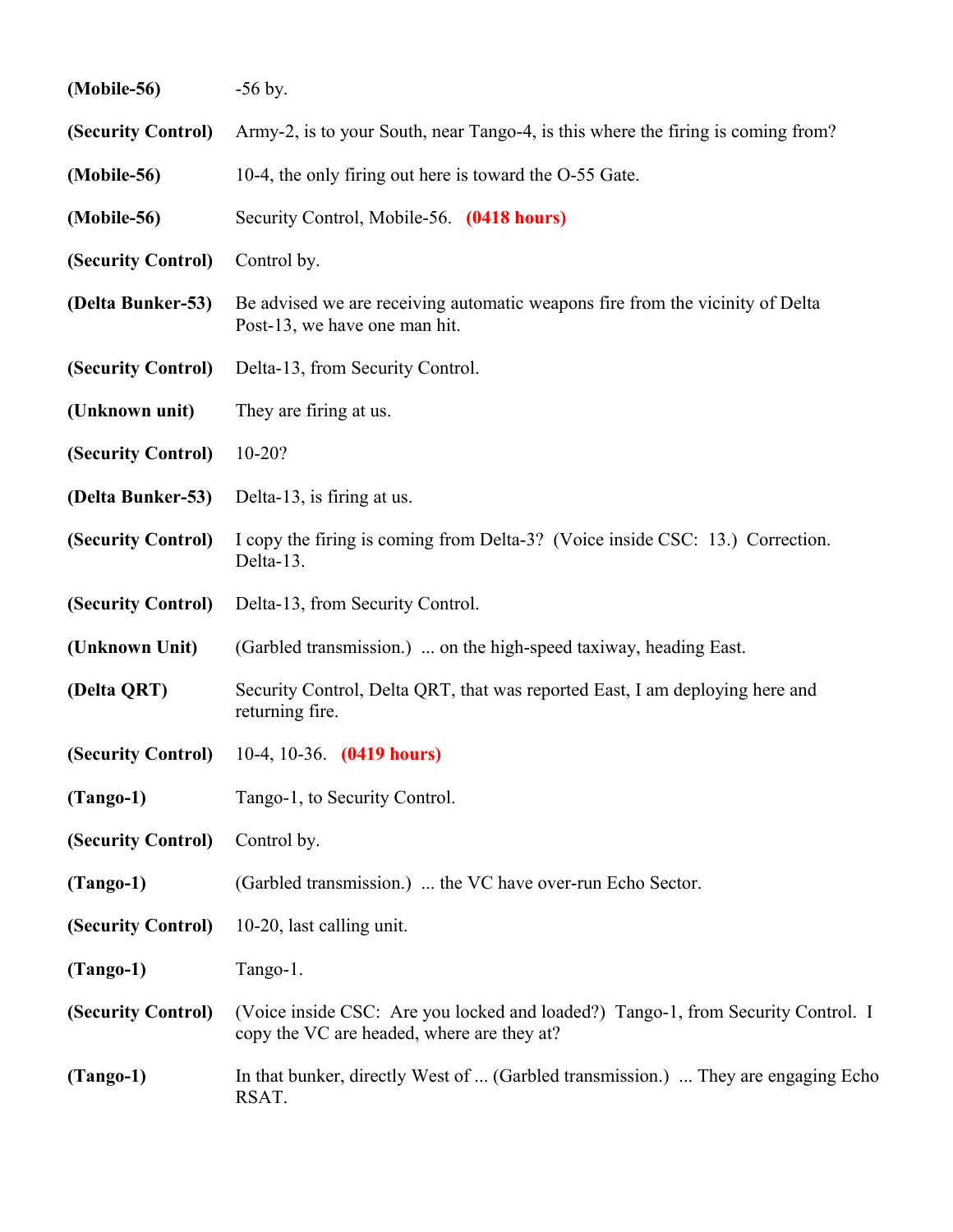| (Security Control)             | That's 10-4.                                                                                                                                |
|--------------------------------|---------------------------------------------------------------------------------------------------------------------------------------------|
| (Security Control)             | Echo QRT, from Security Control.                                                                                                            |
| (Echo QRT)                     | Echo QRT by.                                                                                                                                |
| (Security Control)             | $10-32.$                                                                                                                                    |
| (Echo QRT)                     | I am seeing no contact at this time.                                                                                                        |
| (Security Control)             | 10-4, Tango-1, states that they are, moving towards you.                                                                                    |
| (Echo QRT)                     | 10-4, I observe  (Garbled transmission.) (0420 hours)                                                                                       |
| (Security Control)             | $10-4.$                                                                                                                                     |
| (Security Control)             | Army-2, from Security Control.                                                                                                              |
| $(Arm-y-2)$                    | Army-2 by.                                                                                                                                  |
| (Security Control)             | If you can move yourself into a position where you will be firing direct, West, without<br>firing North, you have friendlies to your North. |
| $(Army-2)$                     | $10-4.$                                                                                                                                     |
| (Numerous Units)               | (Garbled transmissions.)                                                                                                                    |
| (Security Control)             | Security Control, to all units, Warrior is enroute down the high-speed taxiway to the<br>West, advise all units.                            |
| $(Tango-1)$                    | Tango-1, to Security Control.                                                                                                               |
| (Security Control) Control by. |                                                                                                                                             |
| $(Tango-1)$                    | Tell the Echo QRT to fire lower. They're laying right below their fire. (0421 hours)                                                        |
| (Security Control)             | 10-4, is this Echo QRT, on the Whiskey, near Whiskey-8.                                                                                     |
| $(Tango-1)$                    | That's 10-4, the VC are just on the other side of the high-speed taxiway, they are<br>firing over our heads, over.                          |
| (Security Control)             | Echo QRT, from Security Control.                                                                                                            |
| (Echo QRT)                     | $10-4$ , I copy.                                                                                                                            |
| (Security Control)             | $10-4$ , $10-36$ .                                                                                                                          |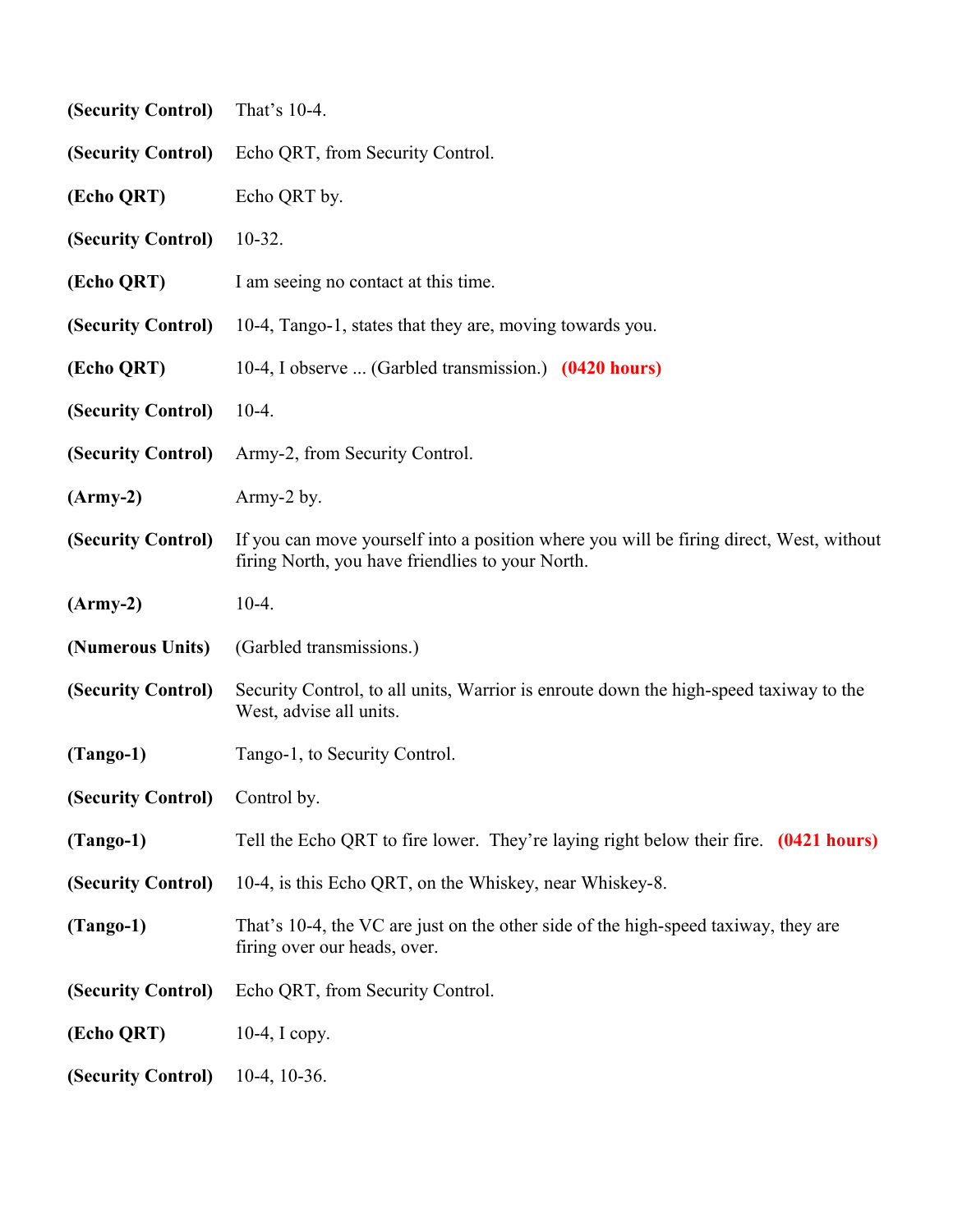| (Security Control) | (Voice inside CSC: All right folks, give them hell.  (Garbled transmission.)<br>Have you got the door locked?)                    |
|--------------------|-----------------------------------------------------------------------------------------------------------------------------------|
| (Alpha RSAT)       | Alpha RSAT, to CSC.                                                                                                               |
| (Security Control) | Control by, Alpha RSAT.                                                                                                           |
| (Alpha RSAT)       | Alpha RSAT, is near Echo-3, tell us, sort of where they're at.                                                                    |
| (Security Control) | 10-20, your 10-9.                                                                                                                 |
| (Alpha RSAT)       | Echo-3.                                                                                                                           |
| (Security Control) | This is Alpha RSAT?                                                                                                               |
| (Alpha RSAT)       | Affirmative.                                                                                                                      |
| (Security Control) | That's 10-4, deploy yourself from your present position, going North, deploy your<br>men, hold fast, hold your fire. (0422 hours) |
| (Alpha RSAT)       | $10-4.$                                                                                                                           |
| (Security Control) | $10-36.$                                                                                                                          |
| (Unknown unit)     | Go ahead 15.                                                                                                                      |
| $(Tango-1)$        | Tango-1, to Security Control.                                                                                                     |
| (Security Control) | Control by.                                                                                                                       |
| $(Tango-1)$        | (Garbled transmission)  Tell RSAT, the VC are moving into the ditches<br>(Garbled transmission.)                                  |
| (Security Control) | Echo QRT, from Security Control.                                                                                                  |
| (Echo QRT)         | This is Echo QRT by.                                                                                                              |
| (Security Control) | The VC are moving around you, in a ditch to your left.                                                                            |
| (Echo QRT)         | I copy, in a ditch to my left.                                                                                                    |
| (Security Control) | $10-4.$                                                                                                                           |
| (Echo QRT)         | $10-4.$                                                                                                                           |
| (Security Control) | Alpha RSAT, from Security Control.                                                                                                |
| (Unknown unit)     | Have you been able to contact Tango-4 yet?                                                                                        |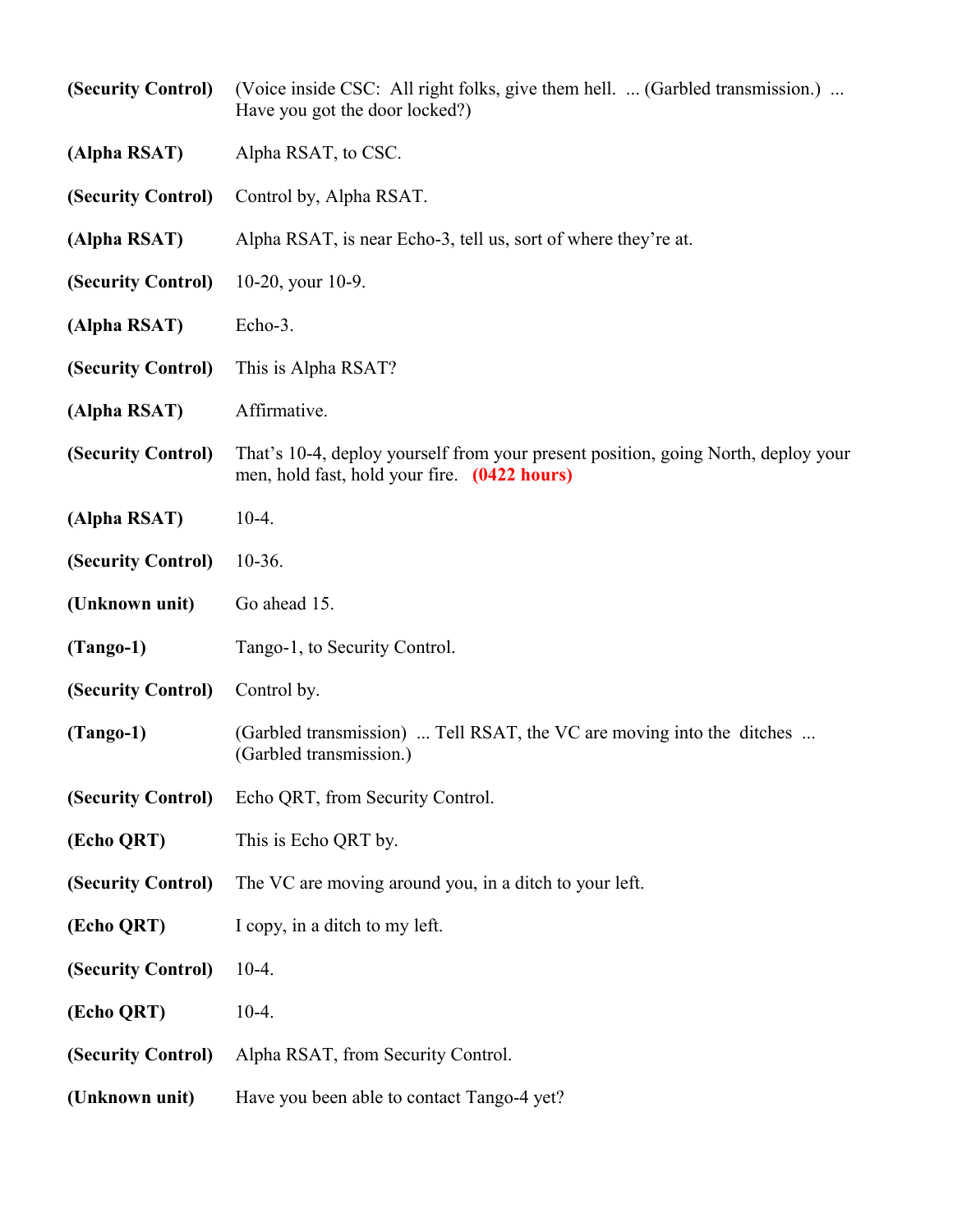| (Security Control) | $10-20.$                                                                                                                                                                                       |
|--------------------|------------------------------------------------------------------------------------------------------------------------------------------------------------------------------------------------|
| (Unknown unit)     | Have you been able to contact Tango-4 yet?                                                                                                                                                     |
| (Security Control) | Negative. (0423 hours)                                                                                                                                                                         |
| (Unknown unit)     | (Garbled transmission.)                                                                                                                                                                        |
| (Delta QRT)        | Security Control, to Delta QRT.                                                                                                                                                                |
| $(Tango-12)$       | (Garbled transmission.)                                                                                                                                                                        |
| (Security Control) | Tango-12, to Security Control.                                                                                                                                                                 |
| (Echo-12)          | Security Control, to Echo-12, uh, we have a tank contact at Tango-9, firing at this<br>time.                                                                                                   |
| (Security Control) | 10-4. Tango-1, from Security Control, that's Tango-12?                                                                                                                                         |
| $(Tango-4)$        | Tango-4.                                                                                                                                                                                       |
| (Security Control) | Tango-4, from Security Control.                                                                                                                                                                |
| $(Tango-4)$        | Tango-1, Tango-4.                                                                                                                                                                              |
| (Security Control) | (Voice inside CSC: They just dropped off two, where are they coming from, here?)                                                                                                               |
| $(Tango-4)$        | Tango-1, Tango-4.                                                                                                                                                                              |
| $( \nEcho-4)$      | (Garbled transmission.)                                                                                                                                                                        |
| $(Tango-2)$        | Security Control, from Tango-2.                                                                                                                                                                |
| (Security Control) | Control by.                                                                                                                                                                                    |
| $(Tango-2)$        | 10-4, the VC, are right next to the high-speed taxiway, just to the left of them, the<br>Echo QRT, they are a little bit in front of them, coming, to the East, onto the base.<br>(0424 hours) |
| (Security Control) | That's 10-4. Alpha RSAT, from Security Control.                                                                                                                                                |
| (Security Control) | Correction, Alpha QRT, from Security Control.                                                                                                                                                  |
| (Alpha QRT)        | (Garbled transmission.)                                                                                                                                                                        |
| (Security Control) | $10-4$ , $10-36$ .                                                                                                                                                                             |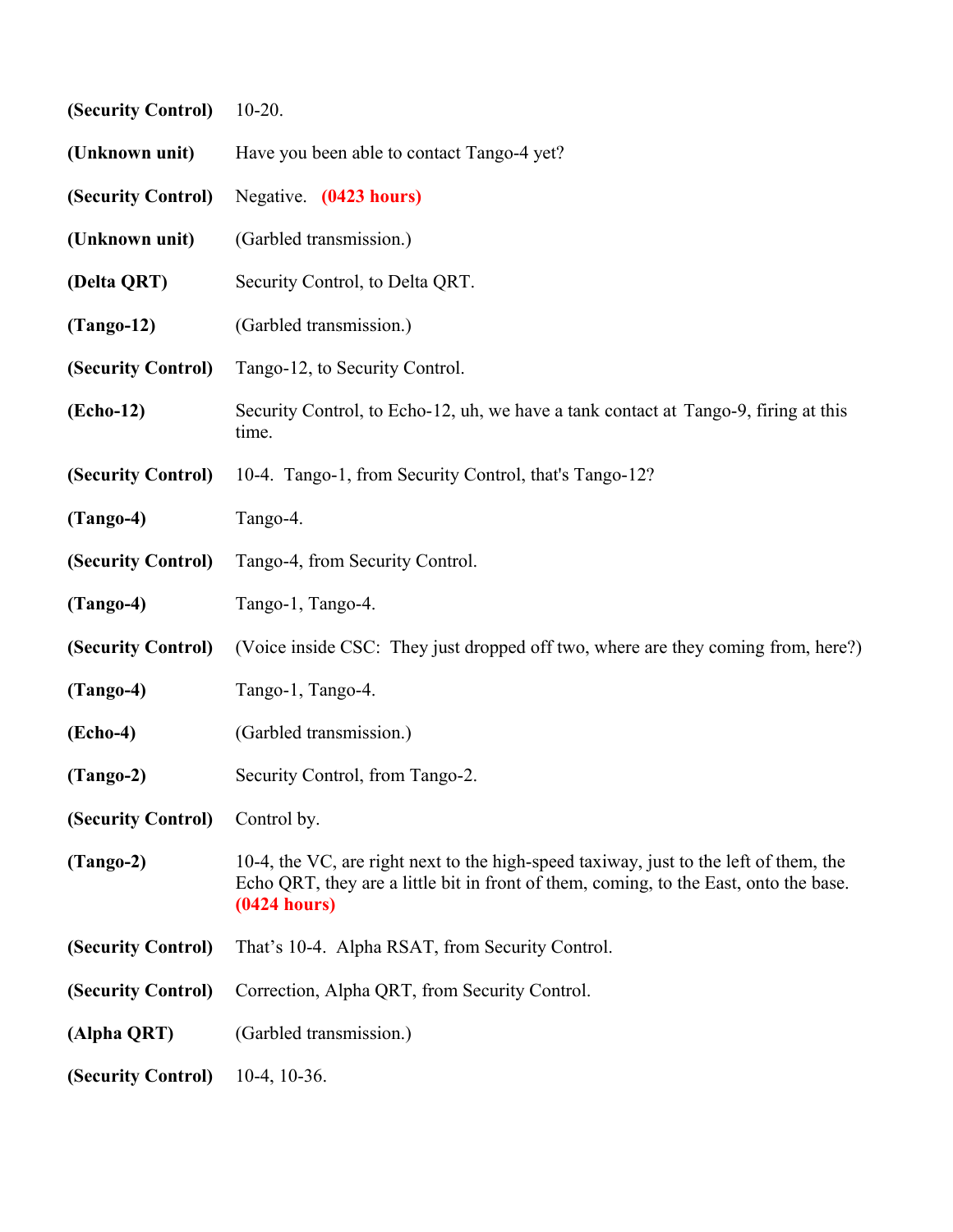| (Warrior)          | Security Control, Warrior.                                                                                                                                                                                                                                                                                                                                                                                                  |
|--------------------|-----------------------------------------------------------------------------------------------------------------------------------------------------------------------------------------------------------------------------------------------------------------------------------------------------------------------------------------------------------------------------------------------------------------------------|
| (Security Control) | Control by.                                                                                                                                                                                                                                                                                                                                                                                                                 |
| (Warrior)          | There's too much enemy fire to move up and counterattack at this time. Need ammo<br>resupply immediately for Echo QRT and have the people standing by outside CSC to<br>start picking up additional flares, as soon as they have transportation, move them<br>down to Whiskey-7, for immediate deployment in case of a breakthrough, past Echo<br>QRT and Task Force 35 prevent a break-through if not, on the flight line. |
| (Security Control) | $10-4.$                                                                                                                                                                                                                                                                                                                                                                                                                     |
| $(Tango-1)$        | Tango-1, to Security Control.                                                                                                                                                                                                                                                                                                                                                                                               |
| (Security Control) | $10-20$ , Tango-1.                                                                                                                                                                                                                                                                                                                                                                                                          |
| $(Tango-1)$        | the VC are right in there.                                                                                                                                                                                                                                                                                                                                                                                                  |
| (Security Control) | Do you copy, Defense Control?                                                                                                                                                                                                                                                                                                                                                                                               |
| (Defense Control)  | Defense Control, 10-4. (0425 hours)                                                                                                                                                                                                                                                                                                                                                                                         |
| (Security Control) | $10-4$ , $10-36$ .                                                                                                                                                                                                                                                                                                                                                                                                          |
| (Delta QRT)        | Security Control, Delta QRT, requesting a box of flares, (Garbled transmission.)  up<br>between Delta-13 and Delta-12.                                                                                                                                                                                                                                                                                                      |
| (Security Control) | 10-4, your call sign.                                                                                                                                                                                                                                                                                                                                                                                                       |
| (Delta QRT)        | Delta QRT.                                                                                                                                                                                                                                                                                                                                                                                                                  |
|                    | (Unknown Units) (Garbled transmissions.)                                                                                                                                                                                                                                                                                                                                                                                    |
| $(Delta-13)$       | Delta-13, to Security Control.                                                                                                                                                                                                                                                                                                                                                                                              |
| (Security Control) | Control by, Delta-13.                                                                                                                                                                                                                                                                                                                                                                                                       |
| $(Delta-13)$       | 10-4, we are behind the connex bunker, between 12 and 13, we are deploying around<br>the connex.                                                                                                                                                                                                                                                                                                                            |
| (Warrior)          | Security Control, Warrior.                                                                                                                                                                                                                                                                                                                                                                                                  |
| (Security Control) | Control by.                                                                                                                                                                                                                                                                                                                                                                                                                 |
| (Warrior)          | Security Control, Warrior. (0426 hours)                                                                                                                                                                                                                                                                                                                                                                                     |
| (Security Control) | Control by, Warrior.                                                                                                                                                                                                                                                                                                                                                                                                        |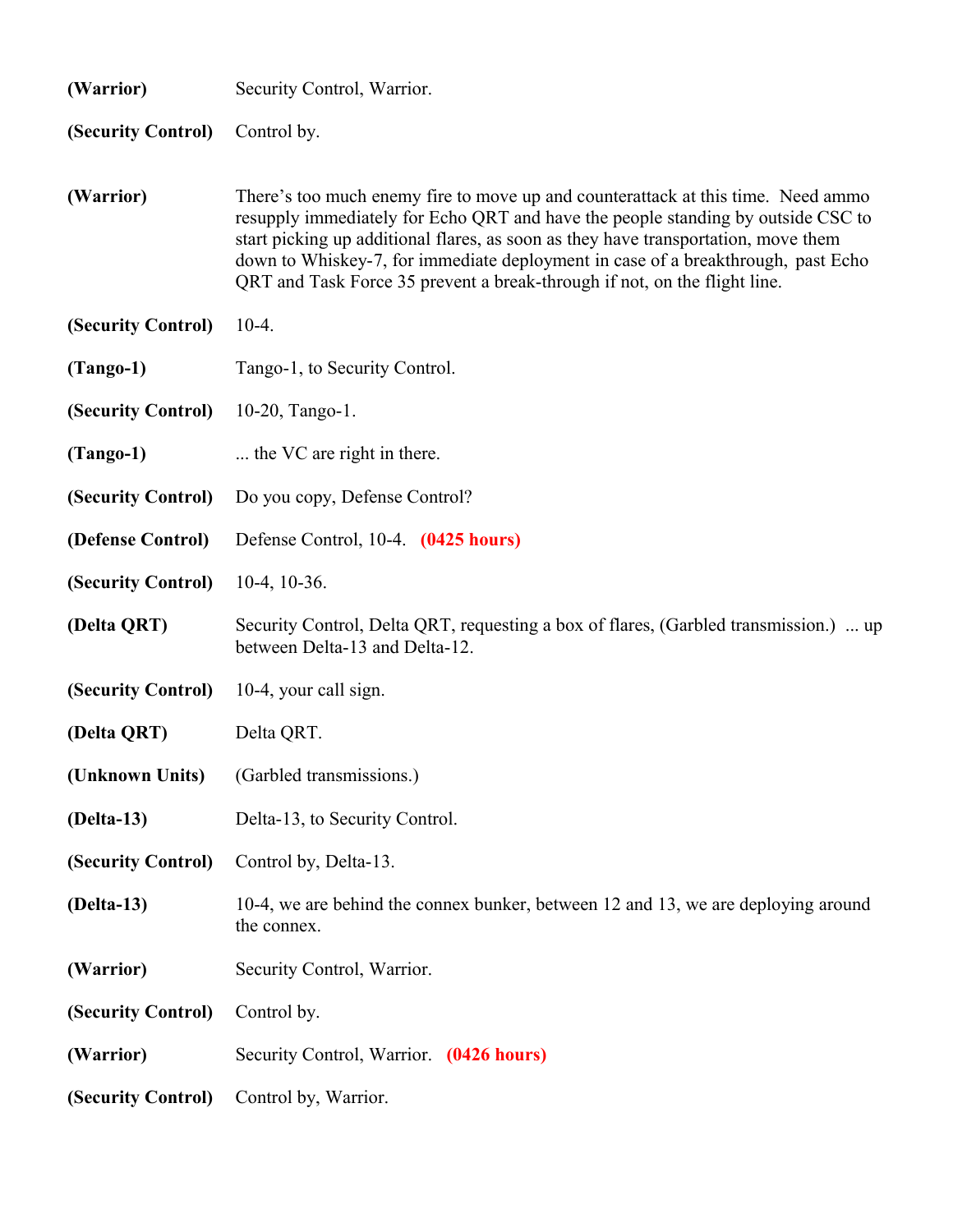| (Warrior)          | Please advise, all units to stop using, Left and Right, start using all references of North<br>and South, East or West. In relationship, to all known points such as the O-51 Gate, or<br>Whiskey-8, on the high-speed taxiway.               |
|--------------------|-----------------------------------------------------------------------------------------------------------------------------------------------------------------------------------------------------------------------------------------------|
| (Security Control) | (Voice inside CSC: Copy that too. Negative. Warrior wants them to start using<br>directions. Not right, left. North, South.)                                                                                                                  |
| (Security Control) | 10-4, Army-2, from Security Control. (Voice inside CSC: What do you make of it?)<br>(Voice inside CSC: he is deployed down here near Whiskey-7,  Garbled talking.)                                                                            |
| (Security Control) | Security Control, to all units, on the West End, request that you direct your fire at a<br>specific point, rather than spraying the area.                                                                                                     |
| (Security Control) | (Voice inside CSC, is garbled.)  We got to get them up. Hey, Jim. What? They<br>requested that whoever is deployed out here, move West. They said that the friendlies<br>that they have in front of them, is firing into them. $(0427$ hours) |
| (Delta QRT)        | Security Control, Delta QRT.                                                                                                                                                                                                                  |
| (Security Control) | Control by.                                                                                                                                                                                                                                   |
| (Delta QRT)        | We have a dead body, between Delta-12 and Delta-13, we don't know who he is, if he<br>is still alive, we have received notification from personnel near that bunker.                                                                          |
| $(Delta-13)$       | Security Control, Delta-13.                                                                                                                                                                                                                   |
| (Security Control) | Control by, Delta-13.                                                                                                                                                                                                                         |
| $(Delta-13)$       | 10-4, we have a man, an injured man down, on Republic Blvd.                                                                                                                                                                                   |
| $(Arm-y-1)$        | Security Control, Army-1.                                                                                                                                                                                                                     |
|                    | (Security Control) Control by, Army-1.                                                                                                                                                                                                        |
| $(Arm-y-1)$        | (Garbled transmission.)                                                                                                                                                                                                                       |
| $(Tango-1)$        | Tango-1, to Security Control.                                                                                                                                                                                                                 |
| (Security Control) | Control by, Tango-1.                                                                                                                                                                                                                          |
| $(Tango-1)$        | (Garbled transmission.)  down perimeter road, get the Echo QRT to go straight<br>down, to the O-51 Bunker, where the VC are, over.                                                                                                            |
| (Security Control) | We're working. Do you copy Defense Control?                                                                                                                                                                                                   |
| (Defense Control)  | Defense Control, 10-4. (0428 hours)                                                                                                                                                                                                           |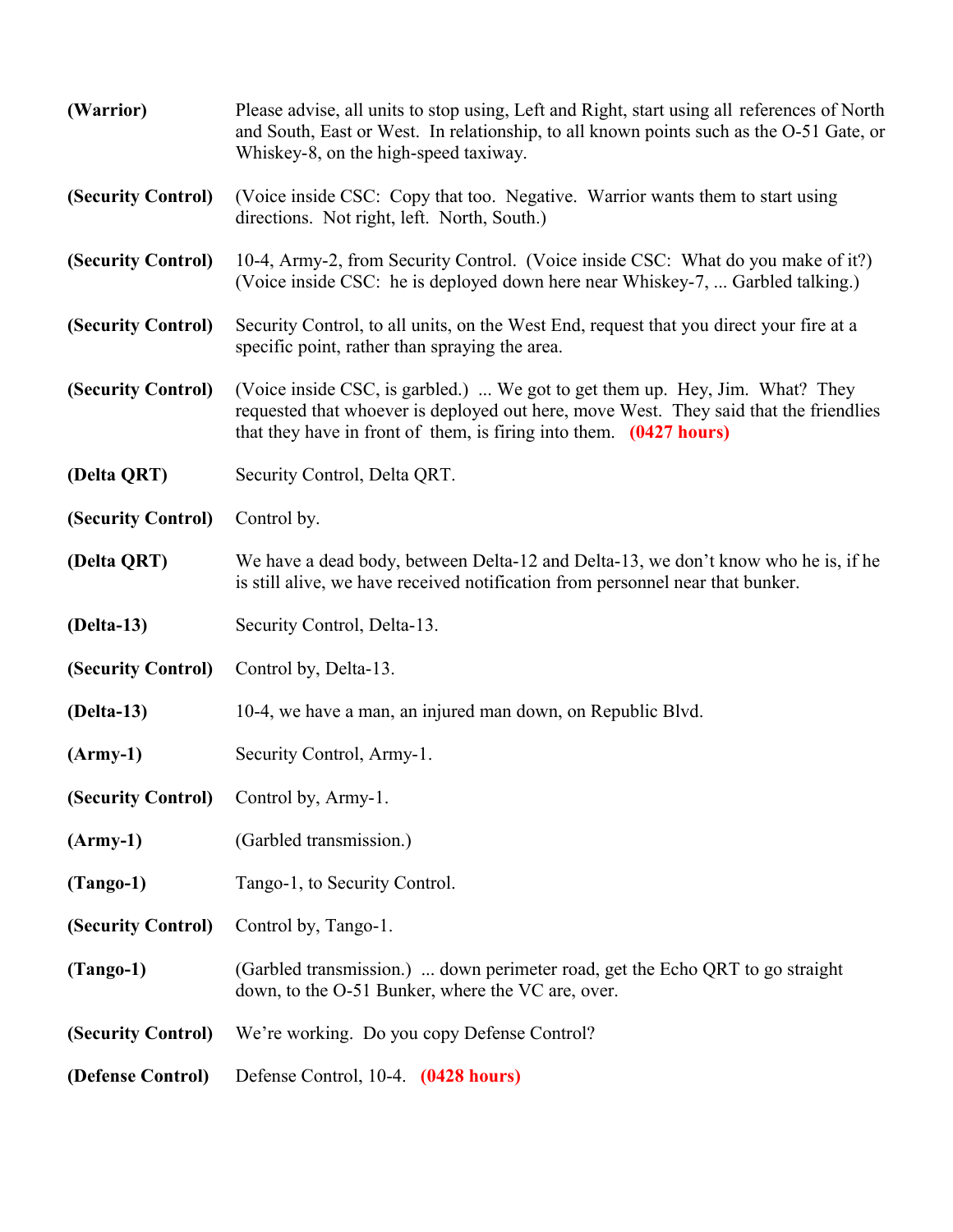| (Security Control) | (Voice inside CSC: Hey, Jim. What? Whoever is in this area here, probably<br>(Garbled voice.)                                                                                                                     |
|--------------------|-------------------------------------------------------------------------------------------------------------------------------------------------------------------------------------------------------------------|
| (Security Control) | Control by, last calling QRT.                                                                                                                                                                                     |
| (Delta QRT)        | This is Delta QRT, uh, is there any possibility, that we can identifying the individual,<br>lying on the ramp, between Delta-12 and Delta-13, by the connex? We don't know<br>who he is, nor can we identify him. |
| $(Delta-13)$       | Delta-13, to Security Control.                                                                                                                                                                                    |
| (Security Control) | Control by.                                                                                                                                                                                                       |
| $(Delta-13)$       | The man that area, is in that area is a GI, Security Police  (Garbled transmission.)                                                                                                                              |
| (Mobile-56)        | Delta QRT do you copy?                                                                                                                                                                                            |
| (Security Control) | 10-4, Delta QRT. 10-5. Mobile-56, your message?                                                                                                                                                                   |
| (Mobile-56)        | 10-4, can we bring the QRT from the North end, down the West perimeter road to the<br>O-51 Gate, to block the  (Garbled transmission.) (0429 hours)                                                               |
| (Security Control) | 10-4, Charlie QRT, from Security Control.                                                                                                                                                                         |
| (Security Control) | Mobile-56, to Security Control.                                                                                                                                                                                   |
| (Mobile-56)        | Mobile-56 by.                                                                                                                                                                                                     |
| (Security Control) | 10-4, there is a team, enroute, with flares, coming down the high-speed taxiway. They<br>will, uh, can't find, Whiskey-7.                                                                                         |
| (Mobile-56)        | 10-4, this unit is going to deploy  (Garbled transmission.)                                                                                                                                                       |
| (Security Control) | $10-4$ , $10-36$ .                                                                                                                                                                                                |
| (Unknown Unit)     | (Garbled transmission.)                                                                                                                                                                                           |
| (Security Control) | Control by.                                                                                                                                                                                                       |
| (Unknown Unit)     | (Garbled transmission.)                                                                                                                                                                                           |
| (Security Control) | Copy, Defense Control?                                                                                                                                                                                            |
| (Defense Control)  | Defense Control, 10-4, O-51 Gate.                                                                                                                                                                                 |
| (Security Control) | $10-4.$                                                                                                                                                                                                           |
| (Unknown Unit)     | (Garbled transmission.) (0430 hours)                                                                                                                                                                              |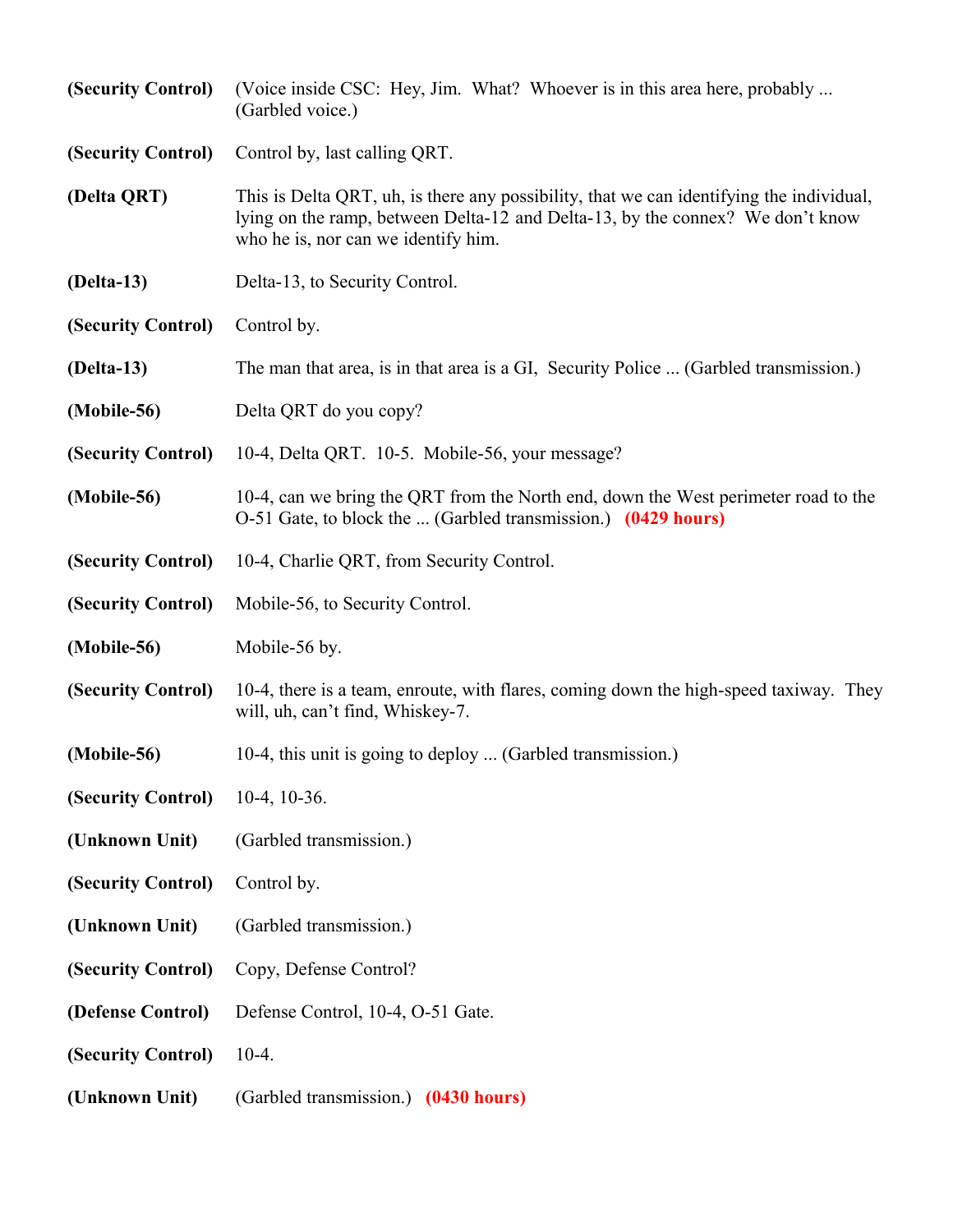| (Security Control)                                                                                                  | 10-4, Delta QRT, from Security Control.                                       |
|---------------------------------------------------------------------------------------------------------------------|-------------------------------------------------------------------------------|
| (Delta QRT)                                                                                                         | (Garbled transmission.)                                                       |
| (Security Control)                                                                                                  | 10-4, -51-Alpha, is enroute.                                                  |
| (Echo QRT)                                                                                                          | Echo QRT, to Security Control.                                                |
| (Security Control)                                                                                                  | Control by.                                                                   |
| (Echo QRT)                                                                                                          | 10-4, The people on the perimeter, are running low on ammo, on the whole MLR. |
| (Security Control)                                                                                                  | 10-4, Use it conservatively.                                                  |
| (Echo QRT)                                                                                                          | That's 10-4.                                                                  |
| (Warrior)                                                                                                           | Security Control, Warrior.                                                    |
| (Security Control)                                                                                                  | Control by.                                                                   |
| (Warrior)                                                                                                           | (Garbled transmission)                                                        |
| (Security Control)                                                                                                  | Charlie-2, from Security Control.                                             |
| (Mobile-56)                                                                                                         | Security Control, Mobile-56.                                                  |
| (Security Control)                                                                                                  | Control by. (0431 hours)                                                      |
| (Mobile-56)                                                                                                         | This unit crossed the ditch line, along Whiskey-8,  (Garbled transmission.)   |
| (Security Control)                                                                                                  | 10-4, Are you on the North side now?                                          |
| (Mobile-56)                                                                                                         | This unit just crossed, onto the West side.                                   |
| (Security Control)                                                                                                  | That's 10-4, the North side of Whiskey-8 is clear. $(CD \# 1 \text{ ends})$   |
| <b>(Tango-19) (Unknown Unit)</b> Tango-19, to Security Control.  (Unknown unit breaks in, garbled<br>transmission.) |                                                                               |
| (Security Control)                                                                                                  | That's 10-4, we've got Echo QRT, in that area.                                |
| (Unknown Unit)                                                                                                      | To what side?                                                                 |
| (Security Control)                                                                                                  | He's on the South side, of Whiskey-8.                                         |
| (Unknown Unit)                                                                                                      | $10-4.$                                                                       |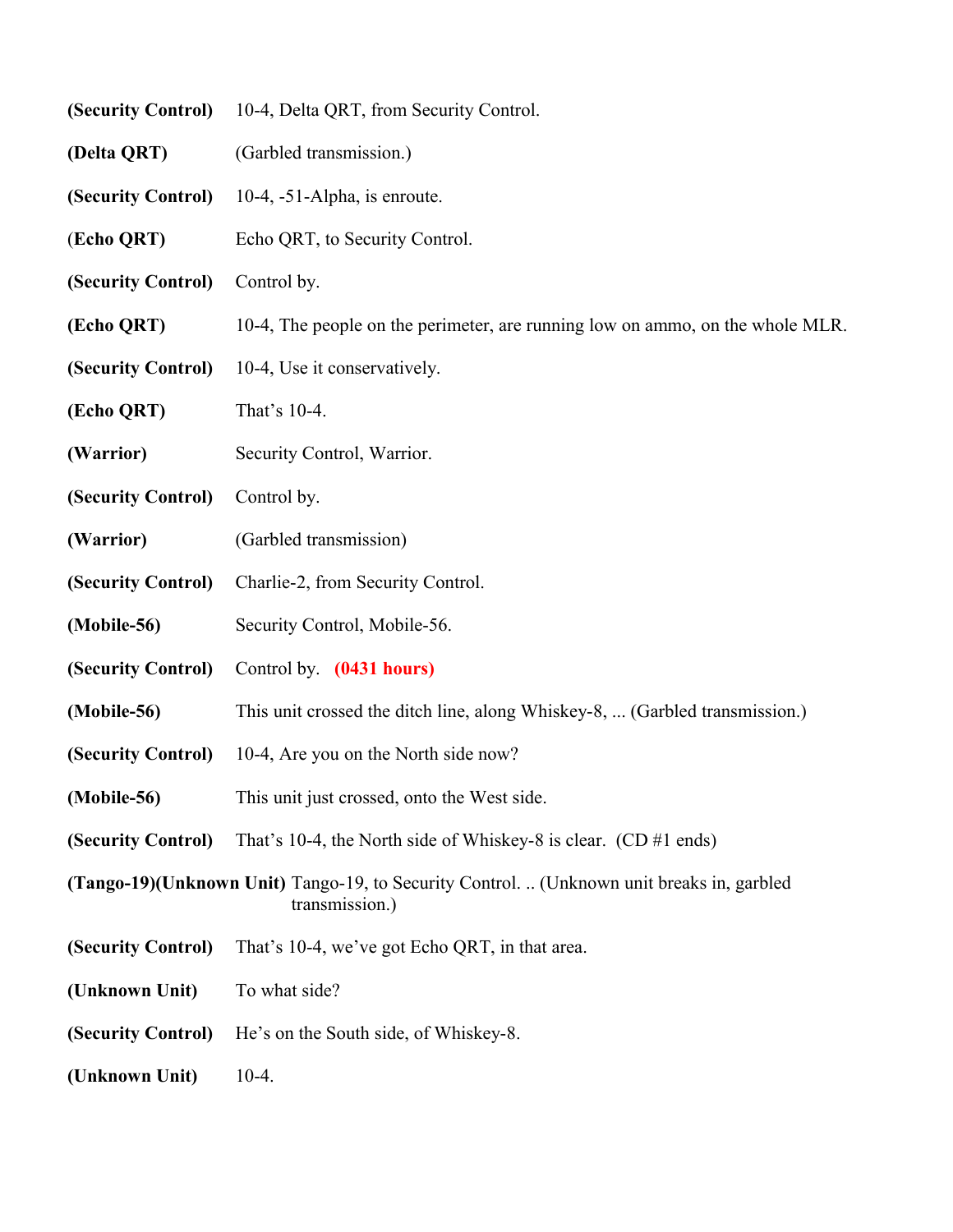| (Security Control) | $10-36.$                                                                                         |
|--------------------|--------------------------------------------------------------------------------------------------|
| $(Tango-1)$        | Tango-1, to Security Control.                                                                    |
| (Security Control) | Control by.                                                                                      |
| $(Tango-1)$        | (Garbled transmission.)                                                                          |
| (Mobile K-1)       | Security Control, Mobile K-1. (0432 hours)                                                       |
| (Security Control) | Control by.                                                                                      |
| (Mobile K-1)       | We have two men down by Utah ditch.                                                              |
| (Security Control) | 10-4, what ditch is this, Mobile K-1?                                                            |
| (Mobile K-1)       | $10-20.$                                                                                         |
| (Security Control) | I copy that you have two men, down by the ditch.                                                 |
| (Mobile K-1)       | 10-4,  (Garbled transmission.)                                                                   |
| $(Tango-19)$       | Security Control, Tango-19.                                                                      |
| (Delta QRT)        | Security Control, Delta QRT. He's in a hurry, between Delta-13 and Delta-12, down<br>in a ditch. |
| (Security Control) | 10-20, Your call sign.                                                                           |
| (Delta QRT)        | Security Control, this is Delta QRT.                                                             |
| (Security Control) | Control by, Alpha QRT.                                                                           |
| (Security Control) | Alert NCO, from Security Control. (0433 hours)                                                   |
| (Numerous Units)   | (Garbled transmissions.)                                                                         |
| (Security Control) | Control by, Golf QRT.                                                                            |
| (Golf QRT)         | I'm down by Alpha-8.                                                                             |
| $(Army-2)$         | Army-2, to Security Control.                                                                     |
| (Security Control) | Control by, Army-2.                                                                              |
|                    | (Army-2)(Unknown Units) (Garbled transmissions.)                                                 |
| (Security Control) | Security Control, to all units, 10-5, Army-2, your message.                                      |
|                    |                                                                                                  |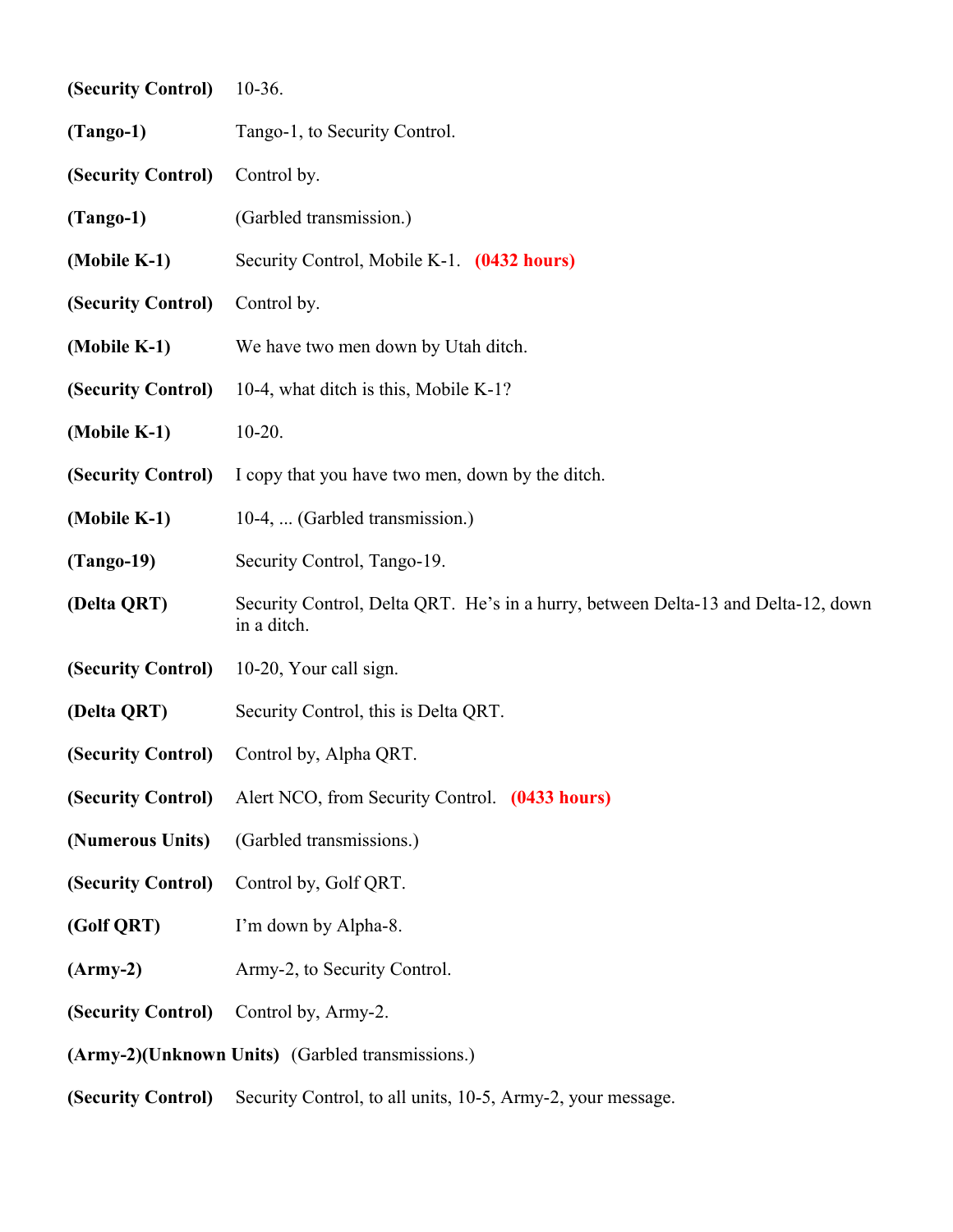| $(Arm-y-2)$        | Army-2, to Security Control. There is a M-60 machine gun firing in the direction of<br>the O-51 Gate, next to the high-speed taxiway,  (Garbled transmission.)<br>(0434 hours) |
|--------------------|--------------------------------------------------------------------------------------------------------------------------------------------------------------------------------|
| (Security Control) | Security Control, to all units, 10-5, Army-2, your message.                                                                                                                    |
| $(Arm-y-2)$        | Army-2, to Security Control. There is an M-60 gun, in the direction of the O-51 Gate,<br>on the high-speed taxiway.  (Garbled transmission.)                                   |
| (Security Control) | $10-4.$                                                                                                                                                                        |
| (Echo QRT)         | Security Control, Echo QRT, we copy.                                                                                                                                           |
| (Security Control) | $10-4$ , $10-36$ .                                                                                                                                                             |
| (Unknown Unit)     | (Garbled transmission.)                                                                                                                                                        |
| (Security Control) | Control by.                                                                                                                                                                    |
| (Unknown Unit)     | (Garbled transmission.)                                                                                                                                                        |
| (Mobile-56)        | Security Control, this is -56.                                                                                                                                                 |
| (Security Control) | 10-4, Security Control, Mobile-56.                                                                                                                                             |
| (Numerous Units)   | (Garbled transmission.)                                                                                                                                                        |
| (Security Control) | 10-20, last calling unit.                                                                                                                                                      |
| (Mobile-56)        | Security Control, Mobile-56, we are down next to O-3,  (Garbled transmission.)                                                                                                 |
| (Security Control) | $10-4$ , $10-36$ .                                                                                                                                                             |
| $(Tango-19)$       | Security Control, Tango-19.                                                                                                                                                    |
| (Security Control) | Control by, Tango-19. (0435 hours)                                                                                                                                             |
| $(Tango-19)$       | (Garbled transmission.)                                                                                                                                                        |
| (Security Control) | 10-4, Tango-1, copy transmission?                                                                                                                                              |
| (Warrior)          | Security Control, Warrior.                                                                                                                                                     |
| (Security Control) | Control by, Warrior.                                                                                                                                                           |
| (Warrior)          | (Garbled transmission.)                                                                                                                                                        |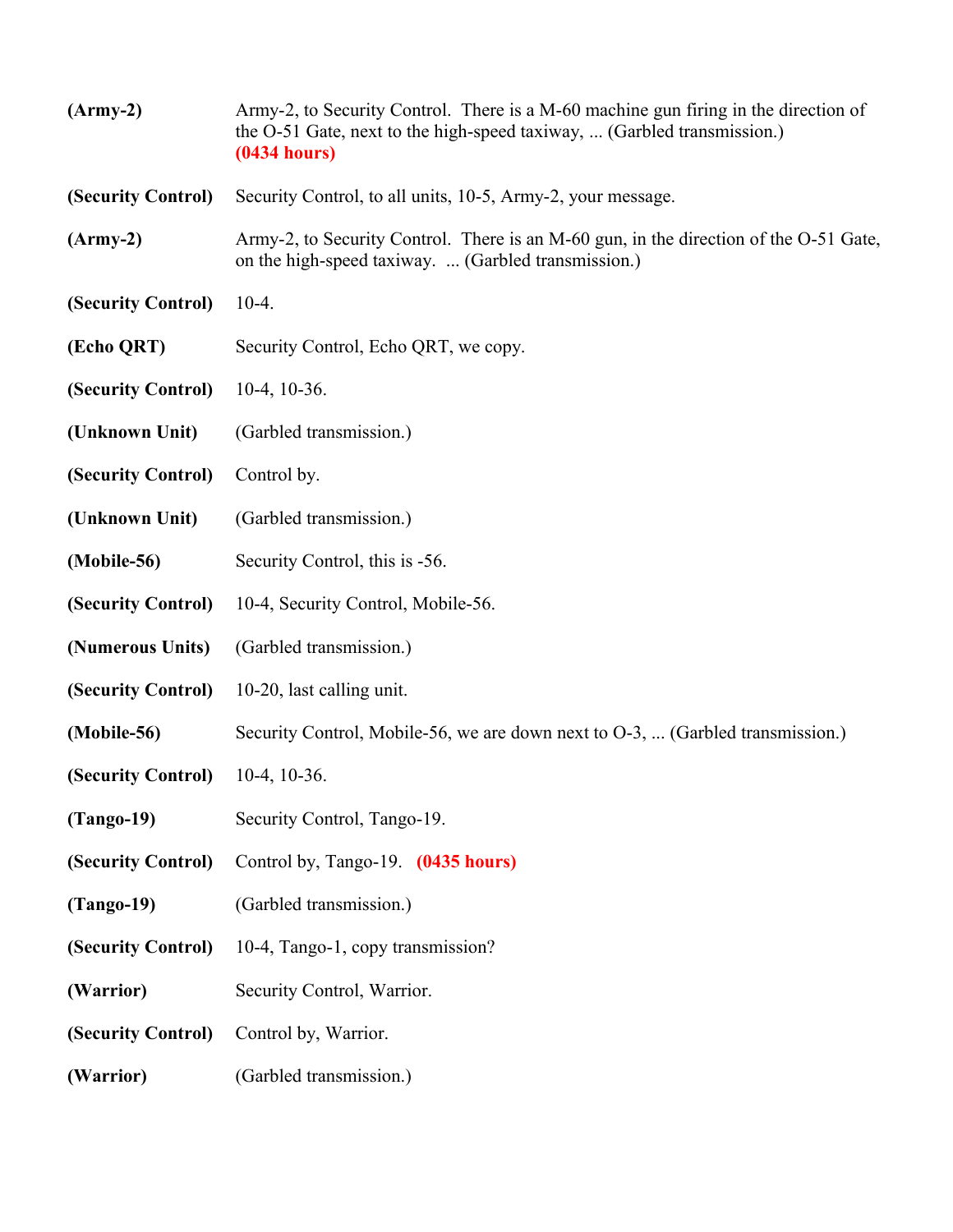| (Security Control)     | 10-4, Mobile-56, Security Control.                                                                                                                                                               |
|------------------------|--------------------------------------------------------------------------------------------------------------------------------------------------------------------------------------------------|
| (Mobile-56)            | Mobile-56, by. We copy direct transmission. We are with the troops who are trying<br>to go South.                                                                                                |
| (Numerous Units)       | (Garbled transmission.) (0436 hours)                                                                                                                                                             |
| (Security Control)     | Control by.                                                                                                                                                                                      |
| (Unknown Unit)         | Give me the direction, of Echo QRT.                                                                                                                                                              |
| (Security Control)     | 10-4, they should be, just West of, Whiskey-8, facing the O-51 Gate.                                                                                                                             |
| (Unknown Unit)         | $10-4.$                                                                                                                                                                                          |
| (Delta QRT)            | Security Control, Delta QRT.                                                                                                                                                                     |
| (Security Control)     | Control by, Delta QRT.                                                                                                                                                                           |
| (Delta QRT)            | We need an ambulance, half way down between Delta-30 and Delta-12. A man has a<br>head injury, and he is bleeding pretty badly. One of our own troops.                                           |
| (Security Control)     | $10-4. 10-36.$                                                                                                                                                                                   |
| (Echo-12)              | Security Control, from Echo-12.                                                                                                                                                                  |
| (Security Control)     | Control by, Echo-12.                                                                                                                                                                             |
| (Echo-12)              | (Garbled transmission.)                                                                                                                                                                          |
| (Security Control)     | Echo Sector post, from Security Control.                                                                                                                                                         |
| (Unknown Unit)         | 10-4, we are deployed East  (Garbled transmission.)                                                                                                                                              |
| (Security Control)     | 10-4. (0437 hours)                                                                                                                                                                               |
| (Security Control)     | Warrior, from Security Control.                                                                                                                                                                  |
| (Warrior)              | Warrior, go ahead.                                                                                                                                                                               |
| (Security Control)     | 10-4, JDOC reports that ARVN Forces are approaching from the North, heading<br>South, on the, inside of the perimeter fence, they are going to attempt to set up a<br>mortar, for these attacks. |
| (Warrior)              | $10-4$ , I copy.                                                                                                                                                                                 |
| (Alpha Special Post-1) | Security Control, this is Alpha Special Post-1.                                                                                                                                                  |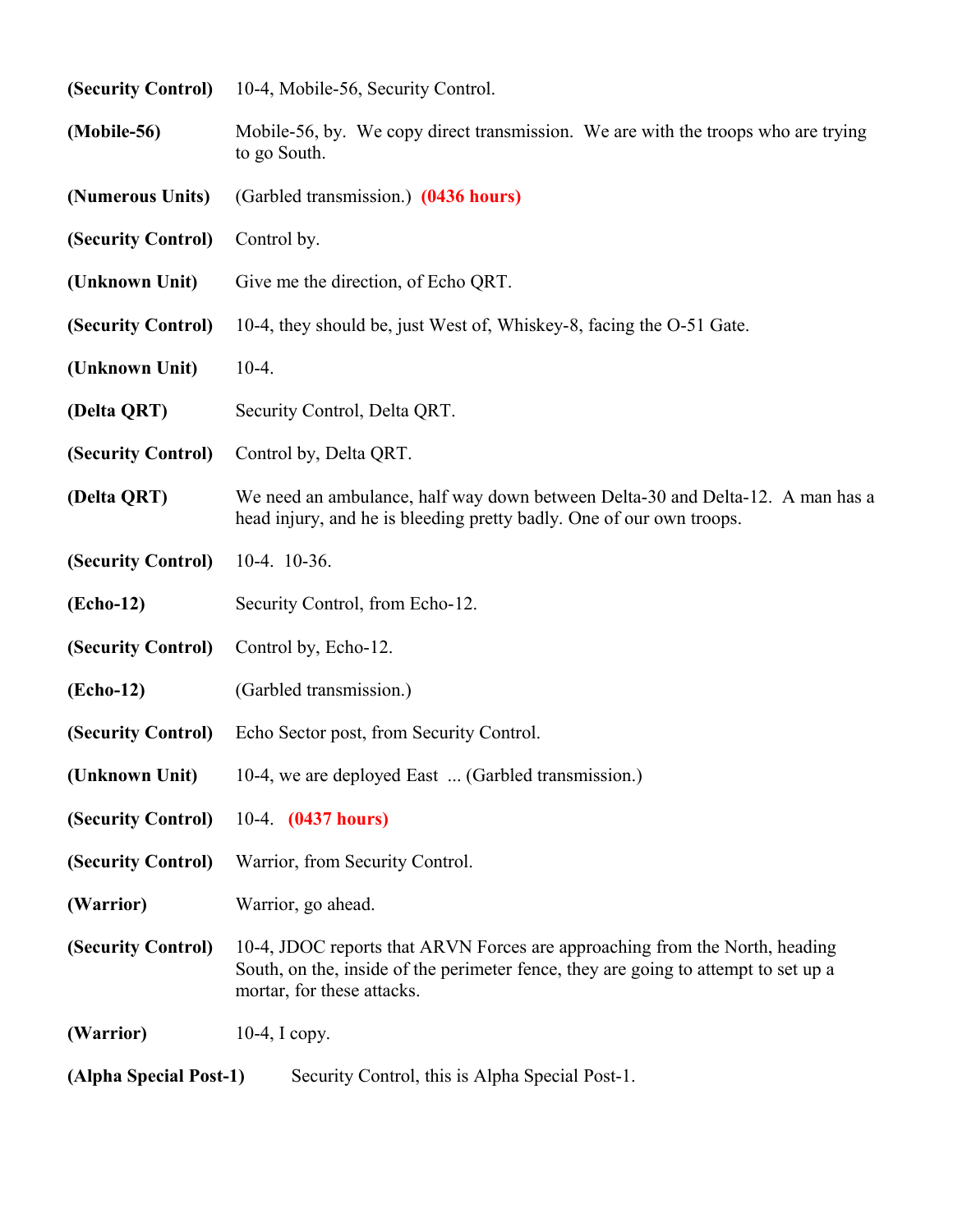| (Security Control)    | Control by, Alpha Special Post-1.                                                                                                                     |  |
|-----------------------|-------------------------------------------------------------------------------------------------------------------------------------------------------|--|
| $(Tango-5)$           | Uh, this is Tango-5, be advised the Vietnamese just North of Tango-7, about one<br>hundred yards South of Alpha Special Post-2, running North.        |  |
| (Echo QRT)            | Security Control, Echo QRT.                                                                                                                           |  |
| (Security Control)    | Control by.                                                                                                                                           |  |
| (Echo QRT)            | (In a high pitched voice:) We need some ammo.                                                                                                         |  |
| (Security Control)    | Enroute.                                                                                                                                              |  |
| (Echo QRT)            | $10-4.$                                                                                                                                               |  |
| (Warrior)             | Echo QRT, this is Warrior. I'm about two, three hundred yards right behind you. I'm<br>moving up with Army Platoon-2. We have M-60 ammo. (0438 hours) |  |
| (Security Control)    | Warrior, from Security Control.                                                                                                                       |  |
| (Warrior)             | Warrior by.                                                                                                                                           |  |
| (Security Control)    | 10-4, There is a SAT Team coming down the high-speed taxiway, in your direction,<br>with ammo.                                                        |  |
| (Warrior)             | 10-4, Thank you.                                                                                                                                      |  |
| (Mobile-56)           | Control, this is -56, I'm coming down the high-speed taxiway, on the North side.                                                                      |  |
| $(Tango-9)$           | I copy, you are coming down the high-speed taxiway?                                                                                                   |  |
| (Mobile-56)           | 10-4, Have the troops sweep that whole area.                                                                                                          |  |
| (Unknown Unit)        | (Garbled transmission.)                                                                                                                               |  |
| (Echo QRT)(Delta QRT) | Security Control, Echo QRT. Security Control, Delta QRT.                                                                                              |  |
| (Security Control)    | Control by, Delta QRT.                                                                                                                                |  |
| (Warrior)             | Security Control, Warrior.                                                                                                                            |  |
| (Security Control)    | Control by.                                                                                                                                           |  |
| (Warrior)             | (Garbled transmission.)  on Tango-2, we need to get an injured man out, take<br>ammo in $(0439$ hours)                                                |  |
| (Security Control)    | 10-4, the dispensary has been contacted and they state, they can not send anybody<br>until this is over with.                                         |  |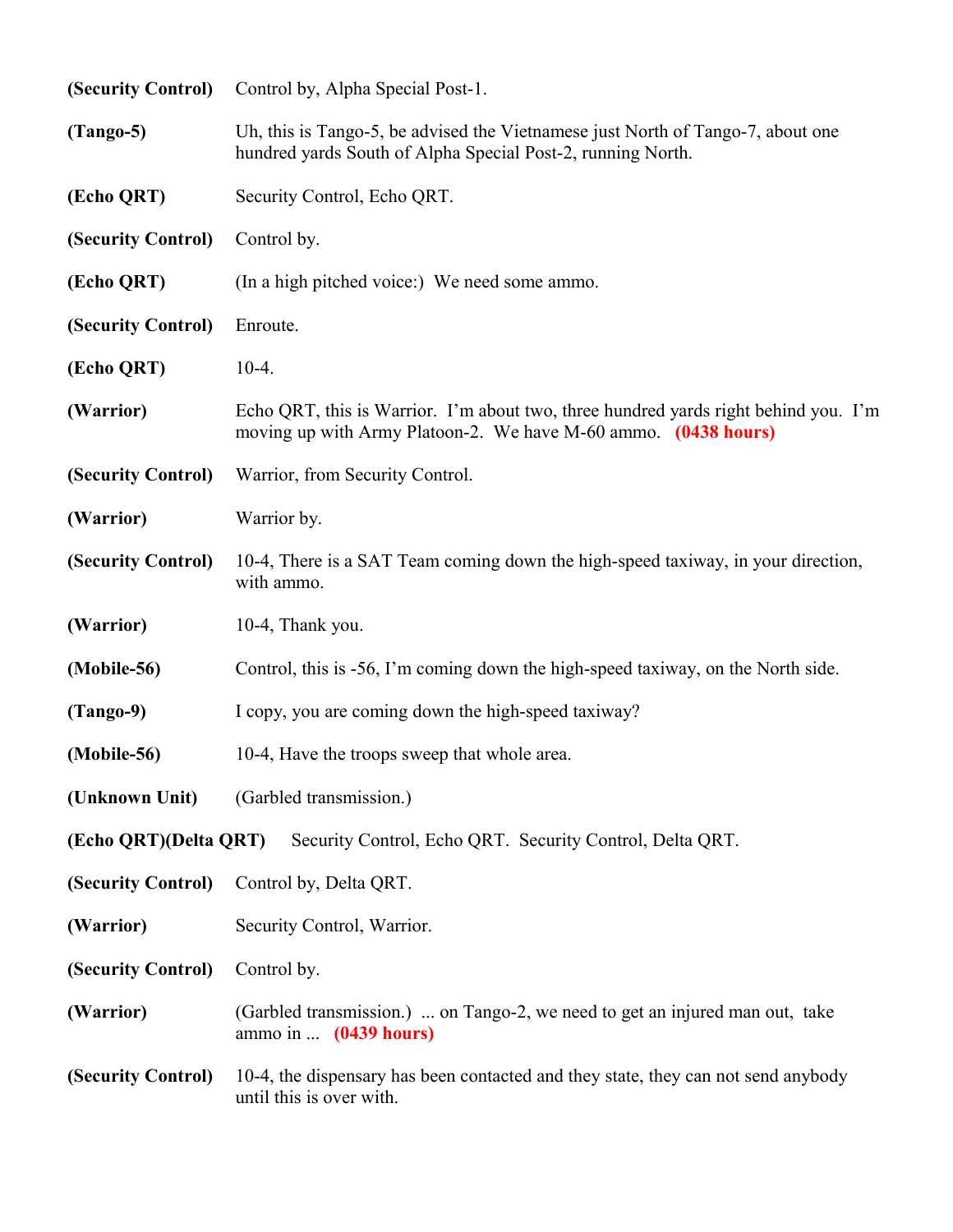| (Security Control) | Copy control, Defense Control?                                                                                                  |  |
|--------------------|---------------------------------------------------------------------------------------------------------------------------------|--|
| (Charlie-2)        | Security Control, Charlie-2.                                                                                                    |  |
| (Security Control) | Charlie-2.                                                                                                                      |  |
| (Charlie-2)        | (No transmission.)                                                                                                              |  |
| <b>(Kilo-5)</b>    | Security Control, Kilo-5.                                                                                                       |  |
| (Security Control) | Control by, Kilo-5.                                                                                                             |  |
| <b>(Kilo-5)</b>    | Try and contact Kilo-4 and give me, his location?                                                                               |  |
| (Security Control) | Kilo-4, from Security Control. (0440 hours)                                                                                     |  |
| (Kilo-4)           | Kilo-4, copy, I'm in my bunker, right now.                                                                                      |  |
| (Security Control) | He's in his bunker, Kilo-5.                                                                                                     |  |
| <b>(Kilo-5)</b>    | $10-4.$                                                                                                                         |  |
| (Security Control) | (Voice inside CSC: I tell you what. Start firing here, right  Tango-1 from Base<br>Police  you've got Hotel, uh, in Foxtrot.)   |  |
| (Echo QRT)         | (Excited voice) Security Control, Echo QRT have Army-1, to hold their fire, two of<br>em.                                       |  |
| (Security Control) | Army-1, from Security Control, hold your fire.                                                                                  |  |
| (Mobile-56)        | Security Control, this is -56, there's nobody firing from here.                                                                 |  |
|                    | (Security Control) Army-2, from Security Control. (Voice inside CSC: Who? Where? Warrior.<br>Warrior. Go on down here by Army.) |  |
| (Security Control) | Army-2, from Security Control.                                                                                                  |  |
| $(Arm-y-2)$        | Army-2, go ahead.                                                                                                               |  |
| (Security Control) | 10-4, hold your fire.                                                                                                           |  |
| $(Army-2)$         | $10-4.$                                                                                                                         |  |
| $(Army-3)$         | Security Control, Army-3.                                                                                                       |  |
| (Security Control) | Control by, last calling unit.                                                                                                  |  |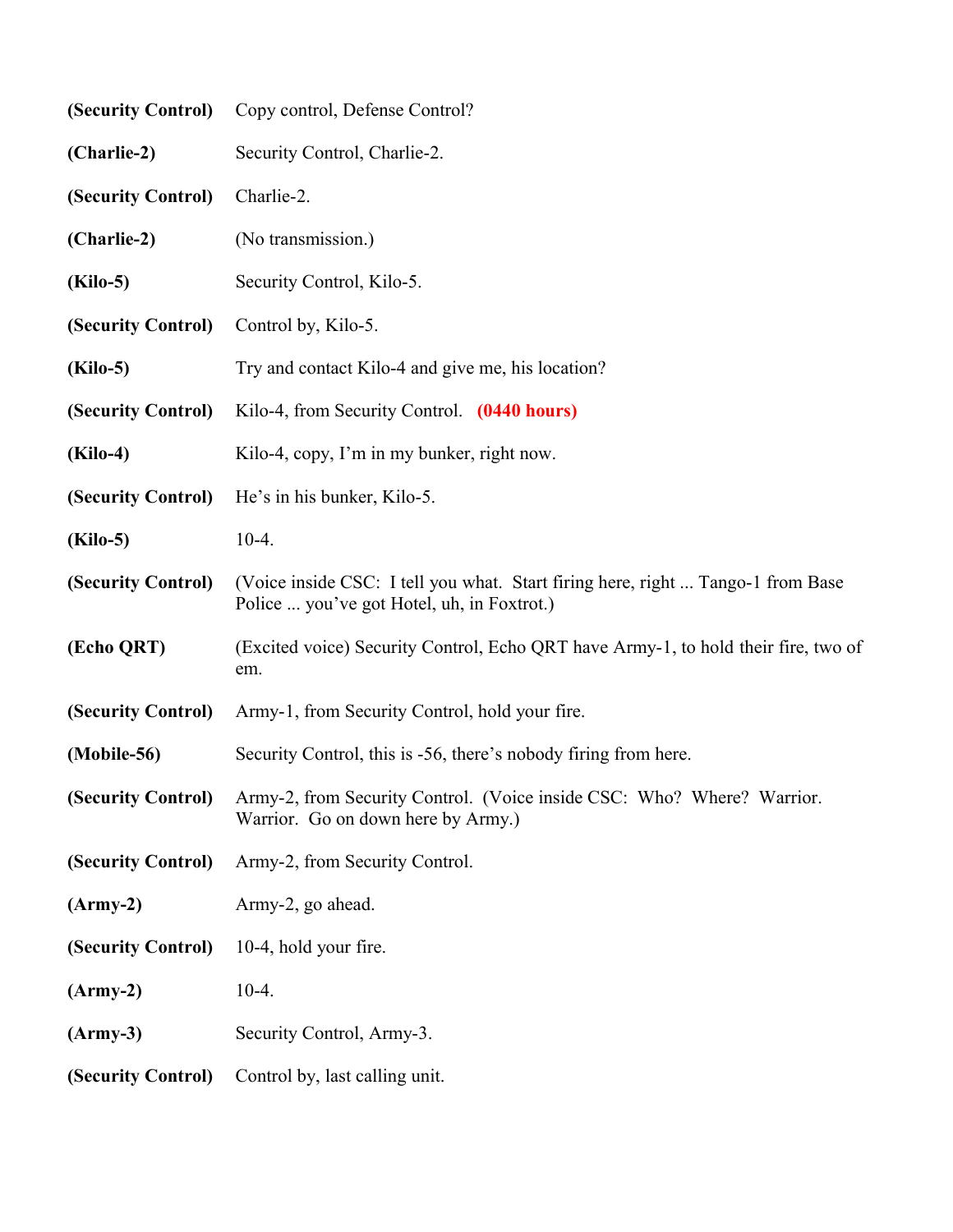| $(Army-3)$            | This is Army-3,  (Garbled transmission.) $(0441$ hours)                                                                                                              |  |
|-----------------------|----------------------------------------------------------------------------------------------------------------------------------------------------------------------|--|
|                       | (Security Control) (Garbled transmission.)                                                                                                                           |  |
| (Echo QRT)(Mobile-56) | Security Control, Echo QRT. Security Control, Mobile-56.                                                                                                             |  |
| (Security Control)    | Control by, Mobile-56.                                                                                                                                               |  |
| (Mobile-56)           | Have Tango-3,  (Garbled transmission.)                                                                                                                               |  |
| (Security Control)    | $-56$ , 10 $-20$ , you were cut out.                                                                                                                                 |  |
| (Mobile-56)           | 10-4, have Tango-3, 10-37, any activity in their area? On the South side of the high-<br>speed taxiway.                                                              |  |
| (Security Control)    | Tango-3, to Security Control.                                                                                                                                        |  |
| $(Tango-3)$           | Tango-3, negative.                                                                                                                                                   |  |
| (Security Control)    | 10-32, 10-18, information South of the high-speed taxiway.                                                                                                           |  |
| $(Tango-3)$           | (Garbled transmission.)                                                                                                                                              |  |
| (Security Control)    | Copy, -56.                                                                                                                                                           |  |
| (Mobile-56)           | Good 10-4.                                                                                                                                                           |  |
| $(Tango-3)$           | The VC are firing straight across, directly North.                                                                                                                   |  |
| (Security Control)    | 10-25, except for Tango-3. Tango-3, states the VC are withdrawing, West, of the<br>O-51, Tango-1, zero five one, coming from the O-51 Bunker perimeter. (0442 hours) |  |
|                       | (Security Control) 10-4, Copy, Echo-1?                                                                                                                               |  |
| (Security Control)    | (Voice inside CSC: Okay then. The O-55 Gate  Garbled transmission.)                                                                                                  |  |
| (Golf QRT)            | (Garbled transmission.)                                                                                                                                              |  |
| (Security Control)    | Golf QRT, 10-20, you were cut out.                                                                                                                                   |  |
| (Golf QRT)            | That's 10-4, we have choppers,  (Then Golf-3 was drowned out by other radio's.)                                                                                      |  |
| $( \mathbf{Echo-1} )$ | Security Control, Echo-1.                                                                                                                                            |  |
| (Security Control)    | Control by, Echo-1.                                                                                                                                                  |  |
| $( \mathbf{Echo-1} )$ | (Garbled transmission.)                                                                                                                                              |  |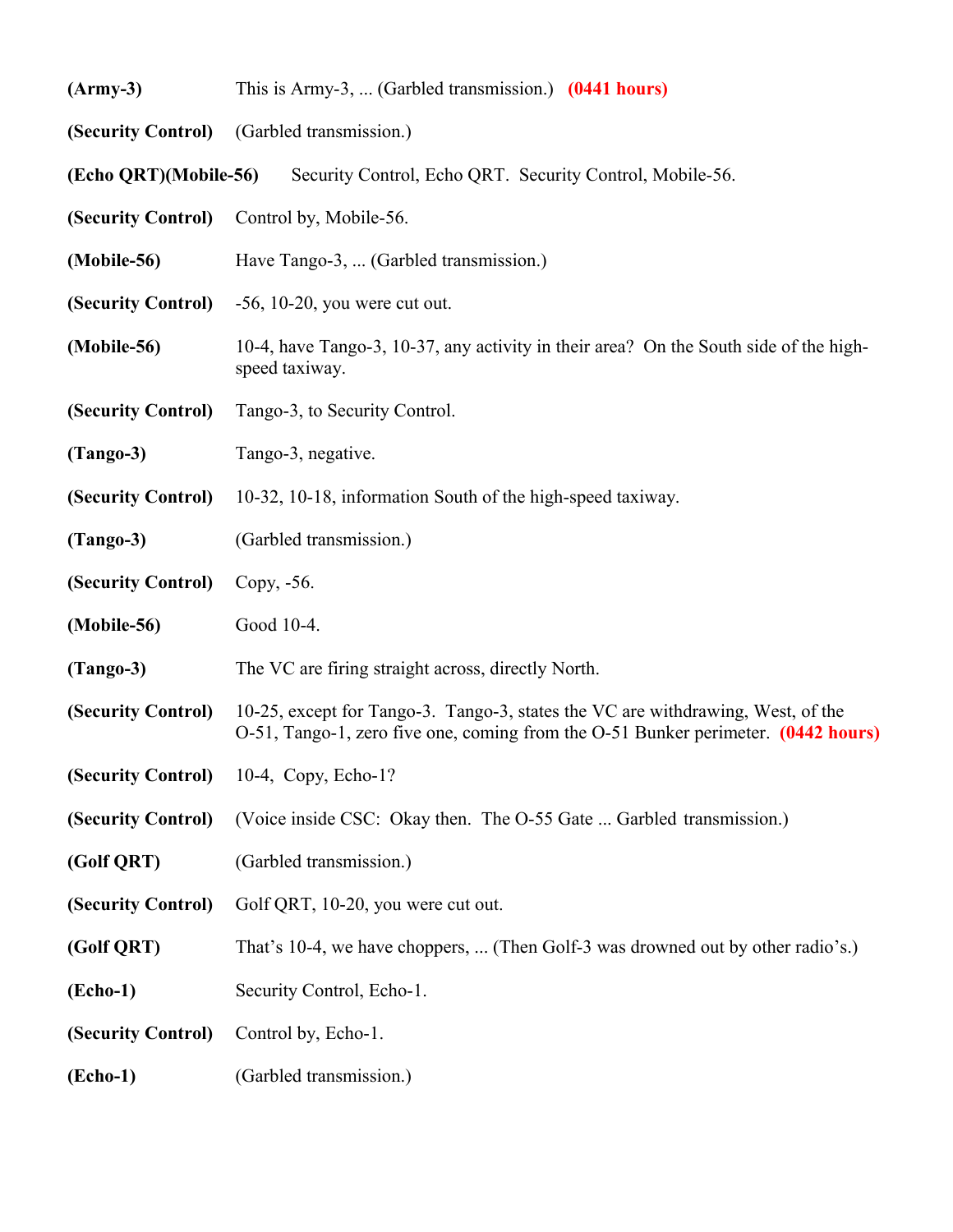|                    | (Security Control) Echo-1, From Security Control. (0443 hours)                                                                                                                                 |  |
|--------------------|------------------------------------------------------------------------------------------------------------------------------------------------------------------------------------------------|--|
| $(echo-1)$         | (Garbled transmission.)                                                                                                                                                                        |  |
| $(Tango-2)$        | (Garbled transmission.)                                                                                                                                                                        |  |
| (Security Control) | Control by, Tango-2.                                                                                                                                                                           |  |
| $(Tango-2)$        | (Other radios cut Tango-2 out)                                                                                                                                                                 |  |
| (Security Control) | 10-20, Tango-2, you were cut out.                                                                                                                                                              |  |
| $(Tango-2)$        | (Tango-2, was cut out again.)                                                                                                                                                                  |  |
| (Mobile-56)        | Security Control, this is Mobile-56.                                                                                                                                                           |  |
| (Security Control) | Control by.                                                                                                                                                                                    |  |
| (Mobile-56)        | (Mobile-56 was cut out by other radio traffic.)                                                                                                                                                |  |
| (Security Control) | Security Control to all units, 10-5 on transmissions, Mobile-56 you will have to 10-20,<br>you were cut out.                                                                                   |  |
| (Mobile-56)        | 10-4, Control, have the unit down on that end, the North end of the O-51 Gate, go<br>ahead and deploy, direction of the O-51 Gate, in case the VC attempt another<br>penetration. (0444 hours) |  |
| (Security Control) | 10-4, This is for, for the unit, North of the O-51 Gate?                                                                                                                                       |  |
| (Mobile-56)        | That's 10-4,  (Garbled transmission.)                                                                                                                                                          |  |
| (Security Control) | Alpha QRT, from Security Control.                                                                                                                                                              |  |
| (Unknown Unit)     | Directly underneath your tower.                                                                                                                                                                |  |
| (Alpha QRT)        | Alpha QRT by.                                                                                                                                                                                  |  |
| (Security Control) | 10-4, 10-31, down the perimeter road, towards the O-51 Gate, deploy your troops,<br>deploy South-West, toward the O-51 Gate.                                                                   |  |
| (Alpha QRT)        | $10-4.$                                                                                                                                                                                        |  |
| (Golf QRT)         | Security Control, Golf QRT.                                                                                                                                                                    |  |
| (Security Control) | Control by, Golf QRT.                                                                                                                                                                          |  |
| (Golf QRT)         | We've got the Vietnamese Military Police down here, they're claiming they're from<br>7th Service Security, we need positive identification, on them. (0445 hours)                              |  |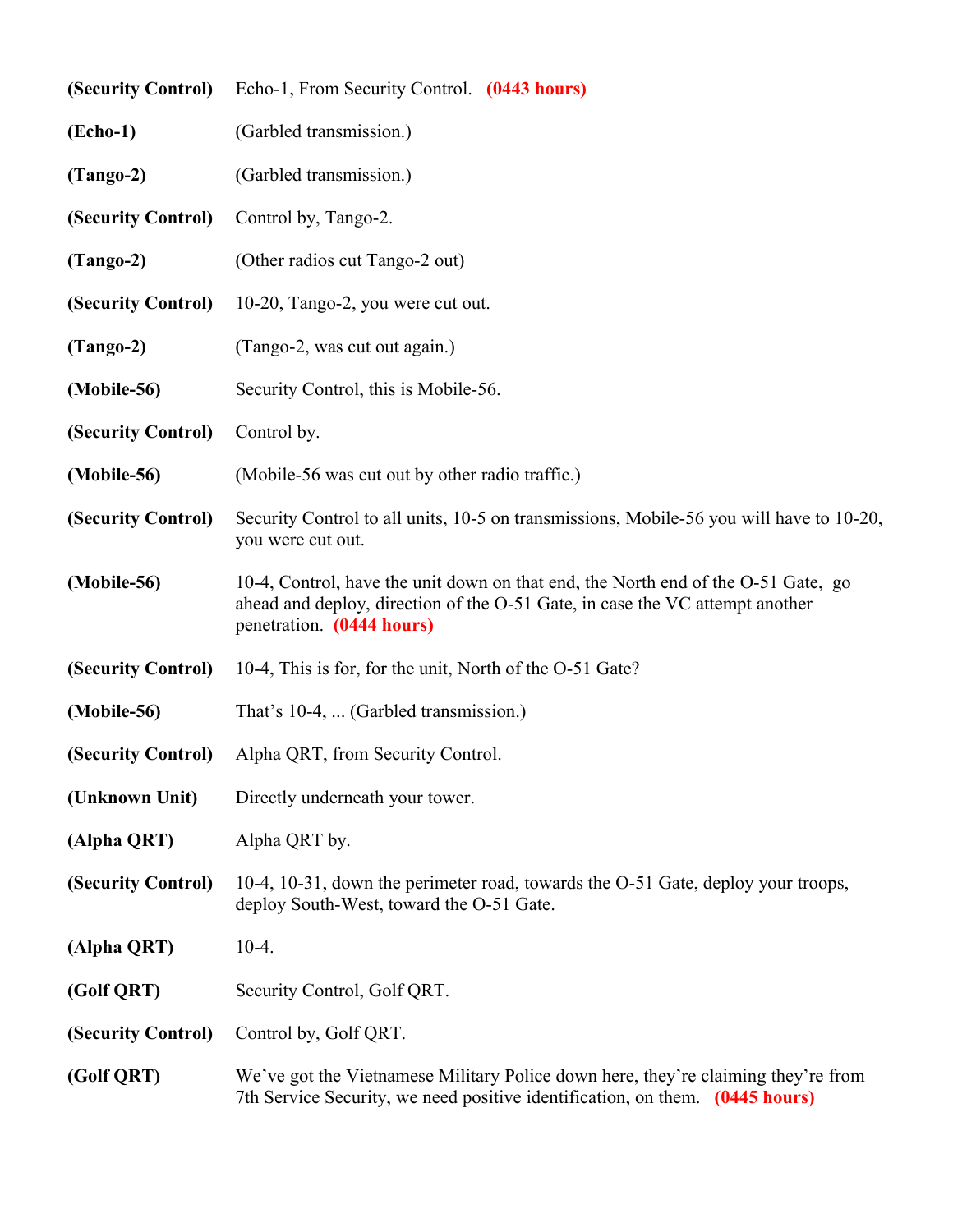| (Security Control) | 10-13, Golf QRT, we can not identify them at this time.                                                                                                 |  |
|--------------------|---------------------------------------------------------------------------------------------------------------------------------------------------------|--|
| (Security Control) | Golf QRT, acknowledge that.                                                                                                                             |  |
| (Golf QRT)         | $10-4.$                                                                                                                                                 |  |
| (Security Control) | $10-36.$                                                                                                                                                |  |
| (Unknown Units)    | (Numerous units, try to talk, all at once.)                                                                                                             |  |
| (Echo QRT)         | Security Control, Echo QRT, I've got eighty individuals, 10-32.                                                                                         |  |
| (Security Control) | Echo QRT, from Security Control, 10-30, 10-20.                                                                                                          |  |
| (Echo QRT)         | (Numerous radio traffic, break in on the transmission.)                                                                                                 |  |
| $(Tango-1)$        | Tango-1, to Security Control.                                                                                                                           |  |
| (Security Control) | Control by, Tango-1.                                                                                                                                    |  |
| $(Tango-1)$        | In a direct line, from my tower to Tango-4, is full of VC.                                                                                              |  |
| (Security Control) | Direct line from your tower, to Tango-4.                                                                                                                |  |
| $(Tango-1)$        | That's 10-4.                                                                                                                                            |  |
| (Security Control) | 10-4, how far from Tango-4.                                                                                                                             |  |
| $(Tango-1)$        | About one hundred to a hundred and fifty yards.                                                                                                         |  |
| (Security Control) | Mobile-56, to Security Control.                                                                                                                         |  |
| (Mobile-56)        | Mobile-56 by.                                                                                                                                           |  |
| (Security Control) | Tango-1, reports a large concentration of VC, approximately one hundred and fifty<br>yards, East, from Tango-4, in direct line to Tango-1. (0446 hours) |  |
| (Mobile-56)        | 10-4, I copy,  (Garbled transmission.)                                                                                                                  |  |
| (Security Control) | $Army-2.$                                                                                                                                               |  |
| (Base Police)      | Tango-1, from Base Police.                                                                                                                              |  |
| $(Arm-y-2)$        | Army-2, to Security Control.                                                                                                                            |  |
| (Security Control) | Control by.                                                                                                                                             |  |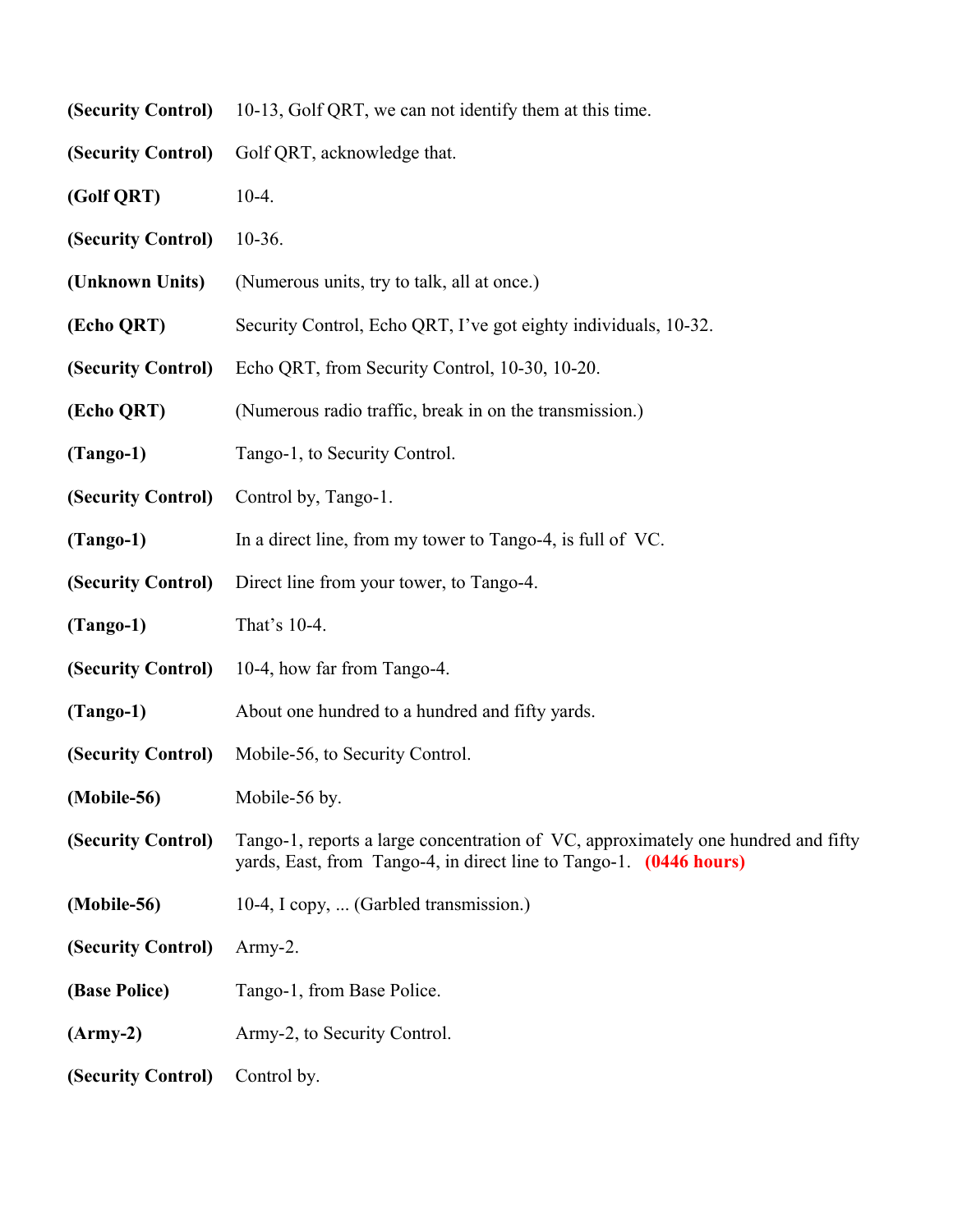| $(Army-2)$         | (Garbled transmission.)                                                                                |  |
|--------------------|--------------------------------------------------------------------------------------------------------|--|
| (Security Control) | Mobile-56, from Security Control.                                                                      |  |
| (Mobile-56)        | $-56$ by.                                                                                              |  |
| (Security Control) | Army-2, is in the vicinity of where the Vietnamese tanks are positioned.                               |  |
| (Base Police)      | Tango-1, to Base Police.                                                                               |  |
| (Security Control) | (Voice inside CSC: I called the Armor. Huh? You called the Armor. I called them<br>up.) $(0447 hours)$ |  |
| (Warrior)          | Security Control, Warrior.                                                                             |  |
| (Security Control) | Control by.                                                                                            |  |
| (Warrior)          | Security Control, Warrior.                                                                             |  |
| (Security Control) | Control by, Warrior.                                                                                   |  |

**This redaction of the audio tape is not complete as of Feb 28, 2008. I will do more later. ( Charles Penley, Kingsport, Tennessee)**

## **377th SPS and Task Force-35 Tet 1968 Deployment Main Line of Resistance**

| Aker, Richard A1C<br>Akins, Charles<br>Anderson, George Sgt<br>Anderson, Jimmy Sgt<br>Autry, Sgt                             | Alpha Sector, North Entry Control, C-130 Area<br>Charlie Sector, M-60 Bunker on MLR<br>Charlie Flt. Quick Reaction Team, 0-55 gate<br>Kilo-6, Devil 0A73<br><b>Alpha Sector</b> |
|------------------------------------------------------------------------------------------------------------------------------|---------------------------------------------------------------------------------------------------------------------------------------------------------------------------------|
| Bacon, Robert W. A1C<br>Ball, Sgt.<br>Barton, Freddie<br>Belden, Bernard SSgt<br>Bender, Carl Maj<br>Betancourt, Antonio Sgt | <b>Quick Reaction Team, West End</b><br>Alpha Sector, SAT Rider<br>Kilo-6<br>Law Enforcement<br>Operations Officer "Warrior"<br><b>Quick Reaction Team, West end</b>            |
| Billups, John C., Sgt                                                                                                        | Golf SAT-3, Machine Gunner                                                                                                                                                      |
| Bingham, Sgt.                                                                                                                | Alpha Sector, Tango #10                                                                                                                                                         |
| Blades, Larry A1C                                                                                                            | Echo Sector, Echo Special Post (20MM Gun Truck)<br>Joint 377th SPS and Vietnamese Operations                                                                                    |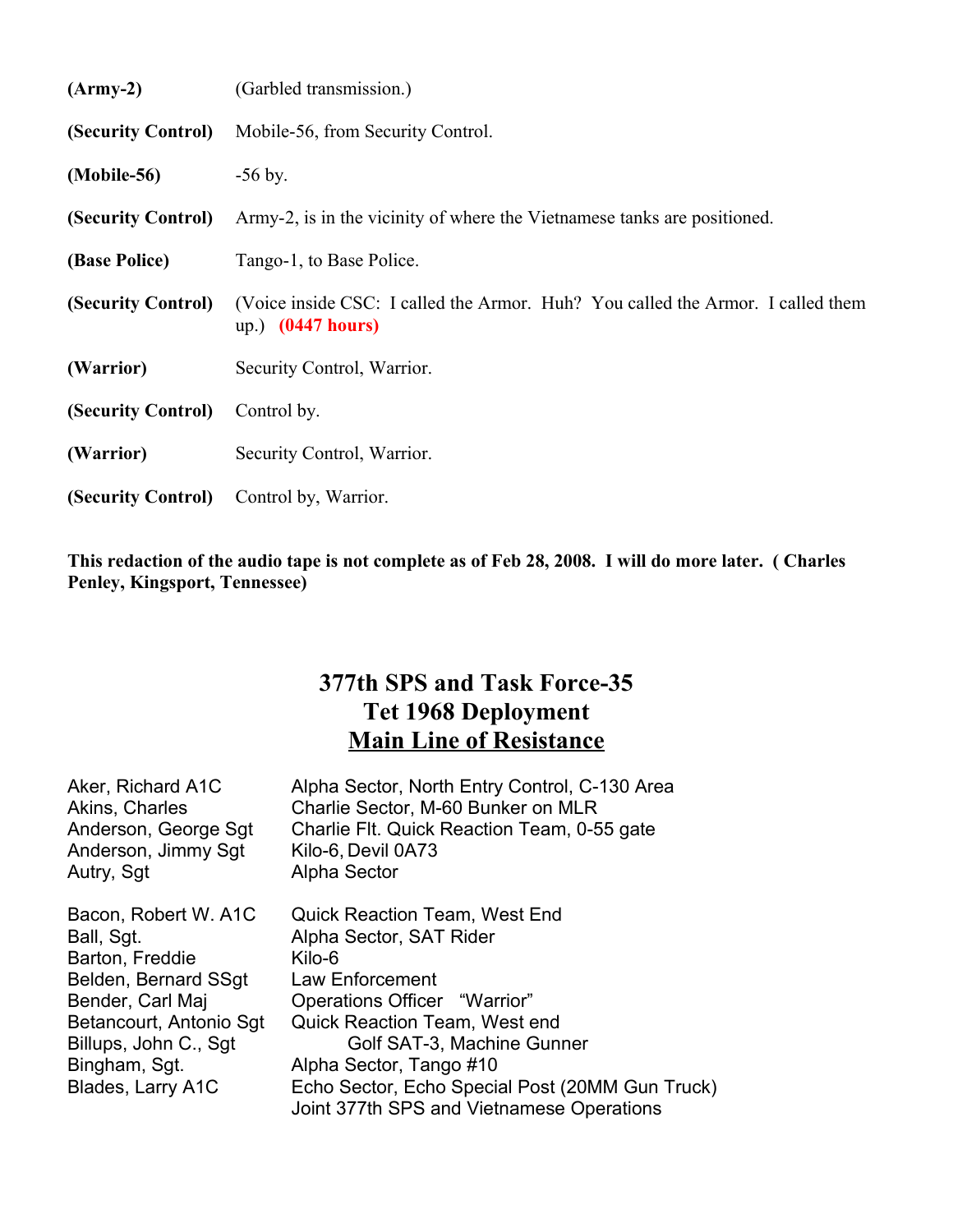Blackmon, Archie A. Foxtrot Sector, QRT responded to Gate 2 Block, Philip R., Sgt Echo Sector, Quick Reaction Team Rollout, Flightline truck guns & ammo Bloom, James TSgt Central Security Control Bootz, A1C Alpha Sector, Entry Control, Munitions Storage Area #2 North Bowden, Patrick NCOIC Law Enforcement Bracken, Frank Sgt Delta Sector, "Golf 1 Sat" Brandenberg, Jerry A2C Entry Control, C-47 Area Campbell, Doug A1C Alpha Sector, South Entry Control, C-130 Area Carson, A1C Alpha Sector, Tango-5 Carter, Billy Jack Col 377 Squadron Commander Cefoli, A1C Alpha Sector, Entry Control Receiver Site Choury, James A. A1C Quick Reaction Team, West End Clark, Sgt. Alpha Sector, Bunker M-60 Gunner Coggins, Alonzo Sgt Echo Sector, 0-51 Bunker (WIA) Collopy, Michael A1C Echo QRT Cook, Sgt Alpha Sector Crosby, Bill SP Armory Cyr, William Sgt., (KIA) Echo Sector, 0-51 Bunker "Echo 37" D'Andrea, John A2C Charlie Sector, Charlie-34 (Next to Whiskey 5) Danzie, AB Alpha Sector Darnell, SSgt. NCOIC Nung Gaurds Daugherty, Bill TSgt Law Enforcement Investigations Davis, Dannie Kilo-21, Cowboy Davis, William A1C Quick Reaction Team, West End DeNisio, Carl "Bernie" Capt Weapons Systems Security Ops Officer, "Mobile-56" Denton, A1C Alpha Sector, Bunker Detail Dickens, Sgt. **Alpha Sector, Tango-12** Ditto, Reg Sgt. QRT, West End, near the O-51 Bunker Donaldson, A1C Alpha Sector, Bunker M-60 Asst. Gunner Dowdell, David A2C Charlie Sector, Charlie 42 MLR (Next to Whiskey 8) Dubberly, Terry A1C Foxtrot Sector Resupply Duckworth, Ron Echo Sector, two bunkers from O-51 Bunker Elam, A1C Alpha Sector, Entry Control, Transient Ammo area Estridge, Robert L. A1C Quick Reaction Team, West End Feden, A1C Alpha Sector Fehr, SSgt. **Alpha Sector, SAT Gunner** Fields, Gilbert E. CMSgt Fischer, Louis Sgt., (KIA) Echo Sector, 0-51 Bunker "Echo 37" Ford, Will Sqt Golf-1, CSC SAT Funari, Alfred J. III A1C Quick Reaction Team, West End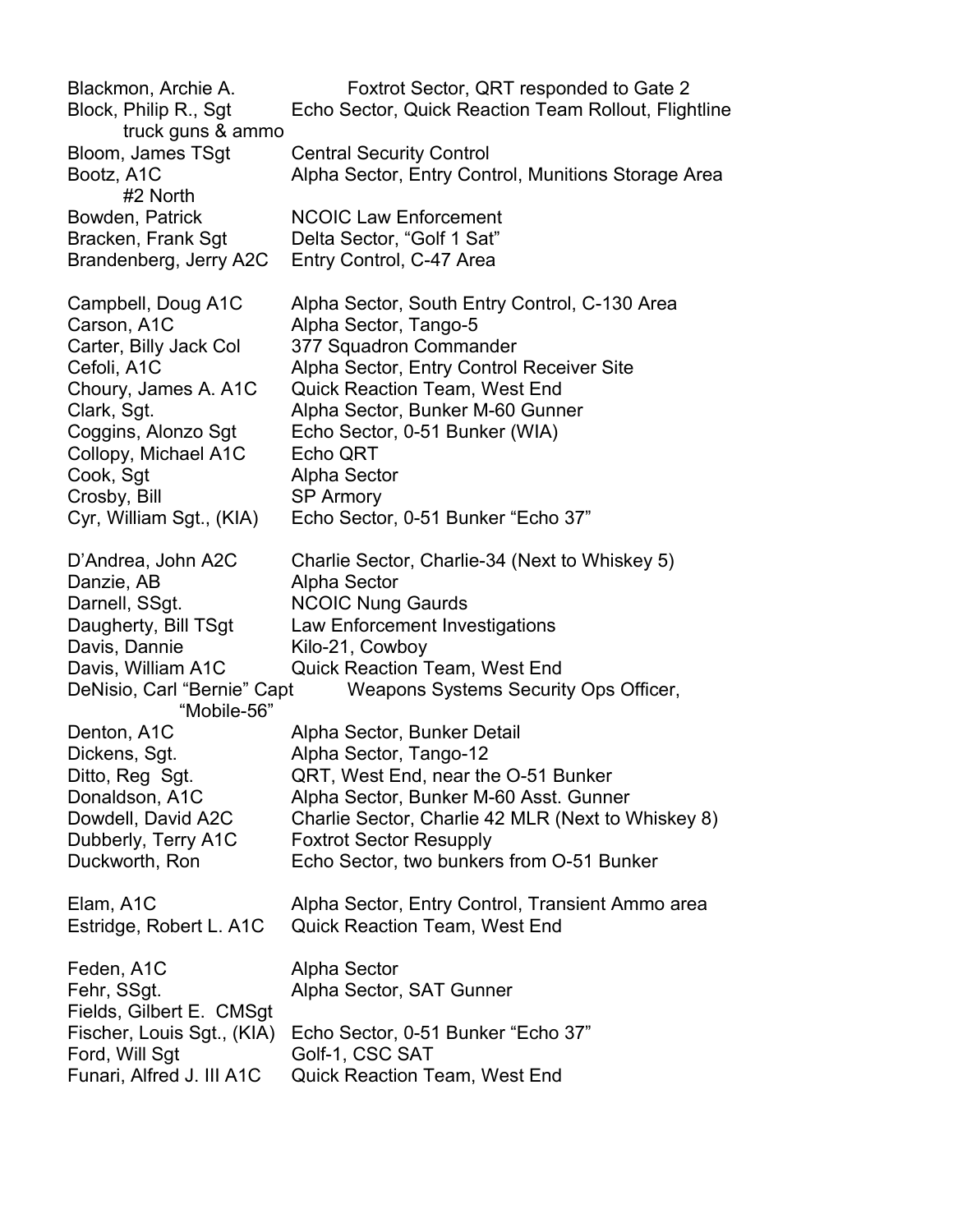Galbreath, Ray A. A1C Quick Reaction Team, West End Garcia, Arthur, M. Sgt. Charlie Sector, NCOIC "Charlie-1" Gardner, Anthony C. A1C Quick Reaction Team, West End Geiver, Steve D. A1C Quick Reaction Team, West End Gifford, Bernard TSgt NCOIC Training Section, in charge of "Army-1" Gilbert, A1C Alpha Sector, Tango-6 Gilbert, Gene **Echo-1** Gidden, A1C Alpha Sector Gillespie, Ronald Kilo-5, Surf A039, then Mobile K-3 gunner Godfrey, Chris Sqt Golf-3, SAT Leader and CSC Gould, Larry SSqt Alpha QRT, Utah Ditch Area Granoski, Donald W. A1C Quick Reaction Team, West End Gray, Charles A1C Alpha Sector, Tango-7 Grover, Melvin 1LT Cdr. Night Shift Security in jeep with Capt. DeNisio Handy, A1C Alpha Sector, M-16 Bunker Hanks, Kenneth I. A1C Quick Reaction Team, West End Hargrave, William Kilo-34, Rex 07X9 Harris, A1C Alpha Sector, M-16 Bunker Hathway, William SSgt Alpha Sector, Secondary SAT Rider Havchak, David M. Sgt Hebron, Charles Sgt., (KIA) Echo Sector, 0-51 Bunker "Echo 37" Heinemann, Rudy A1C Alpha Sector, North walking guard, C-130 Area Hibbs, A1C Alpha Sector, OJT Howard, David "Mike" Kilo-14, Mox A149 Hurley, Bryan A1C Alpha Sector, Special Post Hurley, Michael TSgt Bravo Sector, NCOIC Hutchison, Dana E. A1C Quick Reaction Team, West End Ingalsbe, Gerald 1LT Asst. Operations Officer Inskipt, James F. A1C Quick Reaction Team, West End Insley, Scott A1C Bravo Sector, MLR Ivy, Amn Alpha Sector, M-16 Bunker Jackson, B. A1C. Alpha Sector, M-16 Bunker Jackson, B.L. Alpha Sector, CSC SAT Jackson, M. A1C Alpha Sector, M-16 Bunker Jaczik, A2C Charlie Sector, Charlie-40 Johns, Donald K. A1C Quick Reaction Team, West End Johnson, SSgt. Alpha Sector, Secondary SAT Leader Johnson, James Jr. A1C Quick Reaction Team, West End Johnson, Patrick H. A1C Quick Reaction Team, West End Kannan, A1C Alpha Sector, South walking guard, C-130 Area Kavchak, David Base Police Kearns, Ed Flightline C-130s Keirsey, A1C Alpha Sector, M-16 Bunker Kelso, A1C Alpha Sector, OJT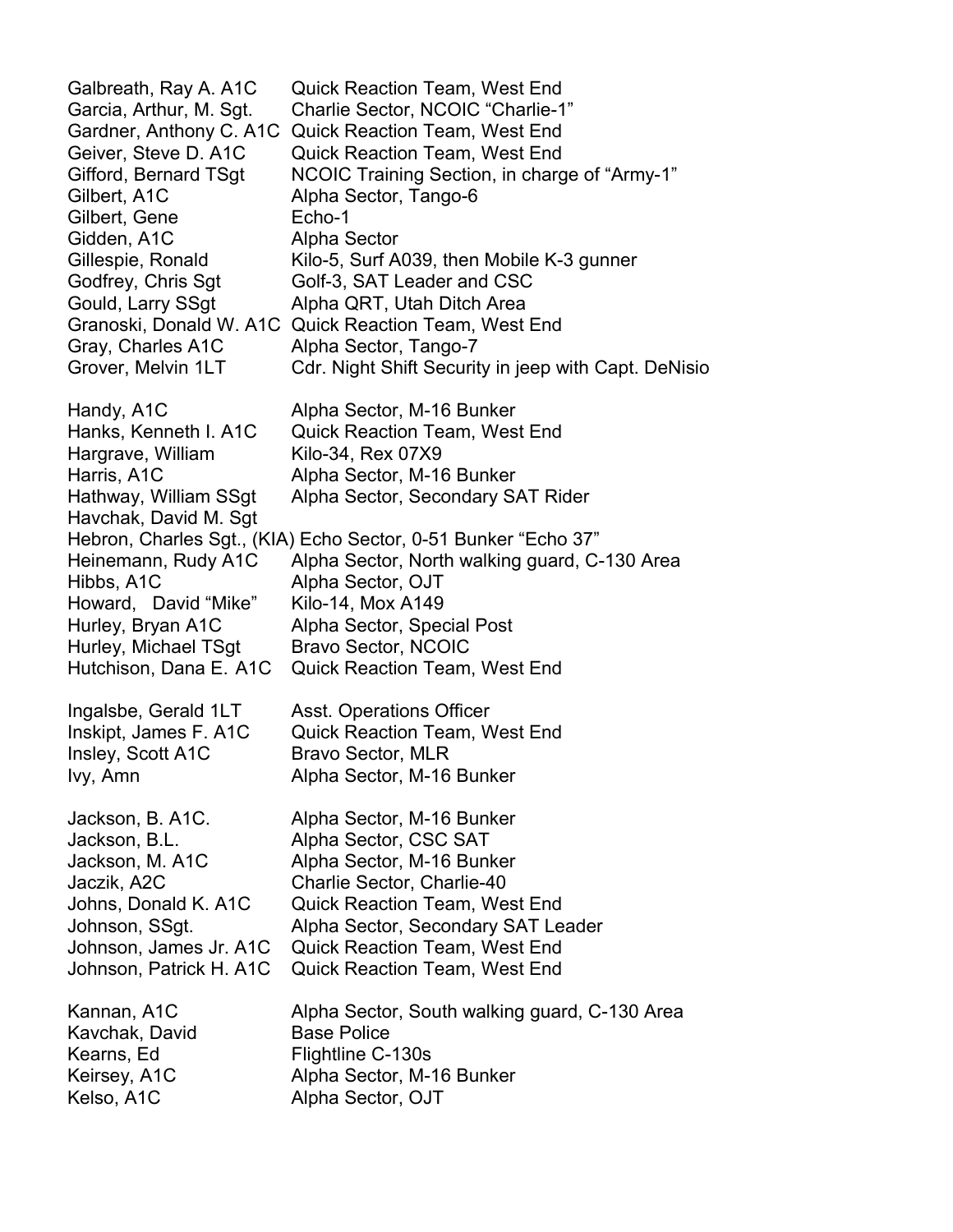Kelter, James A1C Alpha Sector, M-16 Bunker Kunin, Cal JDOC Langley, John A1C Kilo-10, Vogie A927 Lawler, Dan **Entry Control F4C Area** Leal, A1C Alpha Sector, M-16 Bunker Leroux, Lonnie Charlie Sector, M-16 Bunker, assisted Alpha Sector Lightfoot, Conrad Kilo-10, Reinforcement Lipman, A1C Alpha Sector, M-16 Bunker Lovitt, Sgt Alpha Sector Lucas, Ronald L. A1C Quick Reaction Team, West End Markson, James A3C Charlie Sector, Machine Gun Bunker Mars, Wardell A1C Quick Reaction Team, West End Mason, Edward R. A1C Quick Reaction Team, West End Marsfelder, James Kilo-16 Marshall, James SSgt SP Training Section Martin, Johnny Delta Sector, MLR Bunker Martinez, A1C Alpha Sector, West walking guard, C-130 Area Mason, Sherman Law Enforcement, Desk Sgt. McAllister, MIchael E. A1C Quick Reaction Team, West End McCabe, A1C Alpha Sector, Entry Control Munitions Storage Area #2 South McCray, A1C Alpha Sector, East walking guard, C-130 Area McGlaughlin, Don Echo Sector McKissick, TSgt. William Alpha Sector NCOIC & SAT Leader "Alpha-1" Meli, Robert J. A1C Quick Reaction Team, West End Mills, Sgt. Roger (KIA) Echo Sector, 0-51 Bunker "Echo 37" Moon, TSgt Moubry, Lawrence A1C Quick Reaction Team, West End Murley, A1C Alpha Sector, Special Post Mulrey, Brian Capt OIC Law Enforcement, Joint Defense Operations Center Liaison Nutter, Raymond Kilo-30, Major 803F Odeja, Richard Charlie Sector Ott, Robert TSqt SP Training Section Palmer, Billy TSgt Echo Sector, NCOIC Echo-1 Parsons, Walton Sqt Mobile K-3, Leader Passmore, A1C Alpha Sector Patch, Larry Charlie Sector Patterson, TSgt. Charlie Sector, Assistant NCOIC Penley, Charles Sgt Charlie Sector, Special Machine Gun Post-1 Pope, Ronald "Calvin" A1C Alpha Sector, M-16 Bunker C-130 Area Pugh, A1C Alpha Sector Pulliam, Sgt. Charles Charlie Sector, Resupply C Flight Security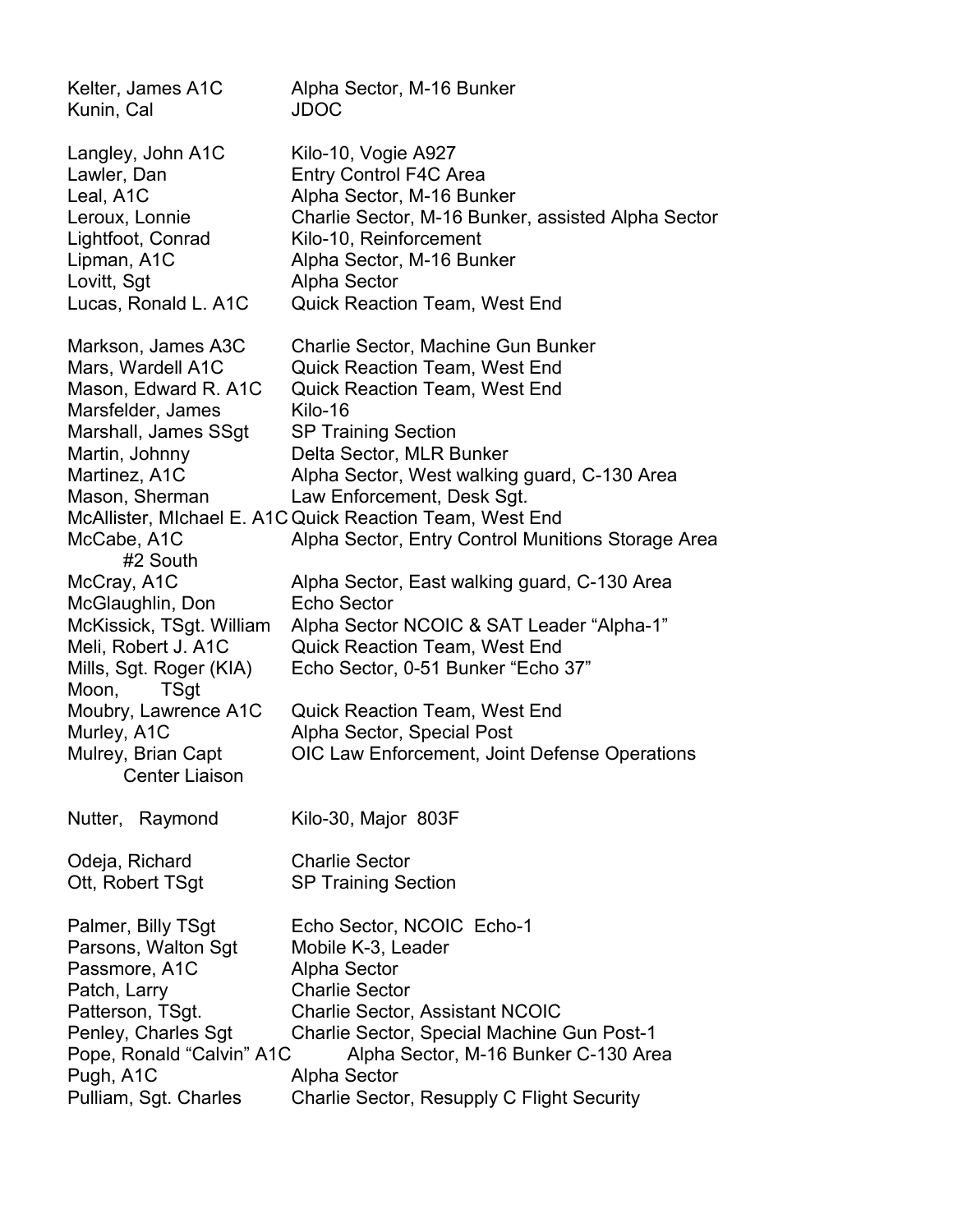Raffa, A1C Alpha Sector, TDY to Security Operations Rarion, A1C Alpha Sector, On-Job-Training Rhow, John E. A1C Quick Reaction Team, West End Richardson, Joseph Sgt Kilo-27, Augie A681 Riggins, Dennis T. A1C Quick Reaction Team, West End Rivers, Steve Sgt Tango-1, Main Base, water tower Roberts, Jack Sgt Alpha Sector, MLR, Bunker M-60 Gunner Rodocker, Robert Sgt Kilo-26, Fritz 584F Sassen, Sqt. Golf-1, CSC SAT Sasser, Sgt. **Alpha Sector, CSC SAT** Shaffer, Sgt. **Alpha Sector, Entry Control, Munitions Storage Area-1** East Sharon, A1C Alpha Sector, M-16 Bunker Smith, SSgt. **Alpha Sector, Secondary SAT Gunner** Stewart, James Sgt Kilo-15, Dobe 7X49 Terry, A1C Alpha Sector, MLR Bunker M-60 Asst. Gunner Terry, A2C Entry Control. C-47 Area Tessier, Thomas Sgt Alpha Sector, Tango-14 Thatcher, David Base Police, Roving Patrol Thompson, Sgt. Alpha Sector, North Entry Control, C-130 Area Timms, James R. Sqt TDY Phu Quoc Island Tolley, David Sgt Alpha Sector, Tango-10 Tucker, Alan D. A1C Tango-4, right in front of the 0-51 gate Tutson, Carey SSgt Charlie Sector, Asst. NCOIC, Charlie-2 Underwood, R. E., A1C Alpha Sector, became Golf SAT-3 rider. Uchman, Zbigniew "Bob" A1C Alpha Sector, M-16 Bunker Vandenberg, Steven A1C Alpha Sector, Tango-8 Voth, A1C Alpha Sector, Tango-9 Welborne, A1C Alpha Sector, Alpha Sector, M-16 Bunker Whipple, Daniel B. Task Force-35, US Army Wilson, Steve E. Sgt Quick Reaction Team, West End Wirsing, A1C Alpha Sector, Posting Driver Ybarbo, Frank Delta SectorBunker 13 C-47 Area Ziehm, A1C Alpha Sector, Tango-11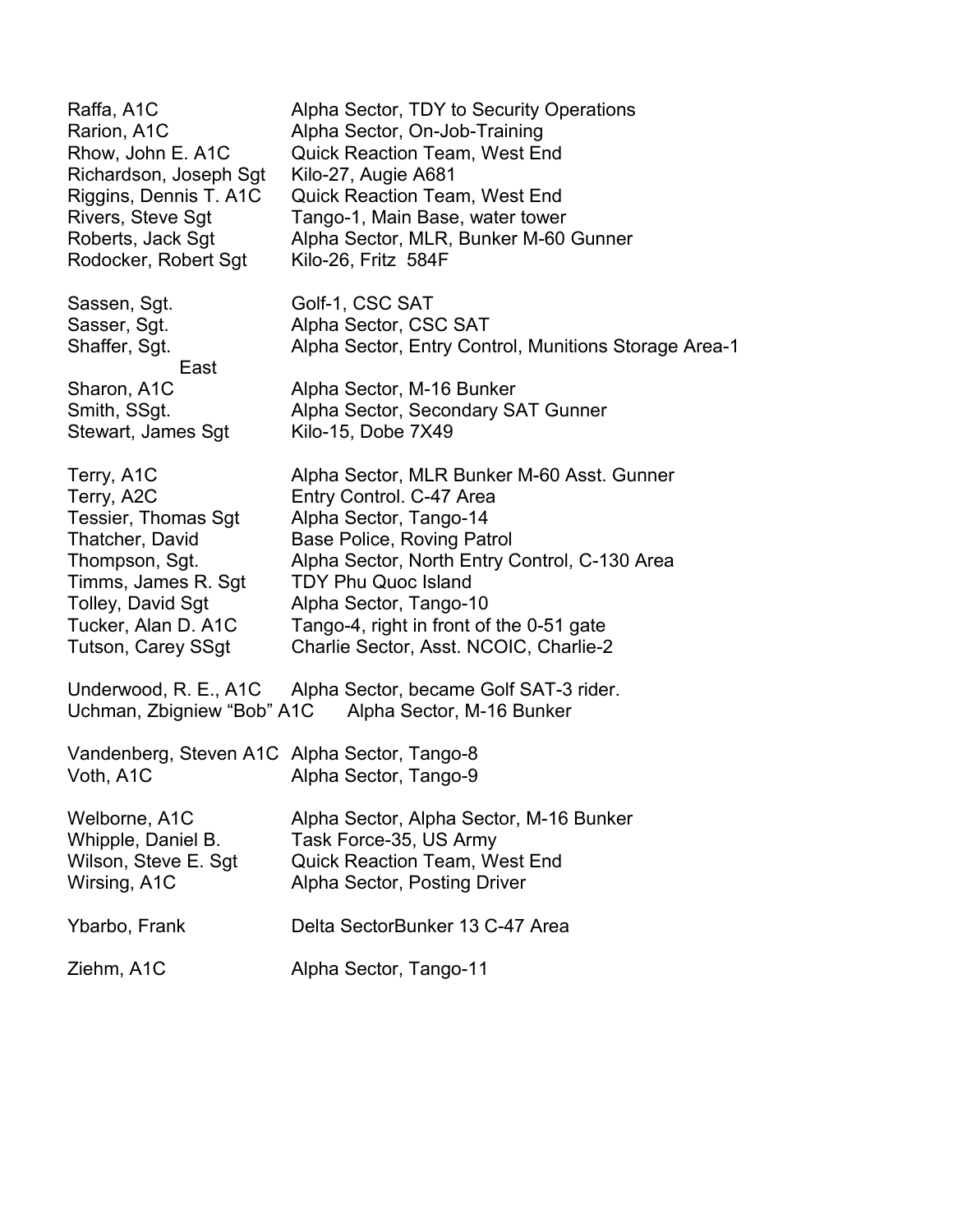## **Call Signs of the Various Units:**

- **Army-1:** Task Force-35, One platoon US Army, plus one 377th SPS NCO (TSgt Gifford was the Liaison person)
- **Army-2:** Task Force-35, One platoon US Army, plus one 377th SPS NCO
- **Army-3:** Task Force-35, One platoon US Army, plus one 377th SPS NCO
- **Base Police:** Base Police.
- **Chief, SP:** Col. Billy Jack Carter
- **CSC:** Central Security Control
- **Defense Control:** Joint Control with Americans and Vietnamese.
- **Echo-1:** TSgt Billy M. Palmer, Echo Sector NCOIC.
- **Echo-34:** Bunker on the West Perimeter.
- **Echo-37:** Also known as the O-51 Bunker, on the West Perimeter, manned by: 1. Sgt. Alonzo J. Coggins, WIA, survived with severe injuries.
	- 2. Sgt. William J. Cyr, KIA, Feb 1, 1968, 36-E, Line-013.
	- 3. Sgt. Louis H. Fischer, bunker NCOIC, KIA, Feb 1, 1968, 36-E, Line-005.
	- 4. Sgt. Charles E. Hebron, KIA, Feb 1, 1968, 36-E, Line-025.
	- 5. Sgt. Roger B. Mills, KIA, Feb 1, 1968, 36-E, Line-008.
- **JDOC:** Joint Defense Operations Center.
- **Kilo:** Call sign, assigned to the Sentry Dog Section.
- **Liaison NCO:** TSgt Benard C. Gifford, controlled Army-1.
- **MLR:** Main Line of Resistance.
- **Mobile K-1:** Sentry Dog Supervisor, consisted of three men. Driver, M-60 gunner and radio man.
- **Mobile K-2:** Sentry Dog Supervisor, consisted of three men. Driver, M-60 gunner and radio man. **Mobile-56:** Capt. Carl B. DeNisio, Weapons Systems Security Operations Officer, 377th Air Police Squadron. (Capt. DeNisio, will be awarded the Silver Star Medal.)

1Lt. Melvin G. Grover, Jr., 377th Air Police Squadron, OIC night shift, he was the driver of Mobile-56. (1Lt Grover will be awarded the Bronze Star Medal, with Valor.)